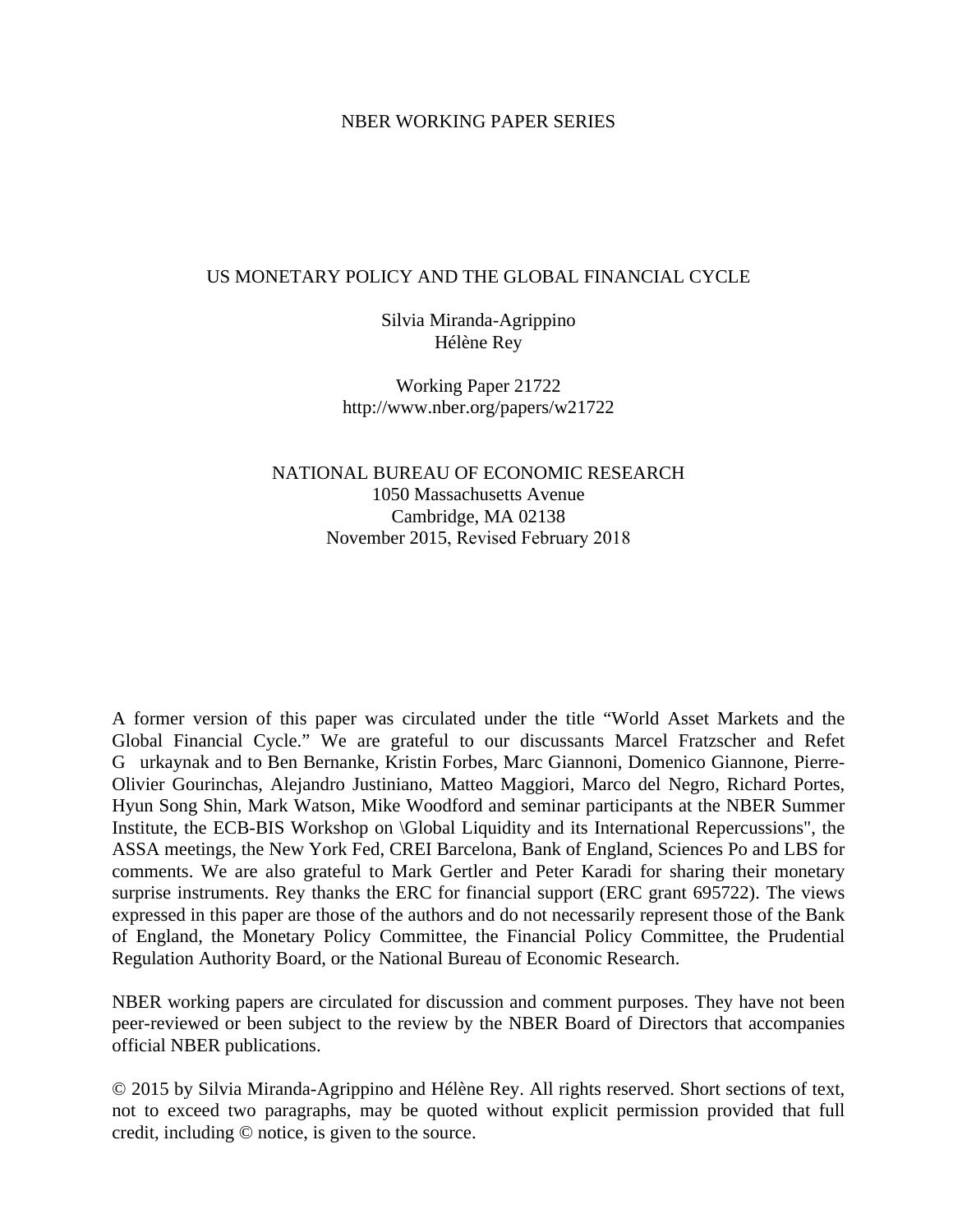US Monetary Policy and the Global Financial Cycle Silvia Miranda-Agrippino and Hélène Rey NBER Working Paper No. 21722 November 2015, Revised February 2018 JEL No. E44,E58,F33,F42,G15

#### **ABSTRACT**

We analyze the workings of the "Global Financial Cycle." We study the effects of monetary policy of the United States, the center country of the international monetary system, on the joint dynamics of the domestic business cycle and international financial variables such as global credit growth, cross-border credit flows, global banks leverage and risky asset prices. One global factor, driven in part by US monetary policy, explains an important share of the variance of returns of risky assets around the world. We find evidence of large financial spillovers from the hegemon to the rest of the world.

Silvia Miranda-Agrippino Bank of England Threadneedle Street London EC2R 8AH UNITED KINGDOM silvia.miranda.agrippino@gmail.com

Hélène Rey London Business School Regents Park London NW1 4SA UNITED KINGDOM and NBER hrey@london.edu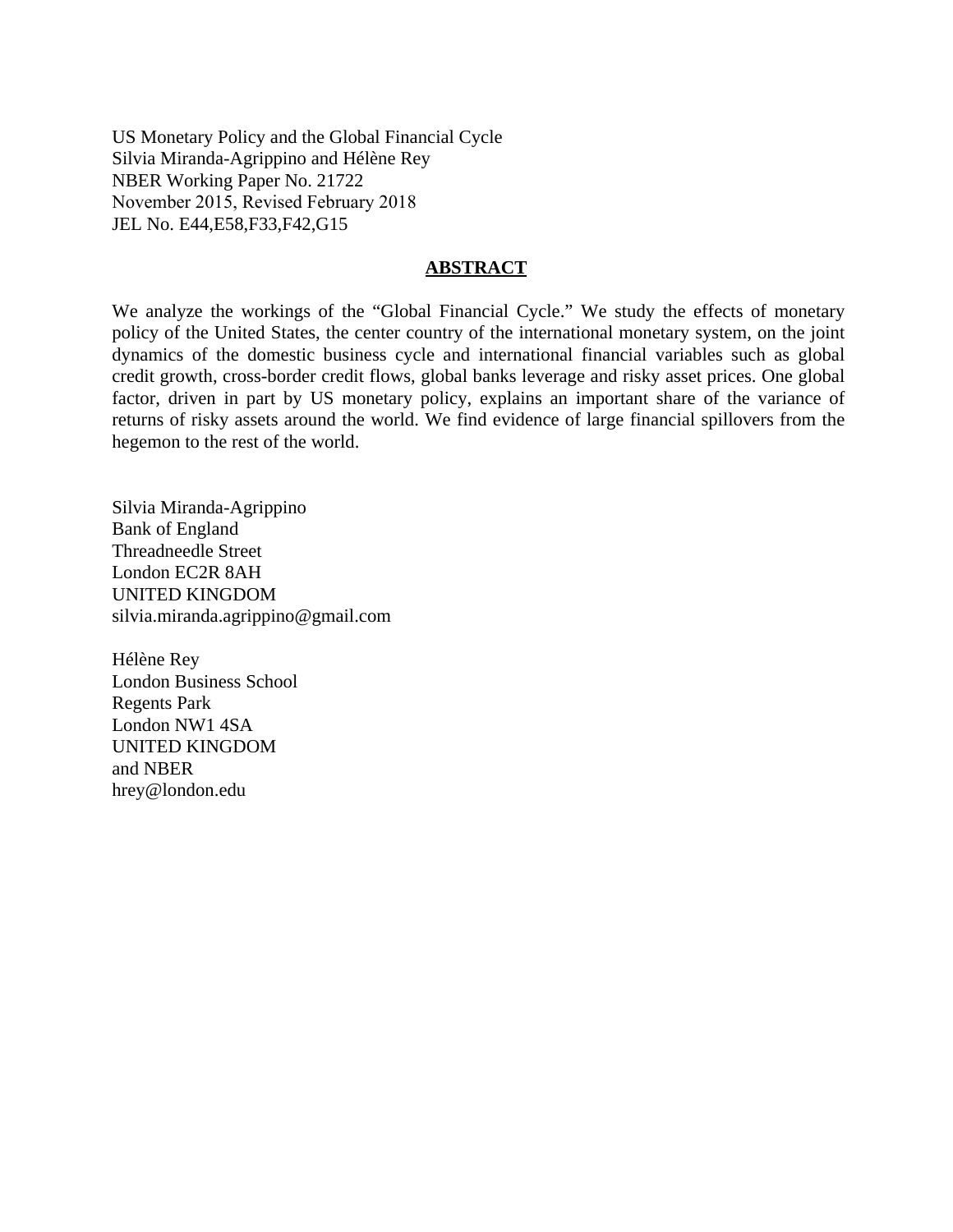# 1 Introduction

Observers of balance of payment statistics and international investment positions all agree: the international financial landscape has undergone massive transformations since the 1990s. Financial globalization is upon us in a historically unprecedented way, and we have probably surpassed the pre-WWI era of financial integration celebrated by Keynes in "The Economics Consequences of the Peace". Against this changing landscape, the role of the United States as the hegemon of the international monetary system has largely remained unchanged, and has long outlived the end of Bretton Woods as emphasized in e.g. [Farhi and Maggiori](#page-34-0) [\(2017\)](#page-34-0) and [Gourinchas and Rey](#page-35-0) [\(2017\)](#page-35-0). The rising importance of cross-border financial flows and holdings has been documented in the literature;<sup>[1](#page-2-0)</sup> what has not been explored as much, however, are the consequences of financial globalization for the workings of national financial markets and for the transmission of US monetary policy beyond the national border. How do international flows of money affect the international transmission of monetary policy? What are the effects of global banking on fluctuations in risky asset prices in national markets, and on credit growth and leverage in different economies? Using quarterly data covering the past three decades, this paper's main contribution is to estimate the global financial spillovers of the monetary policy of the United States, the current hegemon of the international monetary system.

There is a large literature on the domestic transmission of monetary policy. In a standard Keynesian or neo-Keynesian world, output is demand determined in the shortrun, and monetary policy stimulates aggregate consumption and investment. In such a world, there are no first order responses of either spreads or risk premia (see [Woodford,](#page-37-0) [2003](#page-37-0) and [Gali,](#page-35-1) [2008](#page-35-1) for classic discussions). In models with frictions in capital markets, on the other hand, expansionary monetary policy leads to an increase in the net-worth of borrowers, be they either financial intermediaries or firms. In turn, this leads to an increase in lending, and in aggregate demand. This is the *credit channel* of monetary policy [\(Bernanke and Gertler,](#page-33-0) [1995\)](#page-33-0). Other papers have instead analyzed the risk-taking channel of monetary policy [\(Borio and Zhu,](#page-33-1) [2012;](#page-33-1) [Bruno and Shin,](#page-33-2) [2015a;](#page-33-2) [Coimbra and](#page-34-1) [Rey,](#page-34-1) [2017\)](#page-34-1) where financial intermediation plays a key role, and loose monetary policy

<span id="page-2-0"></span><sup>&</sup>lt;sup>1</sup>See e.g. [Lane and Milesi-Ferretti,](#page-36-0) [2007](#page-36-0) and, for a recent survey, [Gourinchas and Rey](#page-35-2) [\(2014\)](#page-35-2).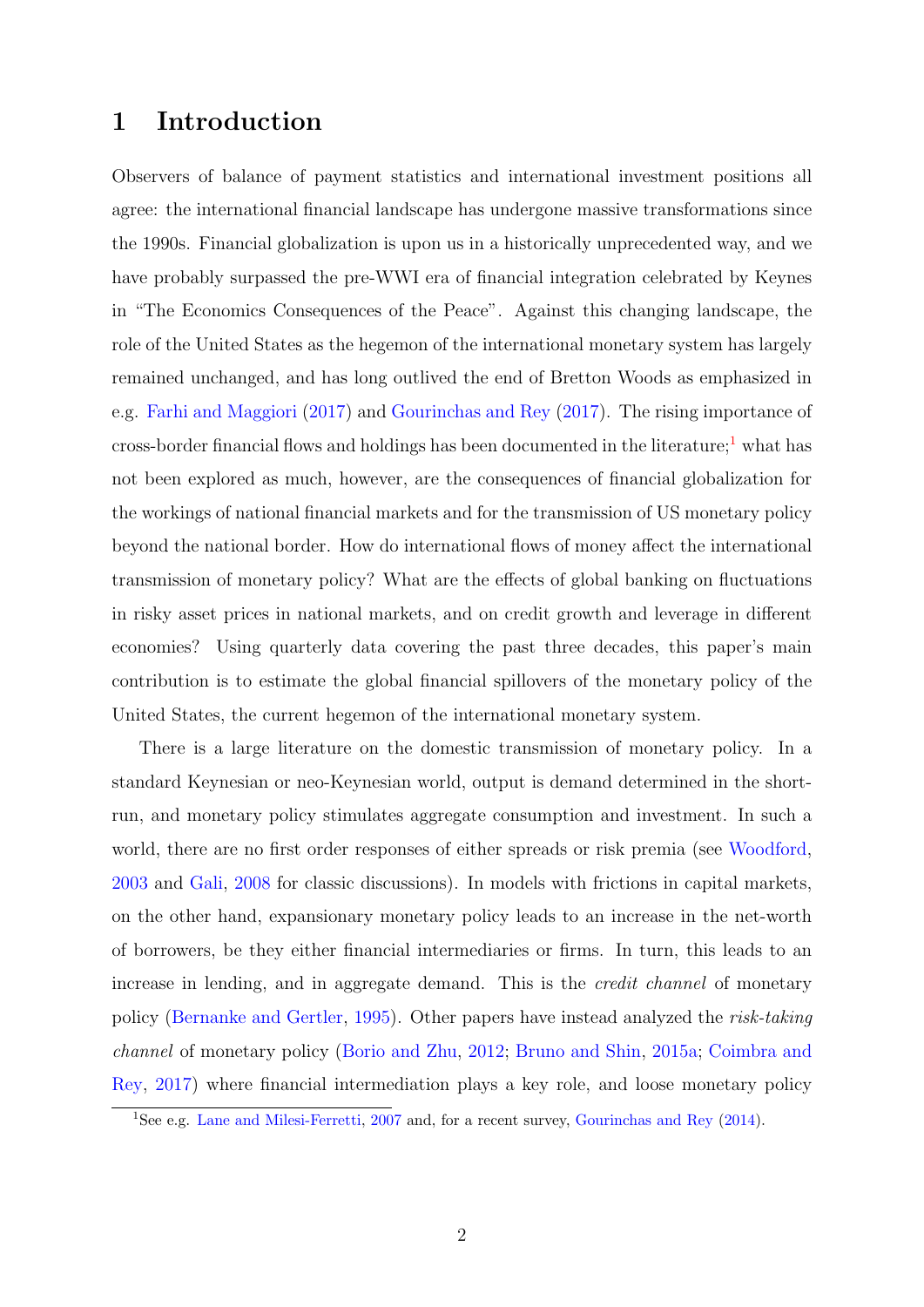relaxes leverage constraints. These channels are complementary to one another. In this paper, we explore the international transmission of monetary policy that occurs through financial intermediation and global asset prices, an area that has been largely neglected by the literature.<sup>[2](#page-3-0)</sup>

Empirically, we analyze the dynamic interactions between US monetary policy, international financial markets and institutions, and credit and financial conditions in the rest of the world using a Bayesian VAR. A standard selection of variables capturing domestic business cycle fluctuations and consumer sentiment is augmented with a set of variables summarizing the evolution of global credit flows, global leverage, and a collection of financial indicators. In particular, we include a global factor in risky asset prices, the excess bond premium of Gilchrist and Zakrajšek [\(2012\)](#page-35-3), the term premium, and global stock market volatility. We test for the existence of, and estimate a global factor summarizing the common variation in a large and heterogeneous collection of risky asset prices traded around the globe.

We find evidence of powerful financial spillovers of the monetary policy of the hegemon to the rest of the world. When the US Federal Reserve tightens, domestic output, investment, consumer confidence, real estate investment and inflation all contract. But, importantly, we also see significant movements in international financial variables: the global factor in risky asset prices goes down, spreads go up, global domestic and cross-border credit go down very significantly, and leverage decreases – first among US broker-dealers and global banks in the Euro area and the UK, then among the broader banking sector in the US and in Europe. We also find evidence of an endogenous reaction of monetary policy rates in the UK and in the Euro area. Hence, our results point to the existence of a "Global Financial Cycle" (see [Rey,](#page-36-1) [2013\)](#page-36-1), i.e. fluctuations in financial activity on a global scale. They are consistent with a powerful transmission channel of US monetary policy across borders via financial conditions as reflected in asset prices, credit flows, leverage of banks, risk premia, volatility, and the term spread. In short, we show that the monetary policy of the hegemon influences aggregate risk appetite in international financial markets.

The importance of international monetary spillovers and of factors such as the world

<span id="page-3-0"></span><sup>&</sup>lt;sup>2</sup>For a longer discussion see [Rey](#page-37-1)  $(2016)$ .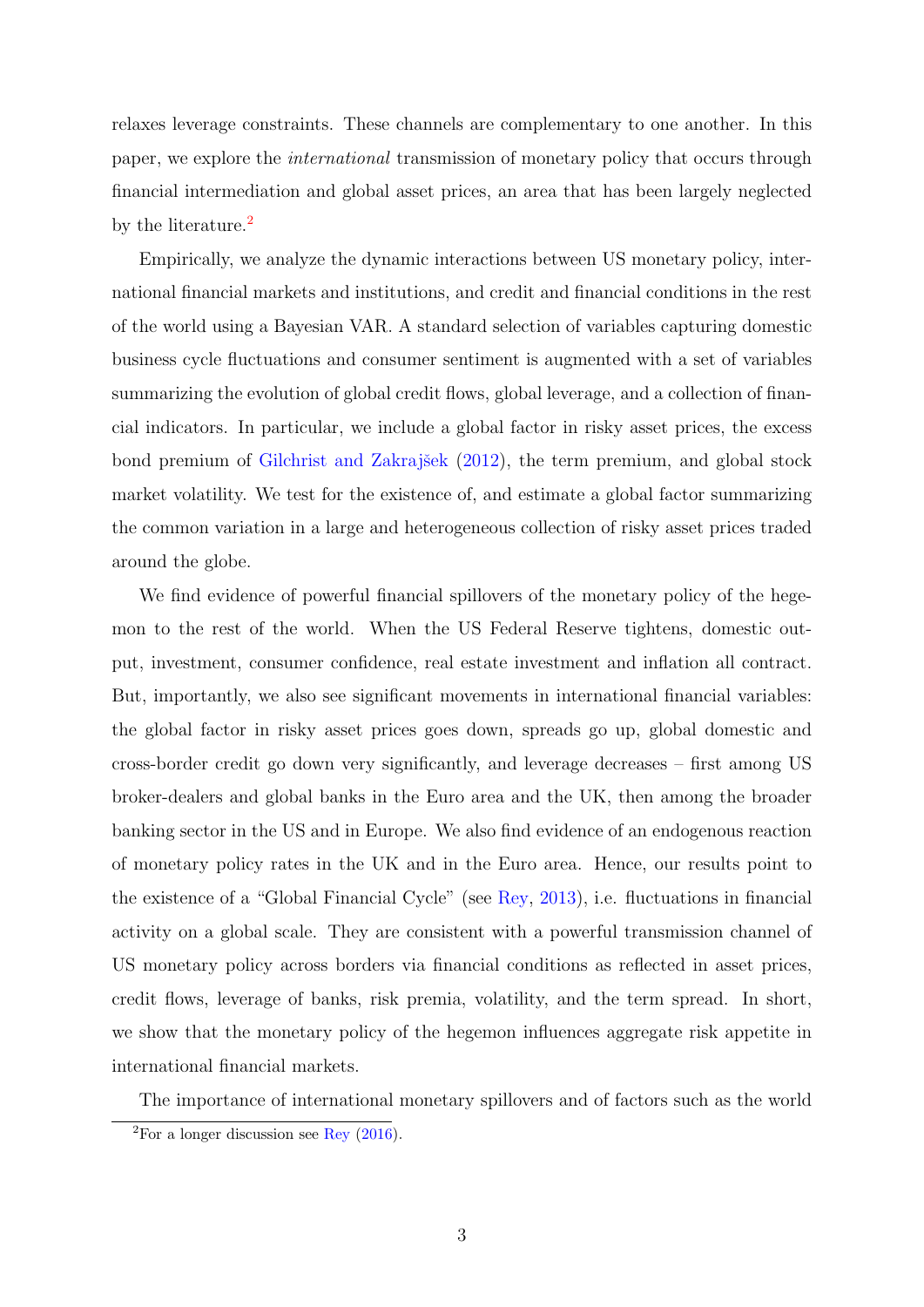interest rate in driving capital flows has been pointed out in the seminal work of [Calvo](#page-33-3) [et al.](#page-33-3) [\(1996\)](#page-33-3).<sup>[3](#page-4-0)</sup> Some recent papers have fleshed out the roles of intermediaries in channeling those spillovers. [Cetorelli and Goldberg](#page-34-2) [\(2012\)](#page-34-2) use balance sheet data to study the role of global banks in transmitting liquidity conditions across borders. Using firm-bank loan data, [Morais et al.](#page-36-2) [\(2015\)](#page-36-2) find that a softening of foreign monetary policy increases the supply of credit of foreign banks to Mexican firms. Using high-quality credit registry data combining firm-bank level loans and interest rates data for Turkey, [Baskaya,](#page-33-4) [di Giovanni, Ozcan and Ulu](#page-33-4) [\(2017\)](#page-33-4) show that increased capital inflows, instrumented by movements in the VIX, lead to a large decline in real borrowing rates and a sizeable expansion in credit supply. Interestingly, they find that the increase in credit creation goes mainly through a subset of the biggest banks. [Bernanke](#page-33-5) [\(2017\)](#page-33-5) provides a thorough discussion of international financial spillovers of US monetary policy.

Our empirical results on the transmission mechanism of monetary policy via its impact on risk premia, the term spread, and volatility are related to the results of [Gertler](#page-35-4) [and Karadi](#page-35-4) [\(2015\)](#page-35-4) and [Bekaert, Hoerova and Duca](#page-33-6) [\(2013\)](#page-33-6) obtained in the domestic US context. Our paper also contributes to the recent literature which underlines the importance of leverage and credit growth as determinants of financial instability [\(Gourinchas](#page-35-5) [and Obstfeld](#page-35-5) [\(2012\)](#page-37-2); [Schularick and Taylor](#page-37-2) (2012); Jordà, Schularick and Taylor [\(2015\)](#page-35-6); [Kalemli-Ozcan, Sorensen and Yesiltas](#page-35-7) [\(2012\)](#page-35-7)).<sup>[4](#page-4-1)</sup> A small number of papers have analyzed the effect of US monetary policy on leverage and on the VIX (see [Rey](#page-36-1) [\(2013\)](#page-36-1); [Passari and](#page-36-3) [Rey](#page-36-3) [\(2015\)](#page-36-3) and [Bruno and Shin](#page-33-7) [\(2015b\)](#page-33-7) ). But these studies rely on limited-information VARs (four to seven variables) and are therefore unable to study the joint dynamics of real and financial variables, both in a domestic and international context.<sup>[5](#page-4-2)</sup>

The present paper differs from the above literature in important ways. The use of a medium-scale Bayesian VAR allows, we believe for the first time, the joint analysis of financial, monetary and real variables, in the US and abroad. Studying the joint dynam-

<span id="page-4-0"></span><sup>&</sup>lt;sup>3</sup>A subsequent literature has echoed and extended some of these findings (see [Fratzscher,](#page-34-3) [2012;](#page-34-3) [Forbes](#page-34-4) [and Warnock,](#page-34-4) [2012;](#page-34-4) [Rey,](#page-36-1) [2013\)](#page-36-1).

<span id="page-4-1"></span><sup>4</sup>The Basel Committee has formally introduced the credit to GDP gap as one of the main early warning indicators for macroprudential policy in the Basel 3 framework.

<span id="page-4-2"></span><sup>&</sup>lt;sup>5</sup>Most existing studies rely exclusively on Cholesky identification schemes to study the transmission of monetary policy shocks. It is unclear whether their results survive a more robust identification of monetary policy shocks. The problem of omitted variables that are relevant for the identification and transmission of monetary policy is also an important issue in small scale VARs.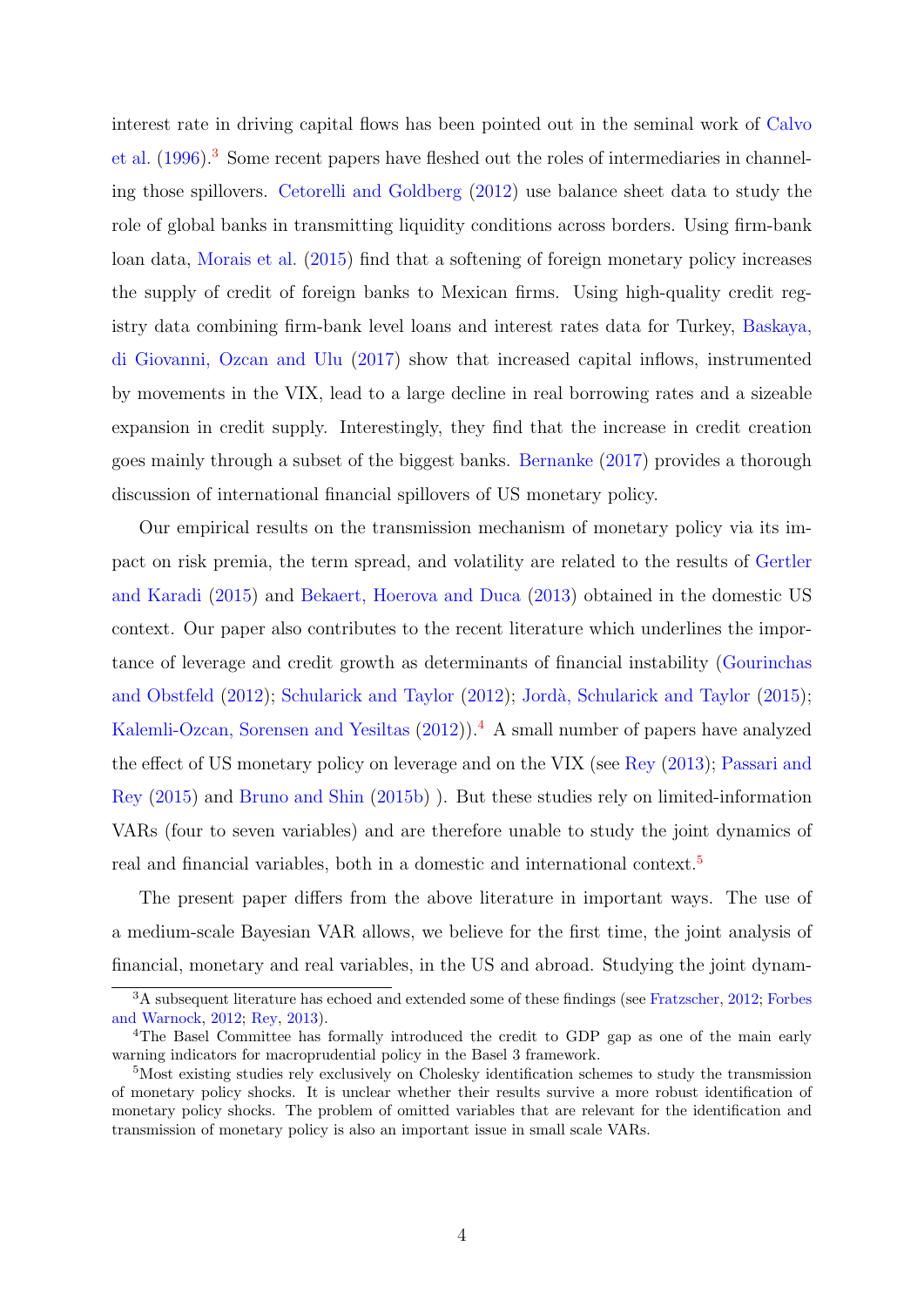ics of the domestic business cycle and the Global Financial Cycle would not have been possible without recent developments in the BVAR literature (see e.g. Bandbura et al., [2010;](#page-33-8) [Giannone et al.,](#page-35-8) [2015\)](#page-35-8). Results are computed under two alternative identification schemes for the monetary policy shocks which deliver equivalent outcomes: a standard causal ordering, where the federal funds rate is the policy variable, and the remainder of the series are split among slow-moving and fast-moving ones as in e.g. [Christiano et al.](#page-34-5) [\(1999\)](#page-34-5); and an instrumental variable type identification, where a narrative-based measure of policy surprises in the spirit of [Romer and Romer](#page-37-3) [\(2004\)](#page-37-3) allows to identify the contemporaneous transmission coefficients without the need to impose potentially restrictive assumptions on the timing of the responses [\(Stock and Watson,](#page-37-4) [2012;](#page-37-4) [Mertens and Ravn,](#page-36-4) [2013\)](#page-36-4). We also evaluate responses obtained with a high-frequency identification scheme that uses federal funds futures to identify the shocks as in Gürkaynak et al.  $(2005)$ .

Our results should help inform the theoretical modelling of financial spillovers of the hegemon monetary policy on the rest of the world. This is a topic of first order importance for issues ranging from the validity of the Mundellian trilemma, which describes the degree of monetary policy independence of open economies,<sup>[6](#page-5-0)</sup> to financial stability and the "bunching" of financial crises around the world as suggested by the historical evidence gathered in e.g. [Reinhart and Rogoff](#page-36-5) [\(2009\)](#page-36-5); [Schularick and Taylor](#page-37-2) [\(2012\)](#page-37-2); Jordà et al.  $(2016).$  $(2016).$ 

In Section [2,](#page-6-0) we estimate a Dynamic Factor Model on world asset prices and show that one global factor explains a large part of the common variation of the data. Section [3](#page-10-0) is the main part of the paper. We use a Bayesian VAR to analyze the interaction between US monetary policy and the Global Financial Cycle, and in particular on global banks' leverage, global credit creation, and on global cross-border credit flows and we establish the importance of the international financial spillovers of the US monetary policy. In Section [4](#page-25-0) we use a simple theoretical framework featuring heterogeneous investors to interpret some of our results (Section [4.1\)](#page-25-1), and microeconomic data on global banks to give evidence of their risk-taking behavior (Section [4.2\)](#page-28-0). Section [5](#page-30-0) concludes. Details on data, procedures, and additional results are in Appendixes at the end of the paper.

<span id="page-5-0"></span> ${}^{6}$ See [Obstfeld and Taylor](#page-36-6) [\(2017\)](#page-36-6) for a discussion.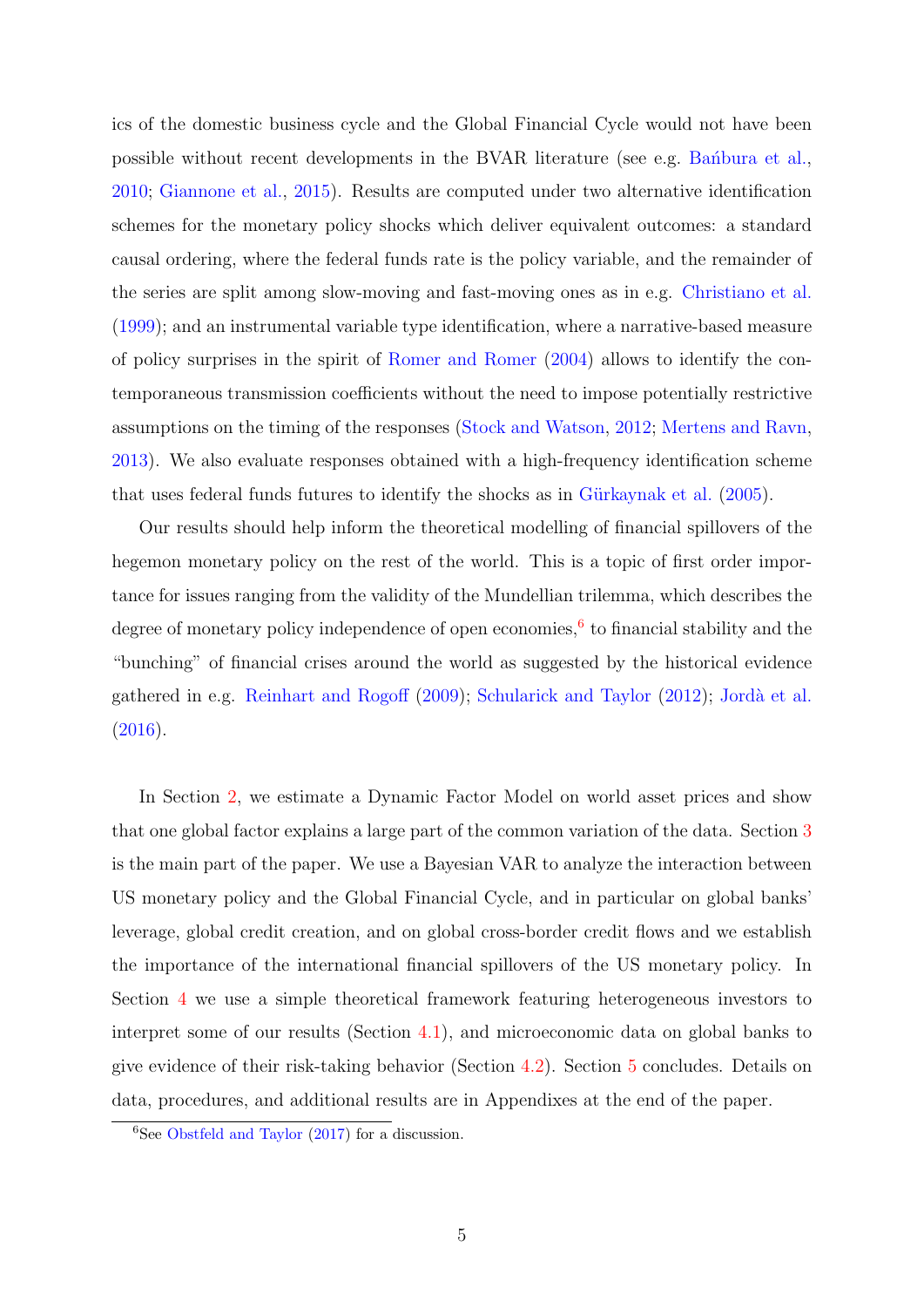# <span id="page-6-0"></span>2 One Global Factor in World Risky Asset Prices

We specify a Dynamic Factor Model for a large and heterogenous panel of risky asset prices traded around the globe. The econometric specification, fully laid out in Appendix [B,](#page-47-0) is very general, allowing for different global, regional and, in some specifications, sector specific factors.[7](#page-6-1) We test for the number of global factors and find that the data support one; that global factor accounts for over 20% of the common variation in the price of risky assets from all continents.[8](#page-6-2) The panel includes asset prices traded on all the major global markets, all major commodities price series, and a collection of corporate bond indices. The geographical areas covered are North America, Latin America, Europe, Asia Pacific, and Australia, and we use monthly data from 1990 to 2012, yielding a total of 858 different prices series.[9](#page-6-3) The factor is plotted in Figure [1,](#page-7-0) solid line.

While in this instance we prefer cross-sectional heterogeneity over time length, we are conscious of the limitations that a short time span may introduce in the analysis we perform later in the paper. To allow more flexibility in that respect, we repeat the estimation on a smaller set, where only the US, Europe, Japan and commodity prices are included, and that goes back to 1975. In this case the sample counts 303 series. The estimated global factor for the longer sample is the dashed line in Figure [1.](#page-7-0) Similar to the benchmark case, for this narrower panel too we find evidence of one global factor. In this case, however, the factor accounts for about 60% of the common variation in the data. Factors are obtained via cumulation of those estimated on the stationary, first-differenced (log) price series, and are therefore consistently estimated only up to a scale and an initial value (see [Bai and Ng,](#page-33-9) [2004,](#page-33-9) and Appendix [B\)](#page-47-0). This implies that positive and negative values displayed in the chart do not convey any specific information per se. Rather, it is the overall shape and the turning points that are of interest and deserve attention.

<span id="page-6-1"></span>Figure [1](#page-7-0) shows that the factor is consistent with both the US recession periods as

 $7A$  similar specification has been adopted by [Kose et al.](#page-35-11) [\(2003\)](#page-35-11); they test the hypothesis of the existence of a world business cycle and discuss the relative importance of world, region and country specific factors in determining domestic business cycle fluctuations.

<span id="page-6-3"></span><span id="page-6-2"></span> $8$ See Table [B.2.](#page-50-0)

<sup>&</sup>lt;sup>9</sup>All the details on the construction and composition of the panels, shares of explained variance, and test and criteria used to inform the parametrization of the model are reported in Appendix [B.](#page-47-0) We fit to the data a Dynamic Factor Model [\(Stock and Watson,](#page-37-5) [2002a,](#page-37-5)[b;](#page-37-6) [Bai and Ng,](#page-33-10) [2002;](#page-33-10) [Forni et al.,](#page-34-6) [2000,](#page-34-6) among others) where each price series is modelled as the sum of a global, a regional, and an asset-specific component. All price series are taken at monthly frequency using end of month figures.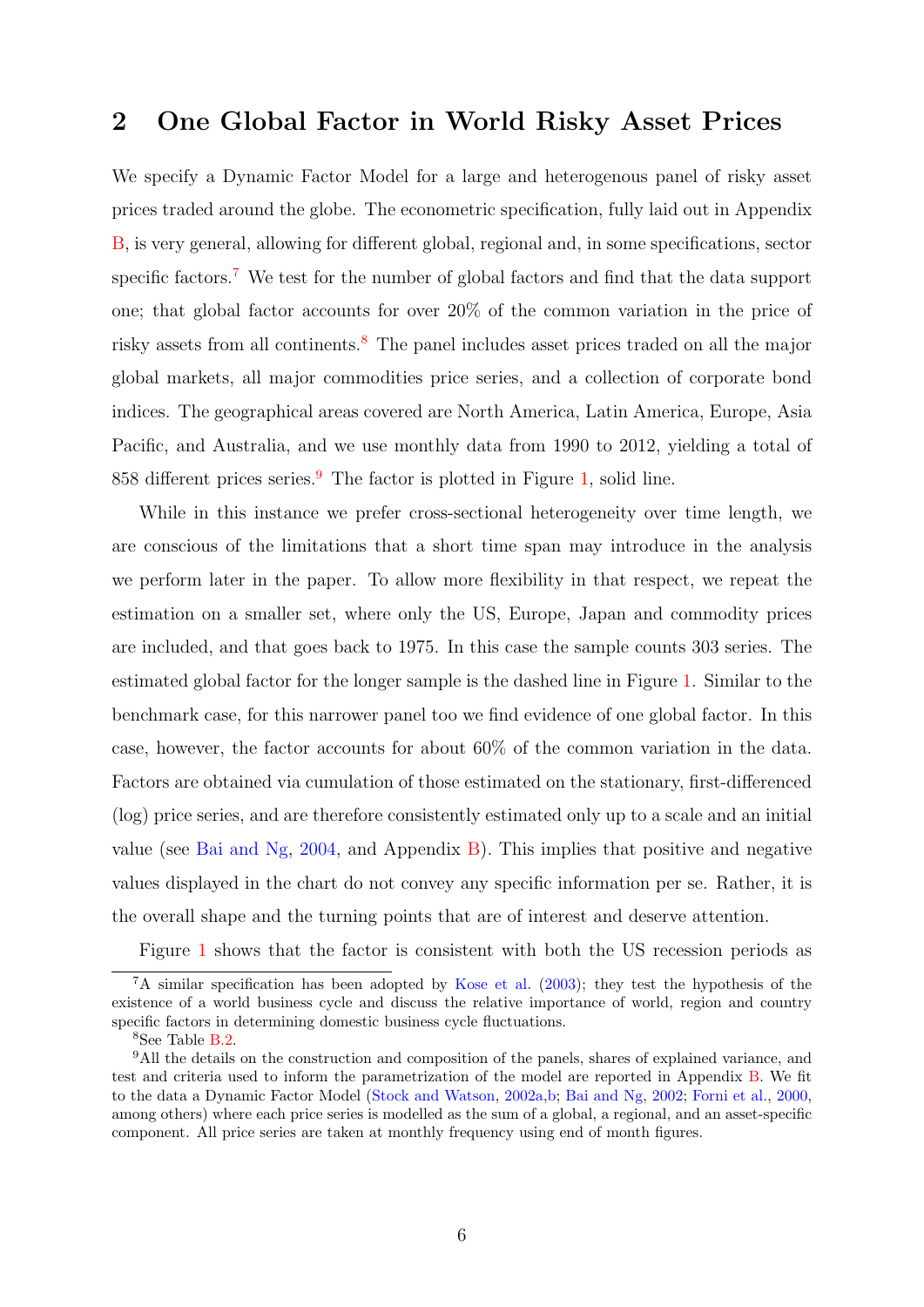<span id="page-7-0"></span>

Figure 1: global factor in risky asset prices

Note: The Figure plots the estimates of the global factor for the 1975:2010 sample (dotted line) together with the estimates on the wider, shorter sample 1990:2012 (solid line). Shaded areas denote NBER recession dates.

identified by the NBER (shaded areas), and with major worldwide events. The index declines with all the recession episodes but remains relatively stable until the beginning of the nineties, when a sharp and sustained increase is recorded. The increase lasts until 1997-1998 when major global events like the Russian default, the LTCM bailout and the East Asian Crisis reverse the increasing path associated with the build up of the dot-com bubble. The downward trend is inverted starting from the beginning of 2003 when the index increases again until the beginning of the third quarter of 2007. At that point, with the collapse of the subprime market, the first signals of increased vulnerability of the financial markets become visible. This led to an unprecedented plunge.

In a large class of asset pricing models, the global factor in risky asset prices reflects aggregate volatility scaled by the aggregate degree of effective risk aversion in the market (see e.g. the simple model we sketch in Section [4\)](#page-25-0). In Figure [2](#page-8-0) we highlight the comovement of our factor with the "risk indices" associated to the markets included in our panel. Specifically, the VIX for the US, VSTOXX and VFTSE for Europe and the UK respectively, and VNKY for Japan. Volatility indices measure markets' implied volatil-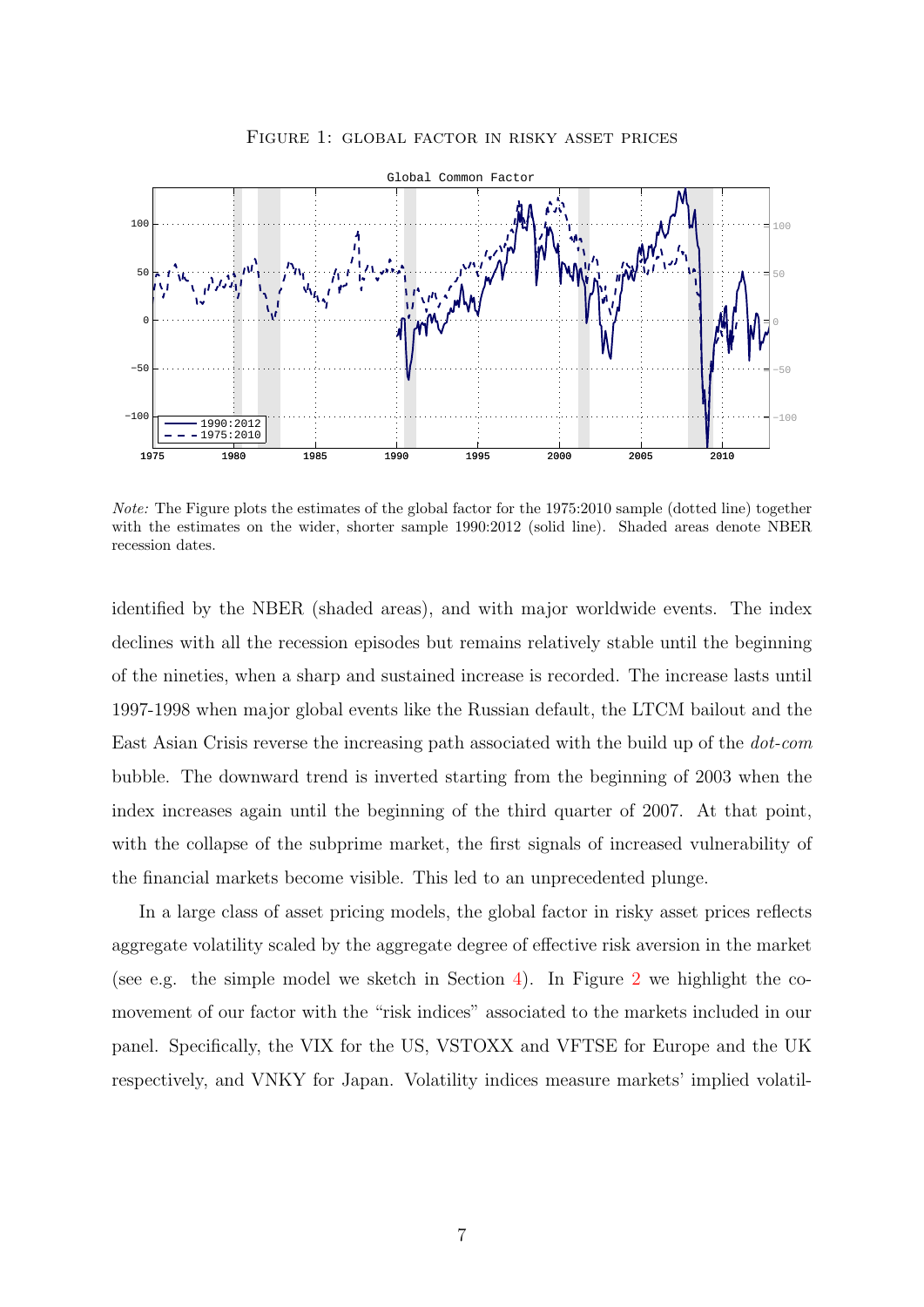<span id="page-8-0"></span>

Figure 2: global factor and volatility indices

Note: Clockwise from top-left panel, the global factor (solid line) together with major volatility indices (dotted lines): VIX (US), VSTOXX (EU), VNKY (JP) and VFTSE (UK). Shaded grey areas highlight NBER recession times.

ity, and thus reflect both the expectation of future market variance, and risk aversion.<sup>[10](#page-8-1)</sup> Therefore we expect all of them to be inversely related to our factor.<sup>[11](#page-8-2)</sup> We note that the factor and the volatility indices display a remarkable common behaviour and peaks consistently coincide within the overlapping samples. While the comparison with the VIX is somehow facilitated by the length of the CBOE index, the same considerations easily extend to all other indices analyzed. Comparison with the GZ-spread of [Gilchrist](#page-35-3) and Zakrajšek [\(2012\)](#page-35-3) and the Baa-Aaa corporate bond spread (not reported) show that these indices also display some commonalities, even if the synchronicity is slightly less obvious than the one we find with respect to the implied volatilities.

Lastly, we separate the aggregate risk aversion and volatility components in our factor. The construction of our proxy for aggregate risk aversion is modelled along the lines of e.g. [Bekaert et al.](#page-33-6) [\(2013\)](#page-33-6) that estimate variance risk premia as the difference between a measure of the implied variance (the squared VIX) and an estimated physical expected

<span id="page-8-1"></span><sup>&</sup>lt;sup>10</sup>These indices are typically regarded as an instrument to assess the degree of strains and risk in financial markets

<span id="page-8-2"></span><sup>&</sup>lt;sup>11</sup>The estimated global factors are rotated such that they positively comove with prices; i.e. an increase in the index is interpreted as an increase in asset prices.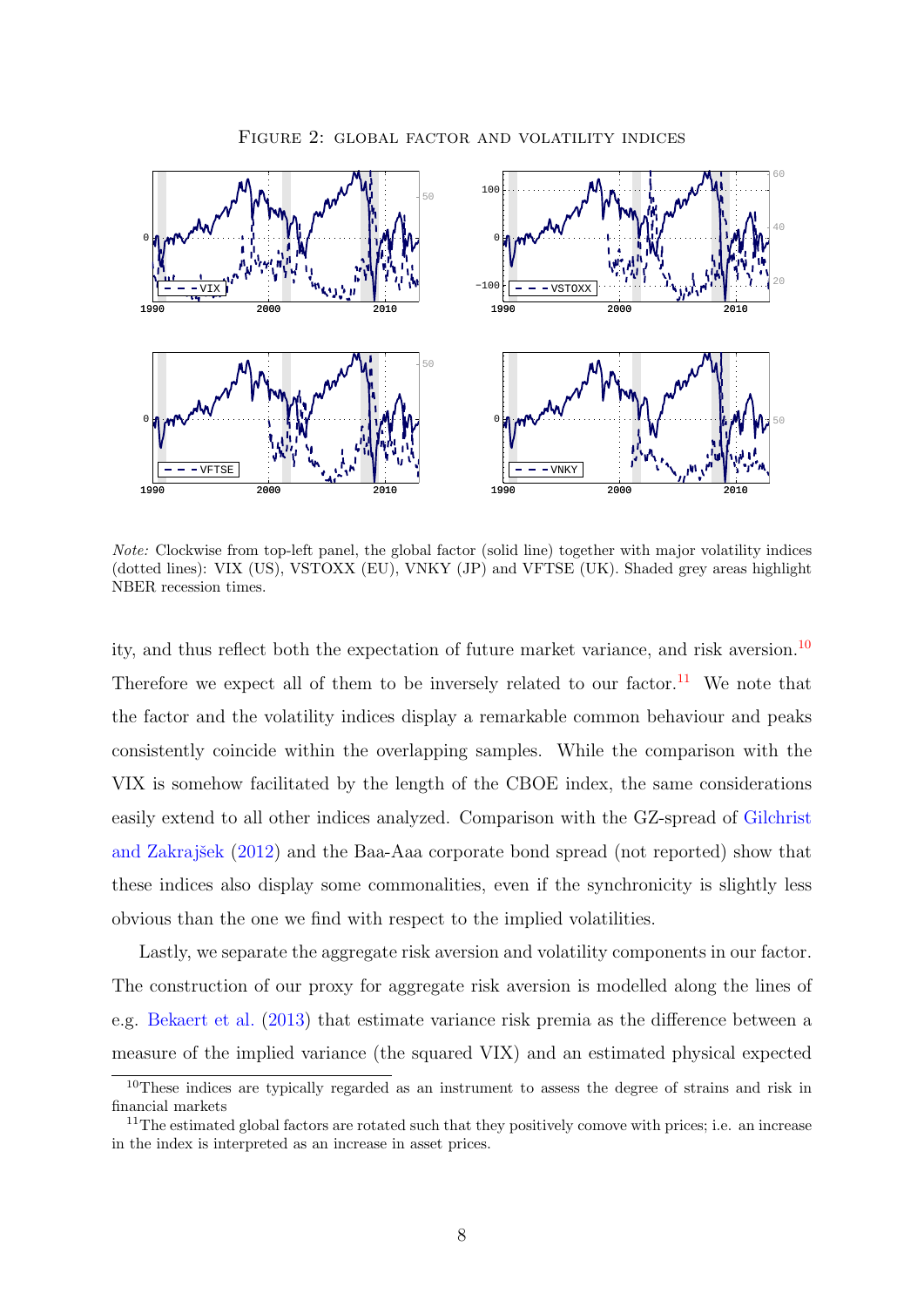<span id="page-9-1"></span>

Figure 3: global factor decomposition

Note: [top panel] Monthly global realized variance measured using daily returns of the MSCI Index. The y axis is trimmed to enhance readability, during the credit crunch episode the index reached a maximum of 434.70. [BOTTOM PANEL] Index of aggregate risk aversion calculated as (the inverse of) the residual of the projection of the global factor onto the realized variance. Shaded grey areas highlight NBER recession times. Source: Global Financial Data and authors calculations.

variance which is primarily a function of realized variances. First, we obtain an estimate of realized monthly global volatility using daily returns of the global MSCI Index.<sup>[12](#page-9-0)</sup> Second, we calculate a proxy for aggregate risk aversion as the inverse of the centred residuals of the projection of the global factor on the realized variance. The results of this exercise are summarized in Figure [3.](#page-9-1) Our monthly measure of global realized variance is in the top panel, while the implied index of aggregate risk aversion is in the bottom panel. Very interestingly, the degree of market risk aversion that we recover from this simple decomposition is in continuous decline between 2003 and the beginning of 2007, and it decreases to very low levels, at a time where volatility was uniformly low and global banks were prevalent and may have been the "marginal buyers" in international financial markets. During that period, [Shin](#page-37-7) [\(2012\)](#page-37-7) documents the large share of banking flows in aggregate capital flows. Changes in regulation and consequences of the crisis have reduced the share of bank flows since 2008. We report data relative to aggregate capital

<span id="page-9-0"></span> $12\,\text{We work under the assumption that monthly realized variances calculated summing over daily returns}$ provide a sufficiently accurate proxy of realized variance at monthly frequency.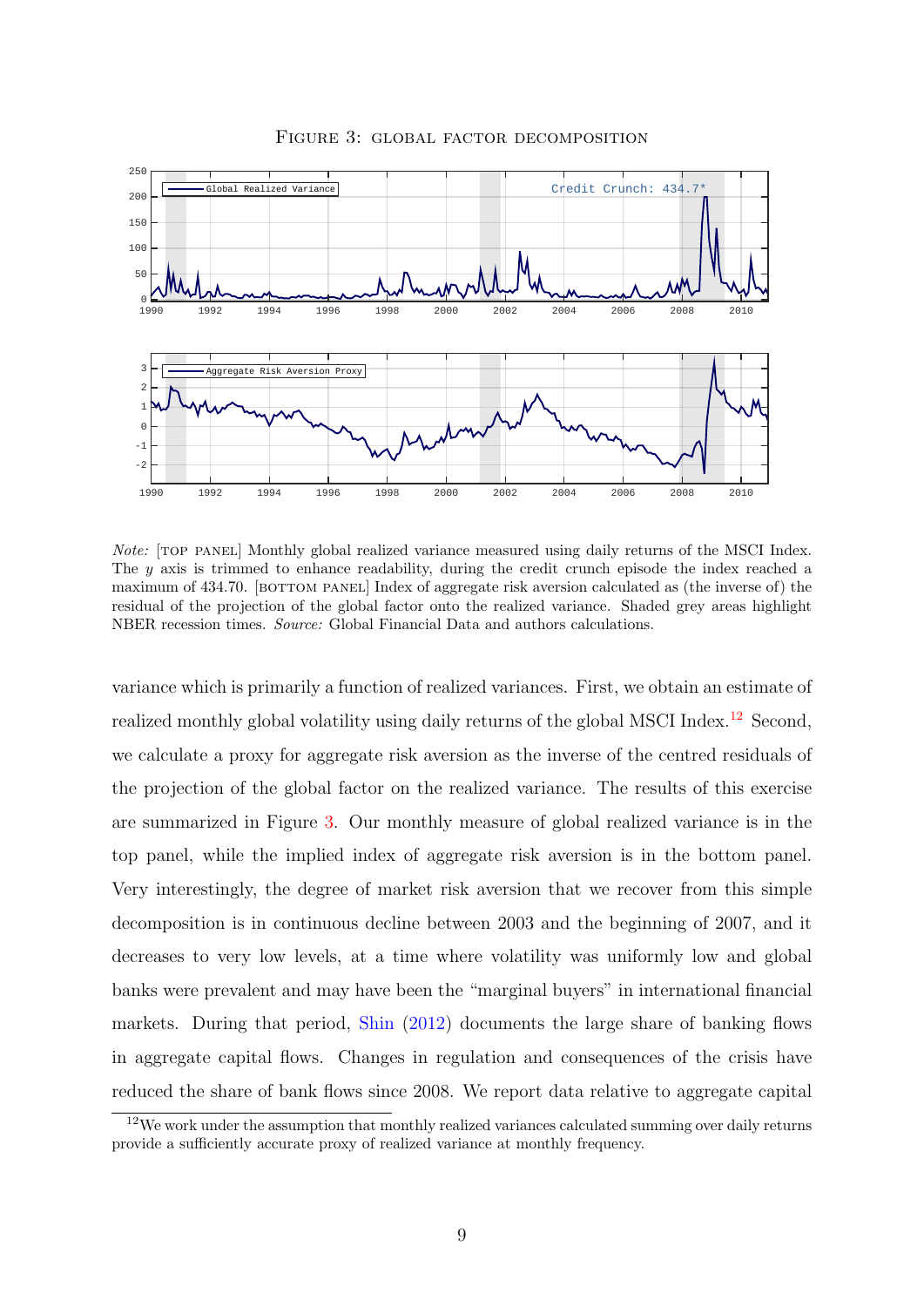<span id="page-10-1"></span>

Figure 4: aggregate capital flows

Note: Global flows as a percentage of world GDP. Annual moving averages. Source: IFS Statistics.

flows as a percentage of world GDP in Figure [4.](#page-10-1) Interestingly, the timing of the surge of banking flows coincides with the decline in global risk aversion. Estimated aggregate risk aversion starts going up during 2007 then jumps up during the financial crisis with the banckruptcy of Lehman Brothers, and remains persistently at high levels.

# <span id="page-10-0"></span>3 Monetary Policy of the Hegemon and the Global Financial Cycle

In this section we study the international spillovers of US monetary policy. With the US dollar being the currency of global banking, monetary actions in the US may directly influence the cycle by altering the cost of funding for major global banks and hence their leverage decisions. US monetary policy also affects the pricing of dollar assets, both in the US and abroad, through a direct discount channel and/or by changing the type of marginal investors in international asset markets. Security-level evidence provided by [Schreger et al.](#page-37-8)  $(2017)$  shows that firms who finance themselves in dollars are by and large the only ones able to attract a worldwide investors base. Furthermore, monetary conditions of the centre country can also be transmitted through cross-border capital flows or internal pricing of global banks, and influence the provision of credit outside US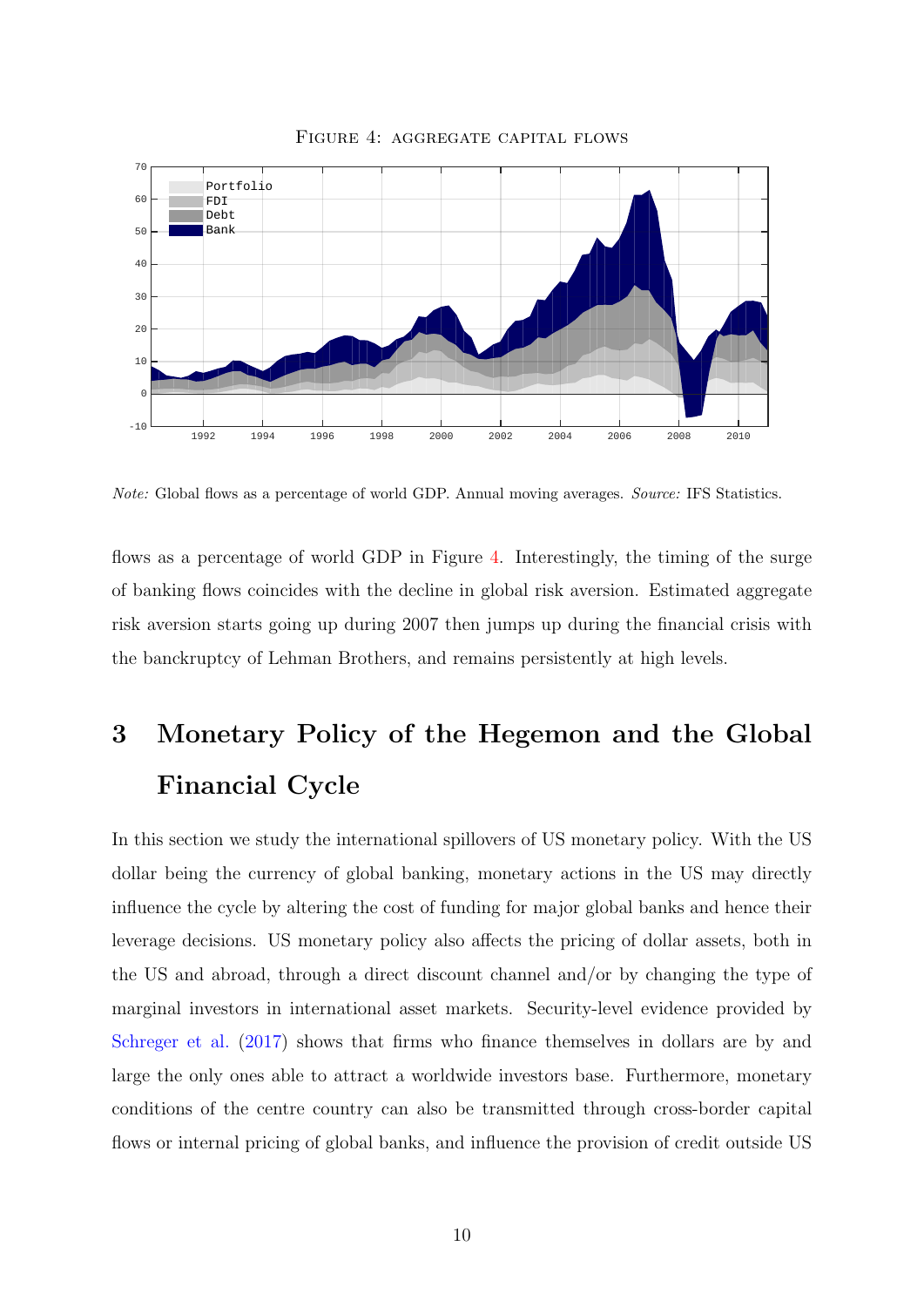borders (see the corroborative evidence in [Morais et al.,](#page-36-2) [2015](#page-36-2) for Mexico, and in [Baskaya](#page-33-4) [et al.,](#page-33-4) [2017](#page-33-4) for Turkey).

Fluctuations in asset prices are both cause and consequence of the procyclicality of financial leverage of global banks (see Section [4.2\)](#page-28-0). Prolonged periods of loose monetary policy may reduce market uncertainty and credit/funding costs, with a boost to asset prices. Equally, rising asset prices may mask the fragile foundations of large and ex-panding global banks' balance sheets.<sup>[13](#page-11-0)</sup> Hence, the hegemon monetary policy may well influence the global risk appetite of international markets.

To study the effects of US monetary policy on the Global Financial Cycle (GFC), we devise a single framework that permits analyzing the transmission of monetary policy above and beyond national borders. We augment the typical set of macroeconomic variables, output, inflation, investment, consumer sentiment and labor data, with global financial variables, and study their joint dynamics in a medium scale Bayesian VAR. There are a number of advantages that come with this choice. Most obviously, relying on a unique specification permits addressing the effects of US monetary policy on the GFC against the background of the response of the domestic business cycle. This acts both as a complement to the analysis, and as a disciplining device to ensure that the identified shock is in fact inducing responses that do not deviate from the standard channels of domestic monetary transmission. Moreover, the dimensionality and composition of the set of variables included in the VAR greatly reduce the problem of omitted variables that generally plagues smaller systems and is likely to invalidate the identification of the structural shocks.<sup>[14](#page-11-1)</sup> The argument in favour of small-scale systems typically levers on the so-called curse of dimensionality: in an unrestricted VAR, the number of free parameters to be estimated rapidly proliferates with the addition of extra variables, and the risks of over-parametrization, and consequent high uncertainty around parameters estimates, are a legitimate source of concern. In particular, with macroeconomic data being sampled

<span id="page-11-0"></span> $\frac{13}{13}$  For a model where low funding costs lower risk aversion and increase leverage see [Coimbra and Rey](#page-34-1)  $(2017)$ 

<span id="page-11-1"></span><sup>&</sup>lt;sup>14</sup>Ba $\hat{n}$ bura et al. [\(2010\)](#page-33-8) show that a medium-scale VAR of comparable size and composition to the one used in this paper is able to correctly recover the shocks and reproduce responses that match theoretical ones. Intuitively, the large degree of comovement among macroeconomic variables makes it possible for VARs of such size to effectively summarize the information contained in large VARs typically counting over hundred variables.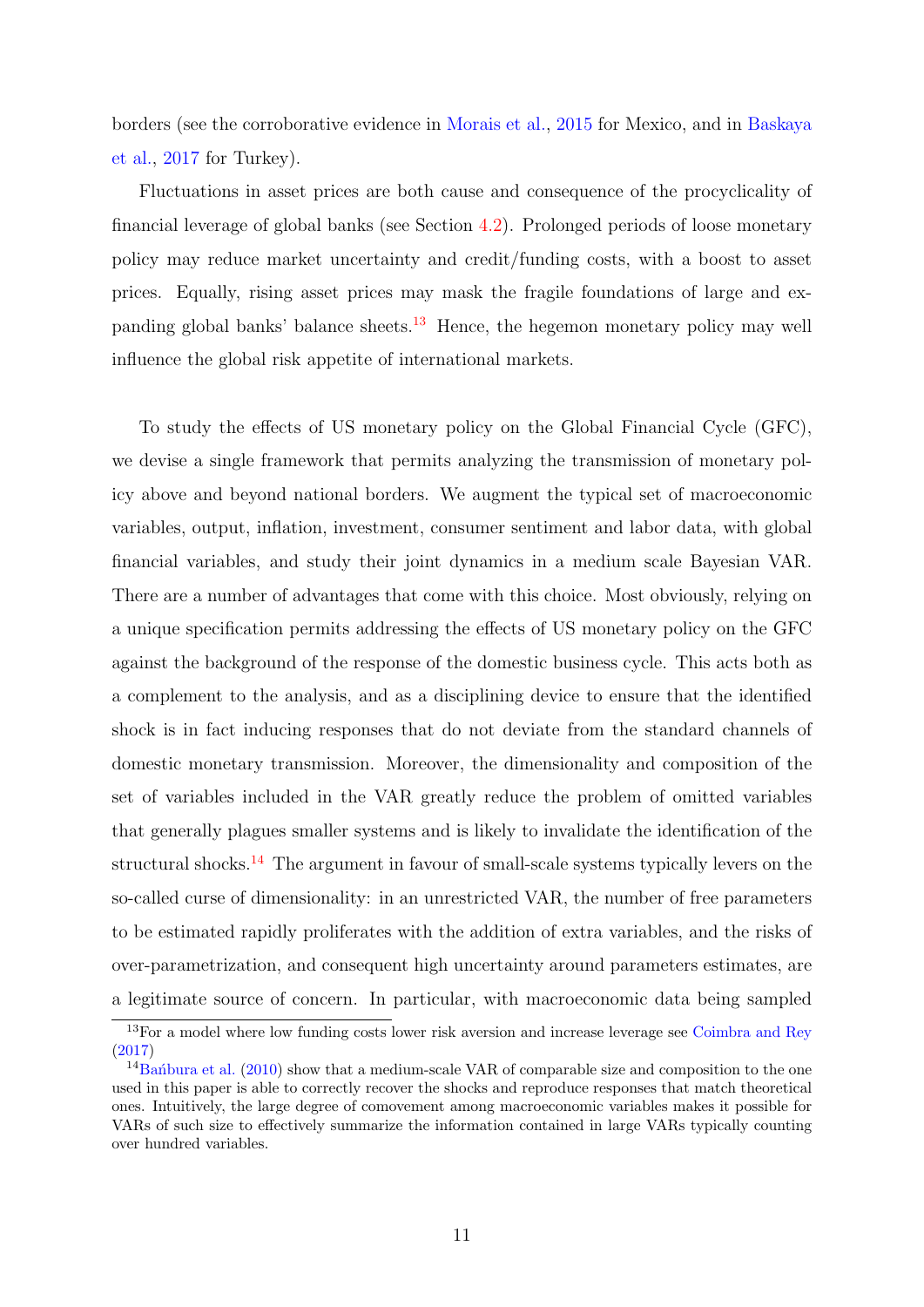at low frequency and available over relatively short time spans, increasing the number of variables might in some instances simply not be feasible. Here we address this issue by estimating our VAR using standard macroeconomic priors [\(Litterman,](#page-36-7) [1986;](#page-36-7) [Doan et al.,](#page-34-7) [1983\)](#page-34-7). The informativeness of the prior is determined as in [Giannone et al.](#page-35-8) [\(2015\)](#page-35-8). Intuitively, the solution to the problem achieved by Bayesian estimation comes from the use of informative priors which shrink the richly parametrized unrestricted VAR towards a more parsimonious naïve benchmark, thus effectively reducing estimation uncertainty.<sup>[15](#page-12-0)</sup>

To the best of our knowledge, we are the first paper who can study the effect of the hegemon monetary policy on the joint dynamics of the US business cycle and of the GFC. To analyze the risk-taking or the credit channel of monetary policy, recent empirical contributions have exclusively employed small-scale VARs. [Bekaert et al.](#page-33-6) [\(2013\)](#page-33-6) studies the links between monetary policy and risk aversion in a domestic US context. They decompose the VIX index into an uncertainty component, driven by market variance, and a residual proxy for risk aversion. Using monthly data from 1990 to the onset of the 2007 crisis, they set up a VAR which adds to the VIX components the industrial production index and the real federal funds rate as the monetary policy variable. [Bruno](#page-33-7) [and Shin](#page-33-7) [\(2015b\)](#page-33-7) and [Rey](#page-36-1) [\(2013\)](#page-36-1) put together small scale VARs with quarterly data, from the end of 1995 to the end of 2007, using the federal funds rate as the monetary policy variable, a measure of leverage, the VIX index and the US dollar real effective exchange rate or credit. A recursive Cholesky ordering is used for the identification of the monetary policy shocks.

Our analysis goes well beyond these papers by using a comprehensive set of financial and real variables and by allowing us to dissect the international dimensions of the financial spillovers. The variables that we include in the baseline BVAR specification are listed in Table [1](#page-13-0) together with the transformations applied prior to the estimation, and ordering for the identification of the monetary policy shock in the standard case based on causal ordering. Unlike the previous papers, we also use an external instrument as a second identification scheme, which gives us a lot more confidence in the robustness of our results. The sample considered is 1980Q1 to 2010Q4, but we check robustness of our

<span id="page-12-0"></span><sup>15</sup>Alternatives include the use of factor models and sequential inclusion of individual variables to a core set which remains unchanged. This last method, however, renders comparison of impulse response functions problematic.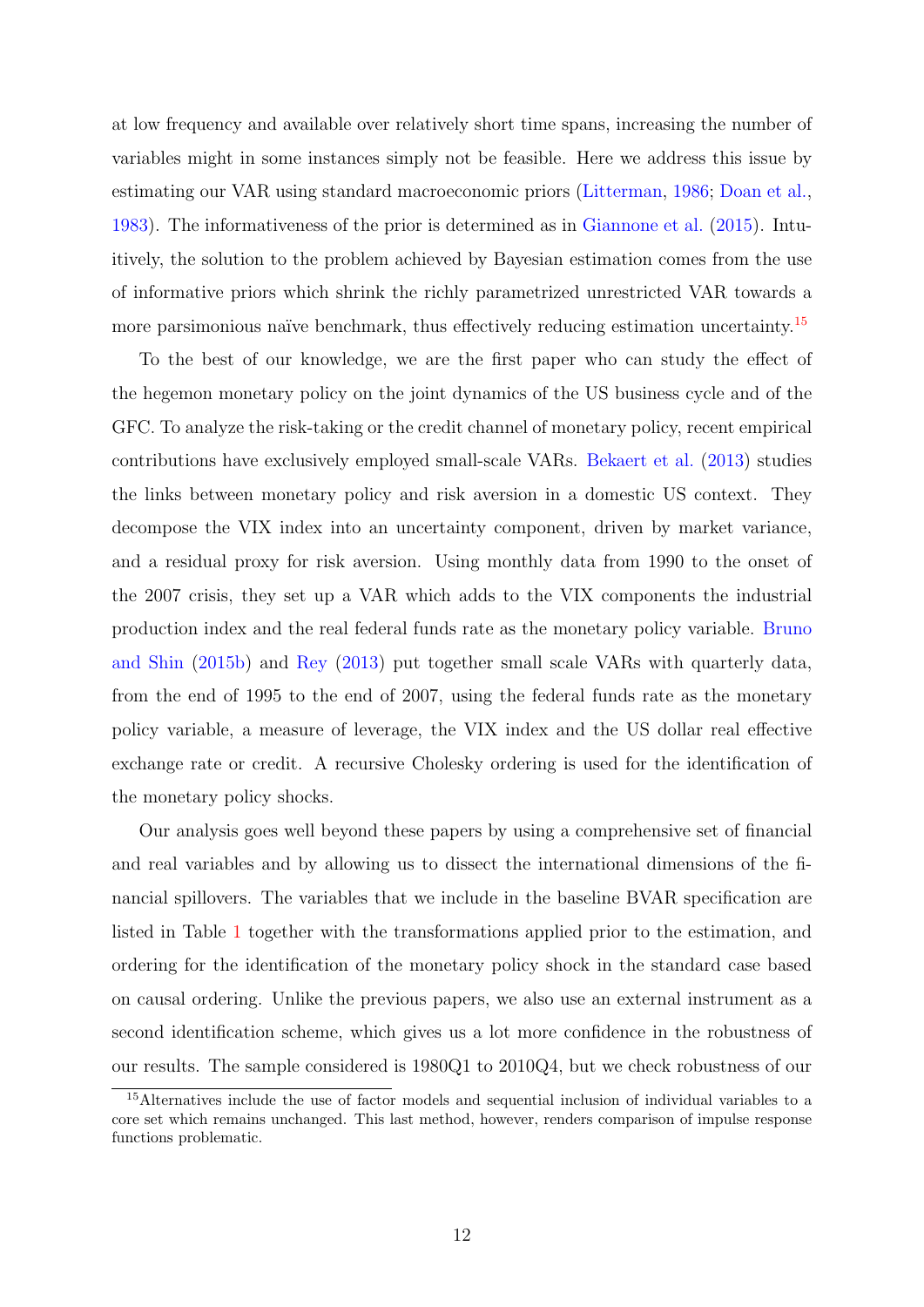<span id="page-13-0"></span>

| ID              | Name                                           | Log | S/F        | <b>RW</b> Prior |
|-----------------|------------------------------------------------|-----|------------|-----------------|
| <b>USGDP</b>    | US Real Gross Domestic Product                 |     | S          |                 |
| <b>EUGDP</b>    | <b>EA Real Gross Domestic Product</b>          |     | S          |                 |
| <b>IPROD</b>    | Industrial Production Index                    |     | S          |                 |
| <b>RPCE</b>     | US Real Personal Consumption Expenditures      |     | S          |                 |
| <b>RPFINR</b>   | Real private fixed investment: Non-Residential |     | S          |                 |
| <b>RPFIR</b>    | Real private fixed investment: Residential     |     | S          |                 |
| <b>EMPLY</b>    | US Total Nonfarm Payroll Employment            |     | S          |                 |
| <b>HOUST</b>    | Housing Starts: Total                          |     | S          |                 |
| <b>CSENT</b>    | University of Michigan: Consumer Sentiment     |     | S          |                 |
| <b>GDPDEF</b>   | US Implicit Price GDP Deflator                 |     | S          |                 |
| <b>PCEDEF</b>   | US Implicit PCE Deflator                       |     | S          |                 |
| GDC             | Global Domestic Credit                         |     | S          |                 |
| <b>FEDFUNDS</b> | Effective Federal Funds Rate                   |     | <b>MPV</b> |                 |
| GCB             | Global Inflows To Banks                        |     | F          |                 |
| <b>GCNB</b>     | Global Inflows To Non-Bank                     |     | F          |                 |
| <b>BDLEV</b>    | US Broker Dealer Leverage                      |     | F          |                 |
| <b>EURLEVQ</b>  | Euro area Global Banks Leverage                |     | F          |                 |
| <b>GBPLEVQ</b>  | UK Global Banks Leverage                       |     | $_{\rm F}$ |                 |
| <b>EURATE</b>   | EA Policy Rate                                 |     | F          |                 |
| UKRATE          | UK Policy Rate                                 |     | F          |                 |
| <b>USDEUR</b>   | US Dollar to 1 Euro                            |     | F          |                 |
| <b>USDGBP</b>   | US Dollar to 1 Sterling                        |     | F          |                 |
| <b>TSPREAD</b>  | Term Spread                                    |     | F          |                 |
| <b>GRVAR</b>    | <b>MSCI</b> Annualized Realized Variance       |     | F          |                 |
| <b>GFAC</b>     | Global Factor                                  |     | F          |                 |
| <b>GZEBP</b>    | GZ Excess Bond Premium                         |     | F          |                 |

Table 1: variables in baseline var

Note: The table lists the variables included in the baseline BVAR specification together with transformation applied, ordering, and selection for the random walk prior. S and F denote slow-moving and fast-moving variables respectively; MPV stands for monetary policy variable. The last column highlights the variables for which we assume a random walk prior. Robustness checks include specifications with USBLEV and EUBLEV (US and UK aggregate banking sectors leverage).

results to samples ending in 2009Q1 (excluding the zero lower bound period) and 2007Q2 (excluding the crisis episode).

## 3.1 Identification of the Monetary Policy Shocks

We present our results under two alternative identification strategies for the monetary policy shocks. In the first, standard case (see e.g. [Christiano et al.,](#page-34-5) [1999,](#page-34-5) and much of the existing literature), the identifying assumption is that it takes at least one quarter for the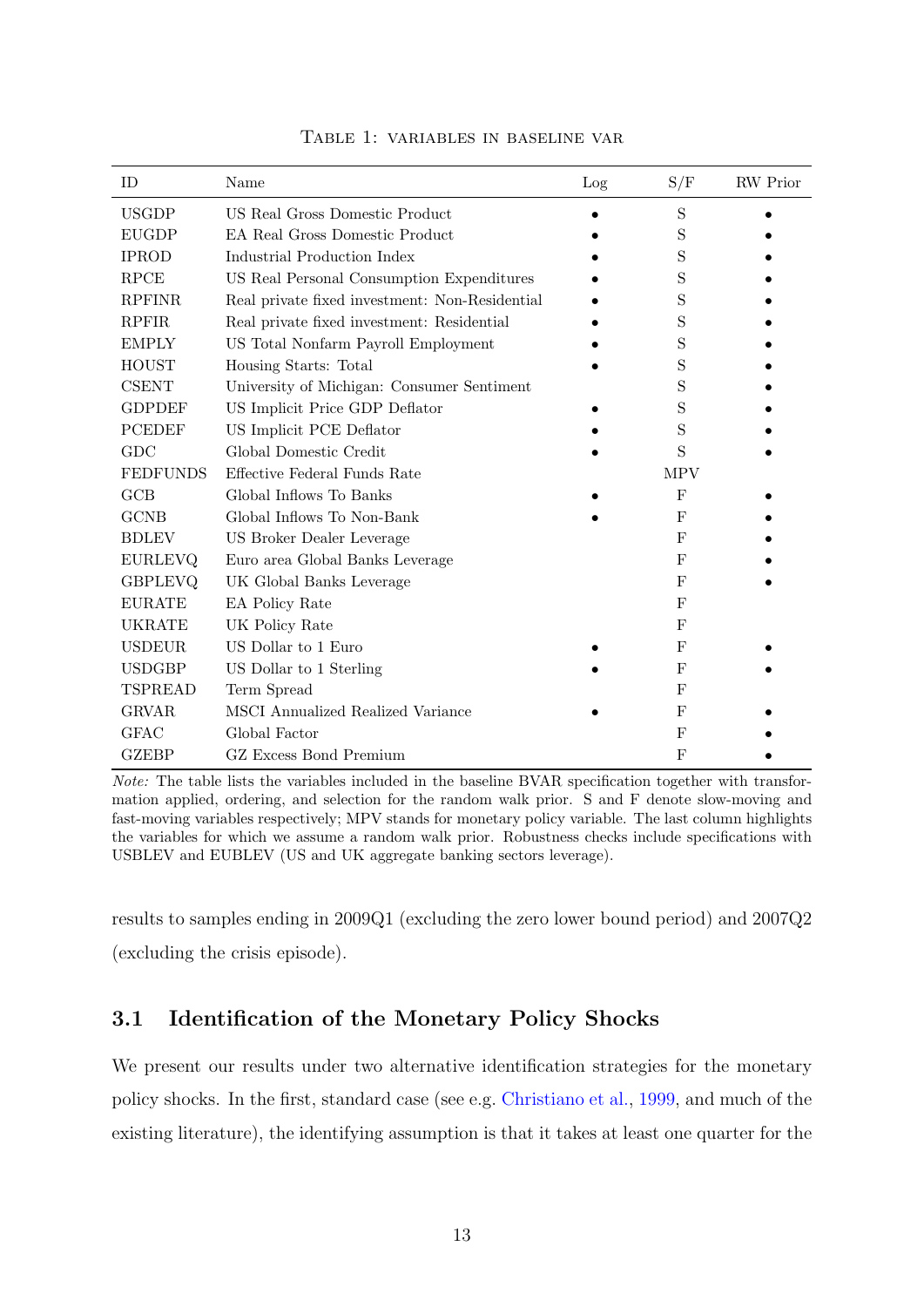slow-moving variables such as output and prices (e.g. GDP and PCE deflator) to react to monetary policy shocks, and that the monetary authority only sees past observations of the fast-moving ones when making decisions. The identification in this case is practically achieved by computing the Cholesky factor of the residual covariance matrix of the VAR where variables enter following the order in Table [1.](#page-13-0) This identification scheme is useful to compare relevant subsets of our results with the existing (smaller) VARs reported in the literature.

The second identification scheme makes use of an external instrument to identify the monetary policy shocks [\(Stock and Watson,](#page-37-4) [2012;](#page-37-4) [Mertens and Ravn,](#page-36-4) [2013\)](#page-36-4). The intuition behind this approach to identification is that the mapping between the VAR innovations and the structural shock of interest can be estimated using only moments of observables, provided that a valid instrument for such shock exists. The contemporaneous transmission coefficients are a function of the regression coefficients of the VAR residuals onto the instrument, up to a normalization. Hence, given the instrument, this method ensures that we can isolate the causal effects of a monetary policy shock on the dynamics of our large set of variables without imposing any timing restrictions on the responses. Technical details are discussed in Appendix [D.](#page-51-0)

The crucial step of this identification strategy is, naturally, the choice of the instrument. In Table [2](#page-17-0) we summarize a series of tests which we use to guide our choice of the preferred instrument. Conditional on the information set, sampling frequency and time span of the baseline BVAR with 4 lags, we use  $(i)$  the F statistics of the regression of the policy equation residuals (FEDFUNDS) on the instrument, and  $(ii)$  a measure of the scalar reliability of the instrument, bounded between zero and 1, as discussed in [Mertens](#page-36-4) [and Ravn](#page-36-4)  $(2013)$ , together with 90% posterior confidence intervals.<sup>[16](#page-14-0)</sup>

We consider a number of different candidate instruments, all intended to be a noisy measure of the underlying monetary policy shocks. It is important to stress that these are not supposed to be a perfect measure of the shock, nor are they supposed to be perfectly correlated with it. As long as they can be thought of as exogenous with respect to other

<span id="page-14-0"></span><sup>16</sup>When the number of structural shocks of interest is equal to one, the statistical reliability is interpreted as the fraction of the variance in the measured variable (i.e. the instrument) which is explained by the latent shock, or, stated differently, it is the implied squared correlation between the instrument and the latent structural shock [\(Mertens and Ravn,](#page-36-4) [2013\)](#page-36-4).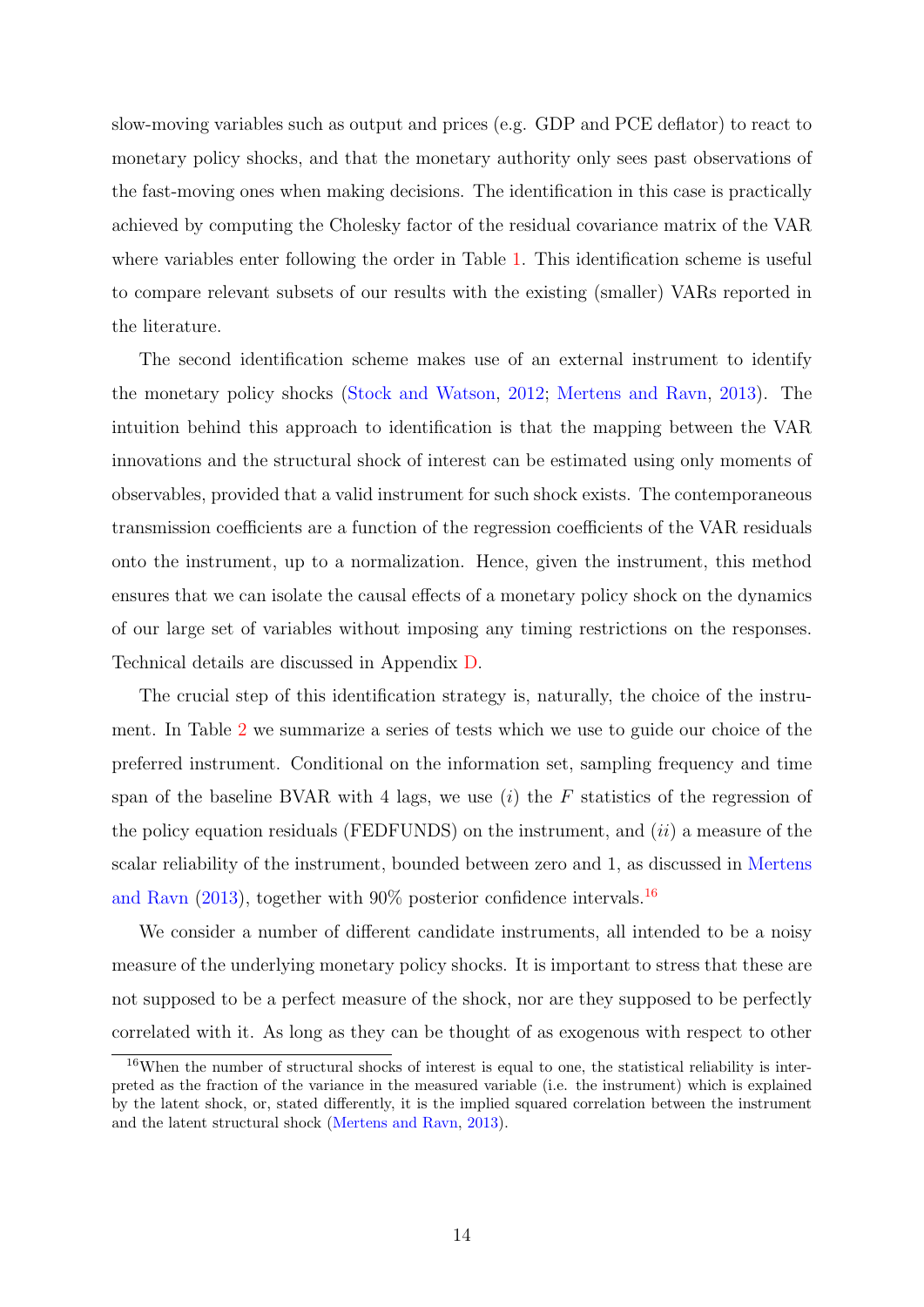shocks, and to display a non-negligible degree of correlation with the structural shock of interest, then they can in principle be used to identify the shock. Our first candidate is a narrative-based proxy (MPN) constructed extending the narrative shock first proposed in [Romer and Romer](#page-37-3) [\(2004\)](#page-37-3) up to 2007, following the instructions detailed in Appendix [D.](#page-51-0) The variable captures the changes in the intended federal funds rate that are not taken in response to the Fed's forecasts about either current or future economic developments. Other candidate instruments are instead constructed using market reactions to FOMC announcements, and measured within a tight 30-minute window around the announcements. We use the Target (FOMCF) and Path (PATHF) factors of Gürkaynak et al. [\(2005\)](#page-35-9), and their underlying components, whose use as instruments for the monetary policy shock was first introduced, at monthly frequency, in [Gertler and Karadi](#page-35-4) [\(2015\)](#page-35-4).[17](#page-15-0) In Table [2,](#page-17-0) MP1 and FF4 are the monetary surprises implied by changes in the currentmonth and the three-months-ahead federal funds futures respectively, while ED2, ED3 and ED4 are the surprises in the second, third, and fourth eurodollar futures contracts, which have 1.5, 2.5, and 3.5 quarters to expiration on average. The Target and Path factors are obtained as a rotation of the first two principal components of the surprises in the five contracts above. The rotation is such that the Target factor is interpreted as the surprise changes in the current federal fund rate target, while the Path factor measures changes in the future path of policy which are orthogonal to changes in the current target interest rate (see Gürkaynak et al.,  $2005$ ). We construct quarterly surprises as the sum of daily data.

We follow [Stock et al.](#page-37-9)  $(2002)$  and require the F statistic to be above ten, for the instrument not to be weak. The numbers in Table [2](#page-17-0) show that the narrative-based instrument is the only one which is safely above the threshold. All the market-based surprises are well below the critical value, notwithstanding comparable levels of reliability. These numbers confirm the findings of [Stock and Watson](#page-37-4) [\(2012\)](#page-37-4). It is also worth stressing that the numbers reported relate to the relevance of the instruments, while they remain silent on their exogeneity. [Miranda-Agrippino](#page-36-8) [\(2016\)](#page-36-8); [Miranda-Agrippino and Ricco](#page-36-9) [\(2017\)](#page-36-9) discuss the informational content of market-based monetary surprises and show that while

<span id="page-15-0"></span><sup>&</sup>lt;sup>17</sup>Other applications of high-frequency futures data to the transmission of monetary policy shocks include, among others, [Nakamura and Steinsson](#page-36-10) [\(2017\)](#page-36-10) and [Krishnamurthy and Vissing-Jorgensen](#page-35-12) [\(2011\)](#page-35-12).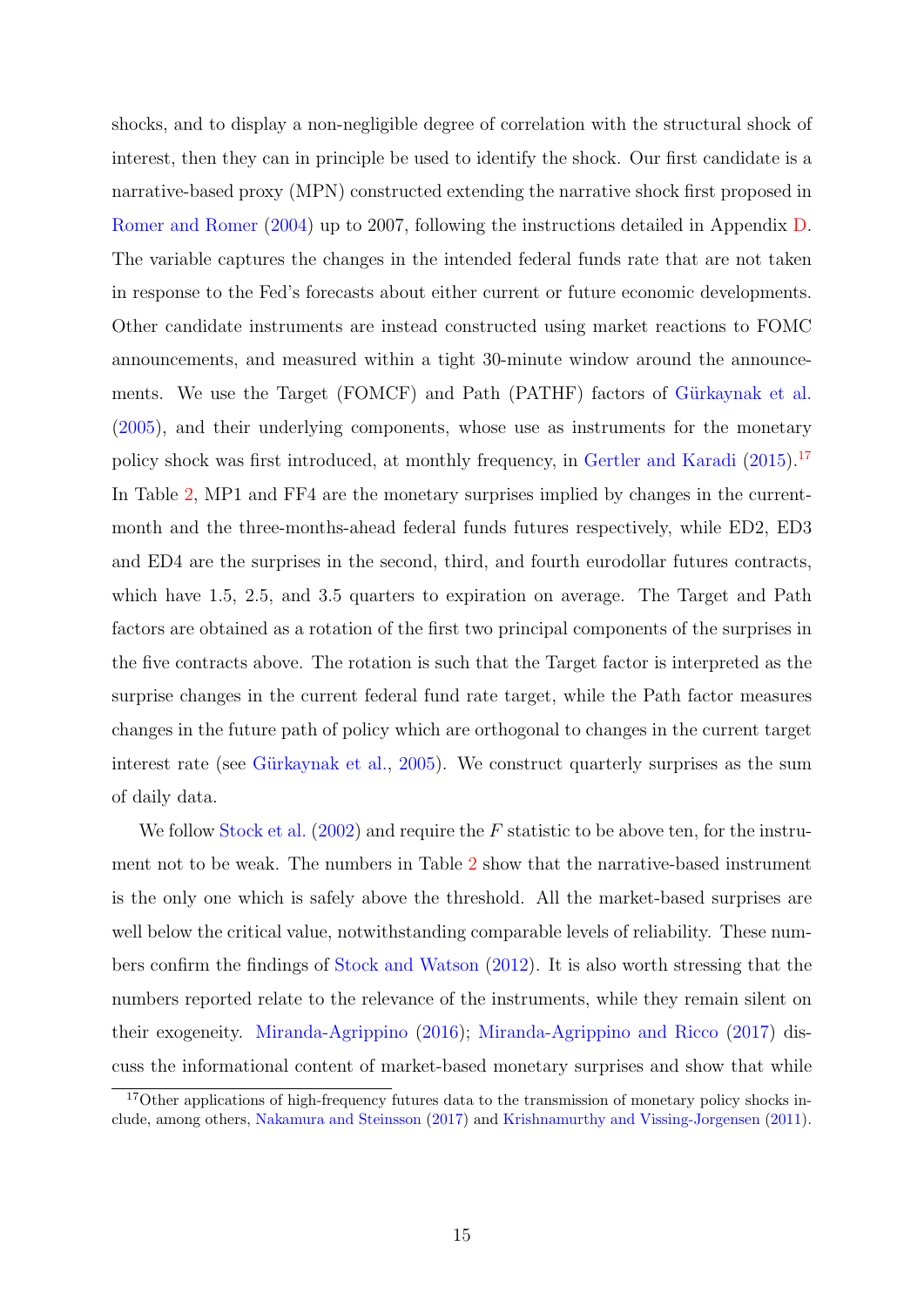they successfully capture the component of policy that is unexpected by market participants, they map into the shocks only under the assumption that markets can correctly and immediately disentangle the systematic component of policy from any observable policy action. In the presence of information frictions, the high-frequency surprises are also a function of the information about economic fundamentals that the central bank implicitly discloses at the time of the policy announcements.<sup>[18](#page-16-0)</sup> Failure to account for this effect hinders the correct identification of the shocks, resulting in severe price and real activity puzzles. We confirm this finding also in our quarterly setting. This issue is likely to be mitigated in our framework, due to the large information set included in our VAR. However, we still find that the responses obtained using market-based instruments tend to be more unstable, and hence only report results obtained using high-frequency instruments in the appendix.<sup>[19](#page-16-1)</sup> Hence, we use the narrative-based series as the preferred instrument.

## 3.2 Discussion of the Results

Figures [\(6\)](#page-19-0) to [\(10\)](#page-23-0) collect the responses of our variables of interest to a contractionary US monetary policy shock. These summarize the effects of US monetary policy on the Global Financial Cycle. Figure [\(5\)](#page-18-0) displays IRFs of a subset of domestic business cycle variables. The full set of responses is in Figure  $(E.1)$ . The impulse response functions (IRFs) are obtained by estimating a  $VAR(4).^{20}$  $VAR(4).^{20}$  $VAR(4).^{20}$  The responses are normalized such that the shock induces a 100bp increase in the effective federal funds rate. We compare responses obtained using the recursive identification scheme (red, solid) to those obtained using the narrative series as an external instrument (blue, dash-dotted). For the recursive identification we plot modal responses to the monetary policy shock together with 68%

<span id="page-16-0"></span><sup>&</sup>lt;sup>18</sup>The implicit disclosure of information is the Fed information effect in [Nakamura and Steinsson](#page-36-10) [\(2017\)](#page-36-10), and the signalling channel of monetary policy discussed in [Melosi](#page-36-11) [\(2017\)](#page-36-11).

<span id="page-16-1"></span><sup>&</sup>lt;sup>19</sup> In an additional exercise, we use the quarterly MP1 and Target factor (the market-based instruments with the largest F statistic) to identify the shock as follows: (1) calculate the F statistic for each draw of the VAR innovations; (2) retain contemporaneous transmission coefficients associated to F statistics larger than 10; (3) use the median of the retained draws for the responses. IRFs obtained in this way are largely consistent with the ones reported below, and are collected in Figures [E.5](#page-60-0) and [E.6](#page-61-0) in Appendix [E.](#page-55-0) However, we note that the number of draws for which the F statistic is larger than 10 is less than 3% of the total: 64 (MP1) and 33 (FOMCF) draws out of 2500.

<span id="page-16-2"></span> $^{20}$ Using 3 and 5 lags leads to virtually identical responses. See Appendix [C](#page-50-1) for a detailed description of the estimation and priors used.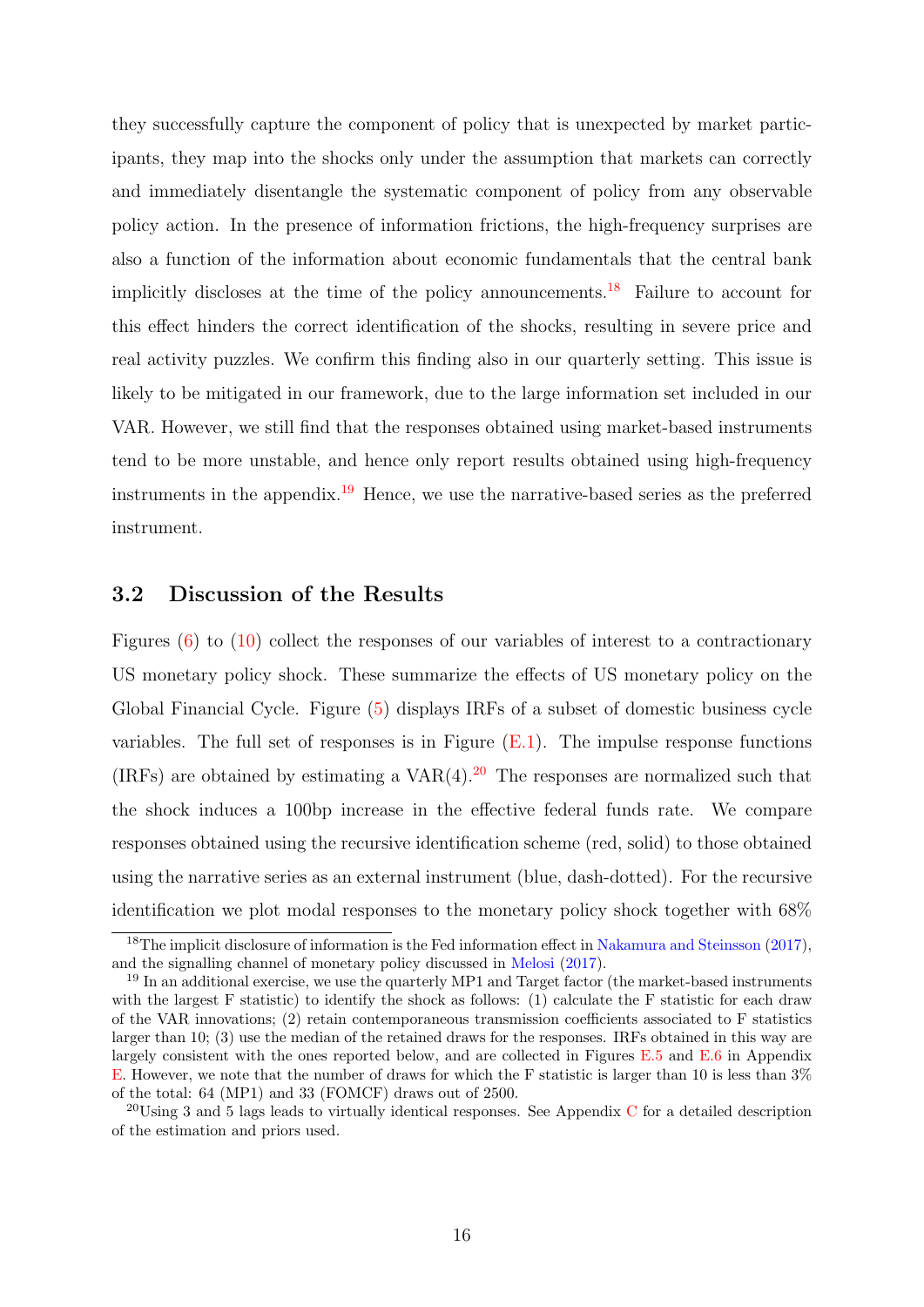<span id="page-17-0"></span>

| instrument   | F stat | $90\%$ posterior ci           | reliability | $90\%$ posterior ci |
|--------------|--------|-------------------------------|-------------|---------------------|
| <b>MPN</b>   | 16.225 | 21.120<br>[4.578]             | 0.2715      | 0.356<br>[0.192]    |
| <b>FOMCF</b> | 5.801  | 7.756<br>[0.669]              | 0.2835      | 0.379<br>[0.195]    |
| <b>PATHF</b> | 0.027  | 2.298<br>[0.007]              | 0.2806      | [0.133]<br>0.371]   |
| MP1          | 4.718  | $\left[1.103\right]$<br>8.858 | 0.2689      | [0.188]<br>0.355    |
| FF4          | 4.643  | [0.113]<br>5.444              | 0.2298      | [0.143]<br>0.319    |
| ED2          | 3.190  | [0.033]<br>3.785              | 0.2649      | [0.158]<br>0.360    |
| ED3          | 1.551  | 2.536<br>[0.006]              | 0.2146      | [0.110]<br>0.304]   |
| ED4          | 1.527  | 1.804<br>[0.003]              | 0.2025      | [0.103]<br>0.293    |

Table 2: tests for instruments relevance

*Note:* For each of the candidate instruments the table reports the  $F$  statistics associated to the first stage regression of the VAR policy innovation onto the instrument, a measure of statistical reliability, bounded between zero and 1 together with 90% posterior coverage intervals. Candidate instruments are: a narrative-based measure of monetary surprises constructed extending the work of [Romer and Romer](#page-37-3)  $(2004)$  up to 2007 and 2009 (first two rows); the Target and Path factors of Gürkaynak et al.  $(2005)$ , and the surprises in the current-month (MP1) and three-months-ahead (FF4) federal fund futures, and in the second (ED2), third (ED3) and fourth (ED4) eurodollar futures. VAR innovations are from a BVAR(4) on the variables listed in Table [1](#page-13-0) from 1980Q1 to 2010Q4.

and 90% posterior coverage bands (grey shaded areas). For the identification with the narrative instrument we report median responses for the retained draws for which the first-stage F statistic is at least equal to 10. Dashed lines are 68% intervals from the distribution of the retained draws. Results are robust to a number of changes in the VAR lag structure, set composition, and length of the sample considered, for which additional charts are reported in Appendix  $E$  at the end of the paper.

The responses of US variables to a monetary policy shock and subsequent dynamics are consistent with textbook economic theory, and qualitatively similar under both identification schemes (see also Figure [E.1\)](#page-56-0). Output, production and consumption all contract, and so do private residential and non-residential investments, and non farm payroll employment. European GDP increases slightly in response to the US shock, possibly due to an expenditure switching effect, and then contracts with delay. There is no price puzzle: price inflation whether measured by the GDP deflator or the PCE deflator goes down. Consumer sentiment declines. The responses of domestic variables to a contractionary monetary policy shock are thus coherent with the theoretical effects of monetary policy: following an unexpected tightening by the Fed, we witness a contraction of national real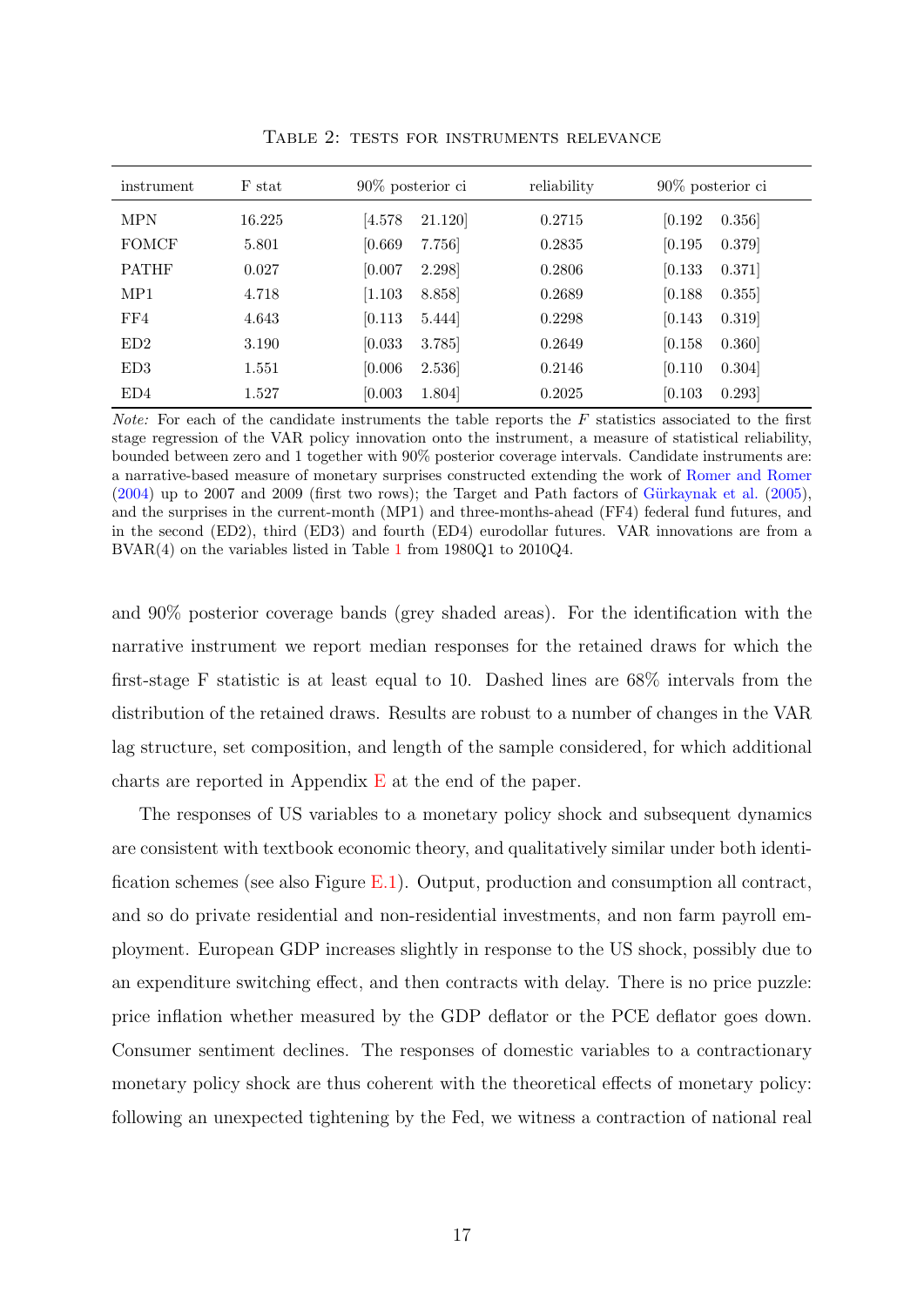<span id="page-18-0"></span>

Figure 5: responses of domestic business cycle

Note: Responses to a US contractionary monetary policy shock that induces a 1% increase in the fed funds rate. [RED LINES AND GREY AREAS] Recursive identification with 68% and 90% posterior coverage bands. [blue lines] Identification with narrative series as external instrument and 68% intervals.

activity and prices. Furthermore, consumption and income decrease as do investment and consumers sentiment. This gives us confidence in the reliability of our identification scheme. We now turn to the main added value of our analysis which is the joint dynamics of global financial variables following a tightening in the centre country of the international monetary system (the US) and zoom on four subsets of those.

First, we look at credit provision both domestically and internationally (Figures [6](#page-19-0) and [7\)](#page-20-0). We compute global variables as the cross-sectional sum of country-specific equivalents which are in turn constructed following the instructions detailed in Appendix [A.](#page-38-0) Global inflows are direct cross-border credit flows provided by foreign banks to both banks and non-banks in the recipient country [\(Avdjiev et al.,](#page-33-11) [2012\)](#page-33-11). Second, we look at banks' leverage (Figure [8\)](#page-21-0). We separate global banks from the aggregate banking sector, due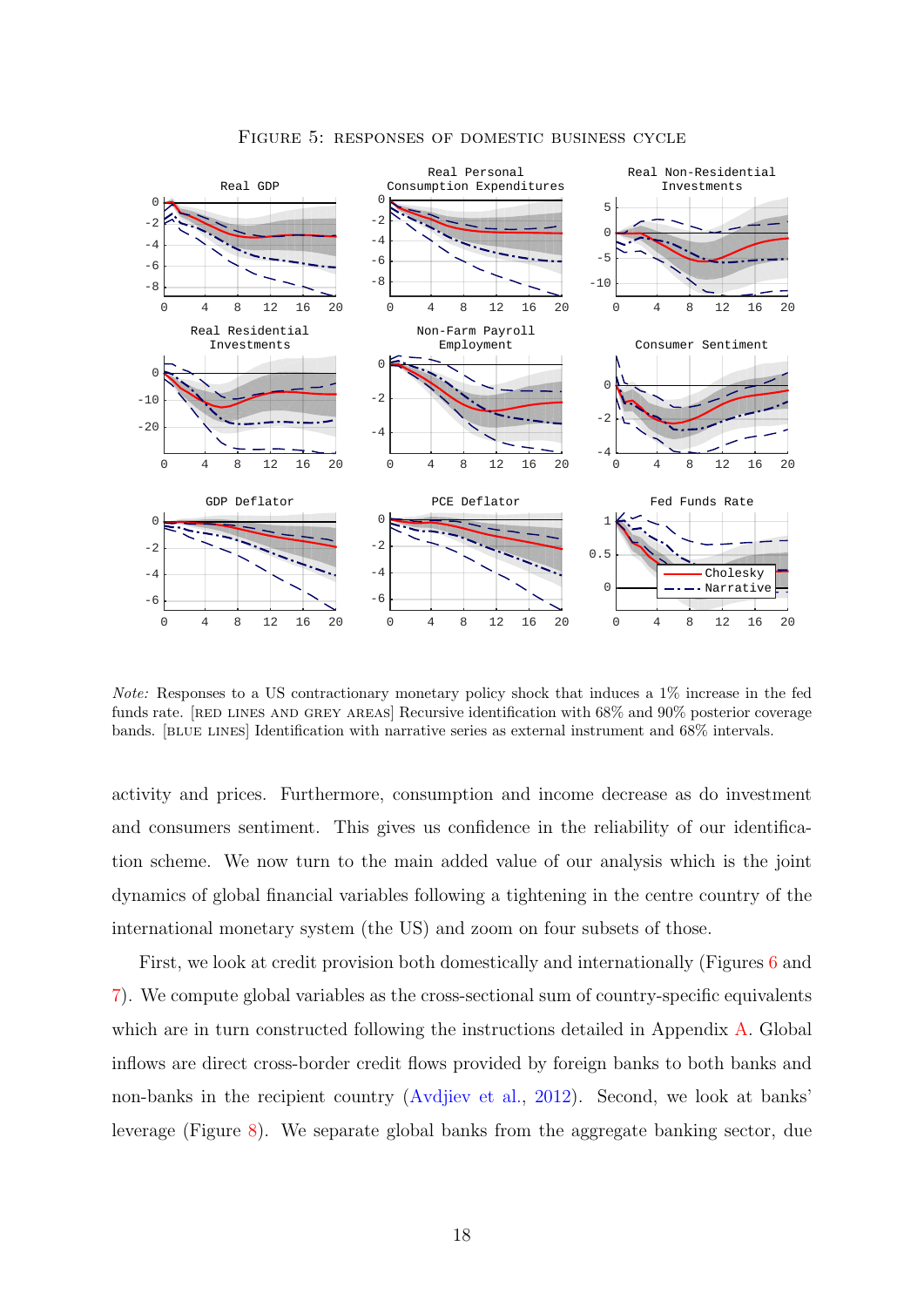<span id="page-19-0"></span>

Figure 6: responses of global credit

Note: Responses to a US contractionary monetary policy shock that induces a 1% increase in the fed funds rate. [RED LINES AND GREY AREAS] Recursive identification with 68% and 90% posterior coverage bands. [blue lines] Identification with narrative series as external instrument and 68% intervals.

to the fact that global banks that are active in international capital markets manage their leverage in a way that is consistent with the existence of a Value-at-Risk type of constraint. This behaviour distinguishes them from smaller commercial banks. The phenomenon was first highlighted in [Adrian and Shin](#page-33-12) [\(2010\)](#page-33-12) in the domestic US context. In Section [4.2](#page-28-0) we use bank-level data to extend it to an international level. We use data on the leverage of US Security Brokers and Dealers (USBD) and Globally Systemically Important Banks (GSIBs) operating in the Euro Area and the UK. Data on total financial assets and liabilities for USBD are from the Flow of Funds of the Federal Reserve Board, while the aggregate leverage ratios for global banks in the EA and the UK are constructed following the instructions detailed in Appendix [A.](#page-38-0) All those institutions have important capital markets operations. We also provide results using the entire banking sector in the US and the EU, including retail banks, in the Appendix (Figure  $E.4$ ).<sup>[21](#page-19-1)</sup> Third, we analyze the role played by monetary policy on risk and term premia, and on risk appetite (Figure [9\)](#page-22-0). Here we look at the responses of global asset prices (summarized by the global factor), global risk aversion (calculated as the difference in the responses of the global factor and global market variance along the lines of the decomposition in Section [2\)](#page-6-0), the term spread (calculated as the spread between the 10-year and 1-year constant maturity

<span id="page-19-1"></span><sup>21</sup>Details on the construction of the aggregate banking sector leverage are in Appendix [A.](#page-38-0)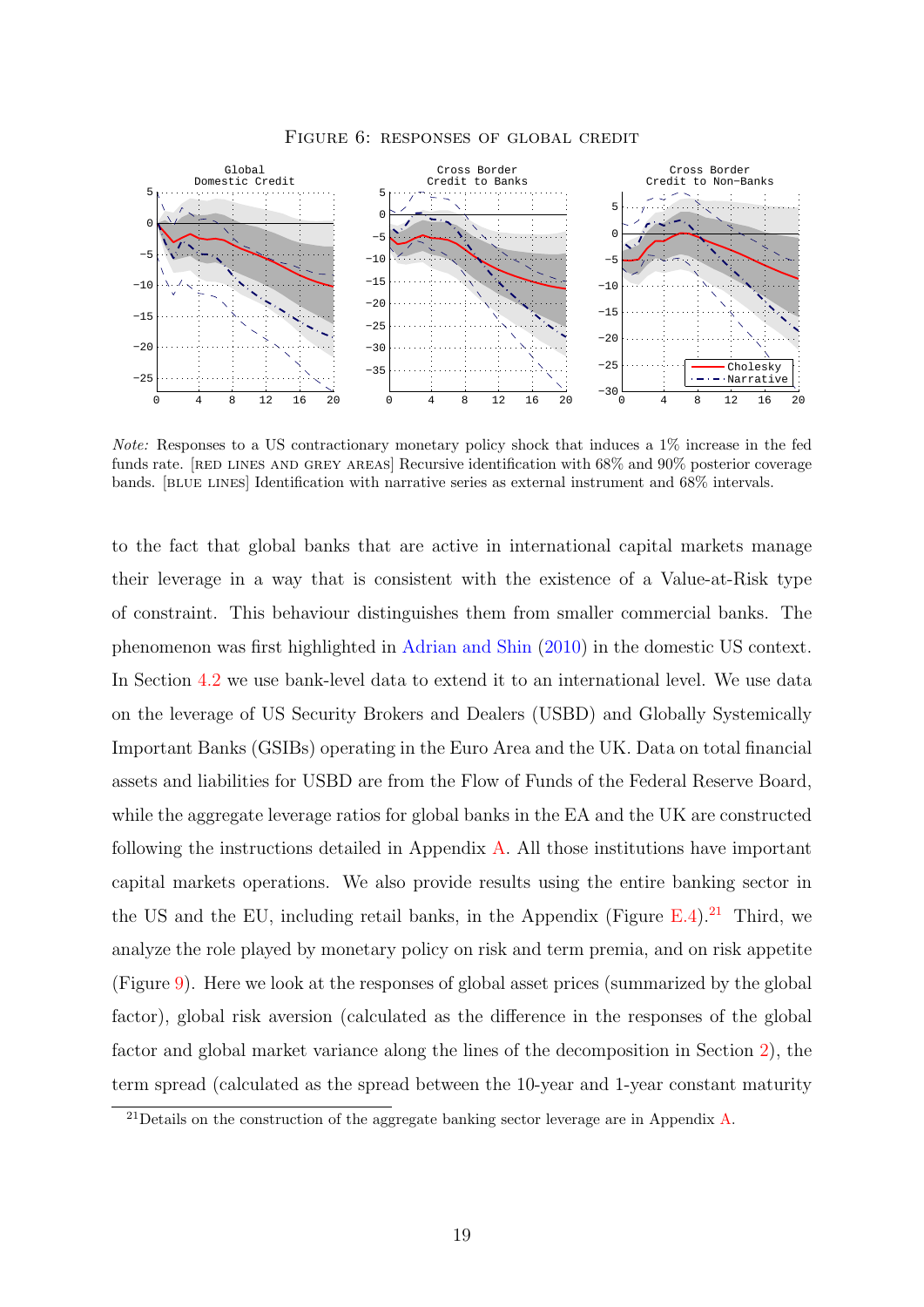<span id="page-20-0"></span>

Figure 7: responses of global credit

Note: Responses to a US contractionary monetary policy shock that induces a 1% increase in the fed funds rate. [RED LINES AND GREY AREAS] Recursive identification with 68% and 90% posterior coverage bands. [blue lines] Identification with narrative series as external instrument and 68% intervals.

Treasury rates) and the excess bond premium of Gilchrist and Zakrajšek [\(2012\)](#page-35-3). Lastly, we look at the responses of the US dollar vis- $\hat{a}$ -vis the Euro and sterling, and at the reaction of the policy rates in both the Euro area and the UK (Figure [10\)](#page-23-0).

The responses of both global domestic and cross-border credit data in Figure [6](#page-19-0) highlight how monetary actions in the US influence global financial conditions. Following a monetary tightening, credit provision at the global level contracts significantly. Global inflows, whether directed towards banks or non-banks, contract sharply, and on impact by about 5%. The contraction in cross-border banking flows is stronger and more persistent relative to those directed to non-banks. Domestic credit contracts at a global level. Results on global domestic credit are not driven merely by US data, as is visible in Figure [7,](#page-20-0) where global domestic credit is split into US and rest of the world components. The decline in credit, both domestic and cross-border, whether we look at flows to banks or to non-banks, is in the order of several percentage points and thus economically significant.

The leverage of global banks also declines significantly (Figure [8\)](#page-21-0). The response is short-lived but substantial. Leverage variables are expressed as the ratio of total financial assets over equities, and enter the VAR in levels, with no transformations. The shock therefore induces a contraction in USBD leverage of 1.5% percentage points within the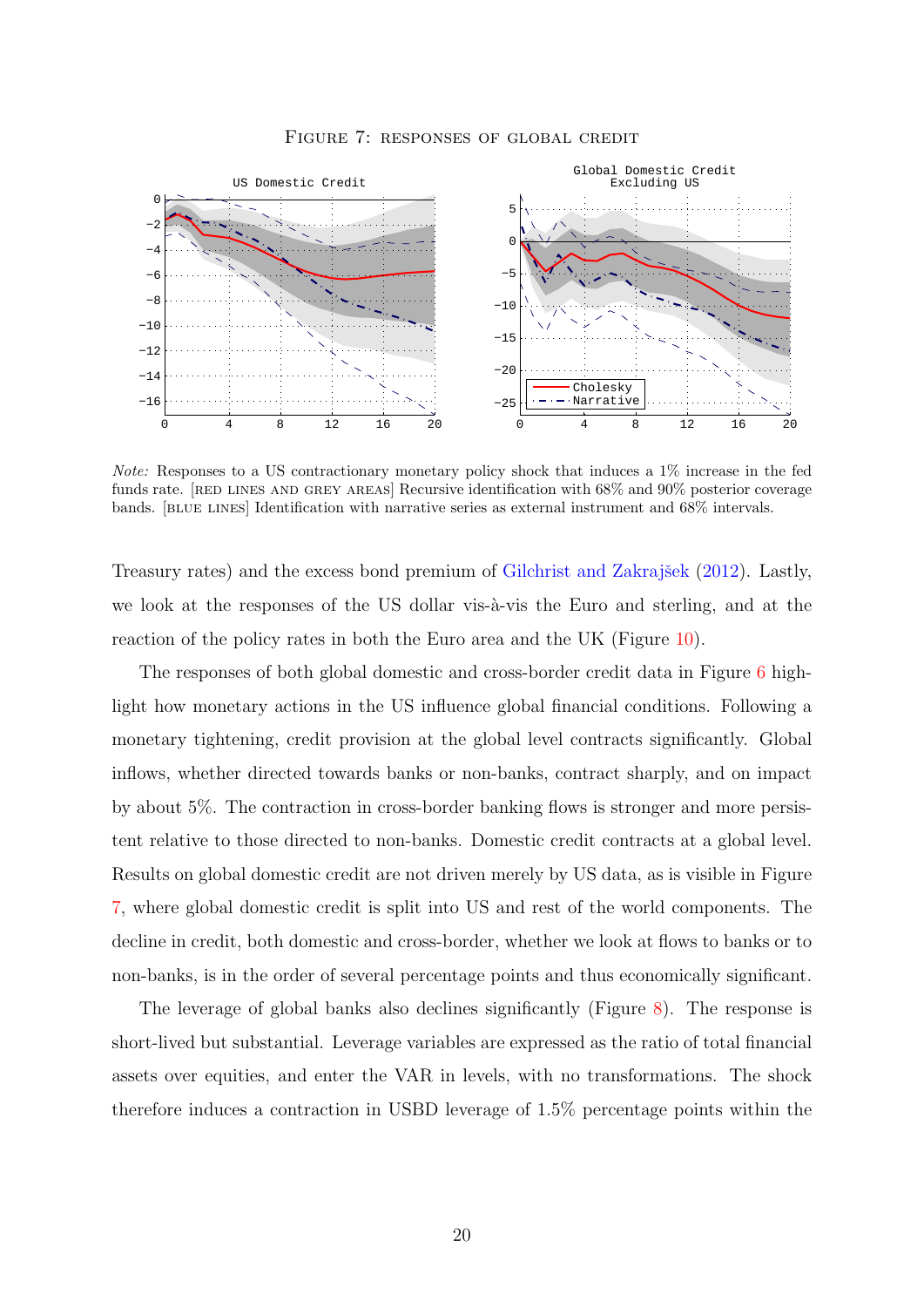<span id="page-21-0"></span>

Figure 8: responses of leverage of global banks

Note: Responses to a US contractionary monetary policy shock that induces a 1% increase in the fed funds rate. [RED LINES AND GREY AREAS] Recursive identification with 68% and 90% posterior coverage bands. [blue lines] Identification with narrative series as external instrument and 68% intervals.

first year. The leverage of European (EA and UK) global banks also contracts, and with similar dynamics. The banking sector as a whole reacts more sluggishly, and in fact registers an initial increase in the median leverage ratio (see Figure [E.4](#page-59-0) of the Appendix) before contracting. Domestically oriented retail banks take longer to adjust, so that broader banking aggregates only react with a delay to monetary policy shocks, which instead affects more immediately the large banks with important capital market operations. Overall, global banks seem to respond more quickly to changes in the monetary policy stance. This is consistent with these institutions being more reactive to financing conditions when adjusting leverage.

Following a contractionary US monetary policy shock global financial markets also suffer a contraction (Figure [9\)](#page-22-0). The global factor in world risky asset prices declines significantly. Using the decomposition in Section [2](#page-6-0) we recover the response of global risk aversion as the difference between the responses of the global factor (inverted) and of global market volatility.<sup>[22](#page-21-1)</sup> Our results point towards a significant impact rise in the aggregate degree of risk aversion in global financial markets following a monetary policy contraction in the centre country. Risk premia also increase on impact, confirming the existence of a financial channel for monetary policy which directly influences borrowing

<span id="page-21-1"></span><sup>&</sup>lt;sup>22</sup>Posterior coverage bands are obtained by computing the implied response of risk aversion at each draw of the parameters under the recursive identification scheme.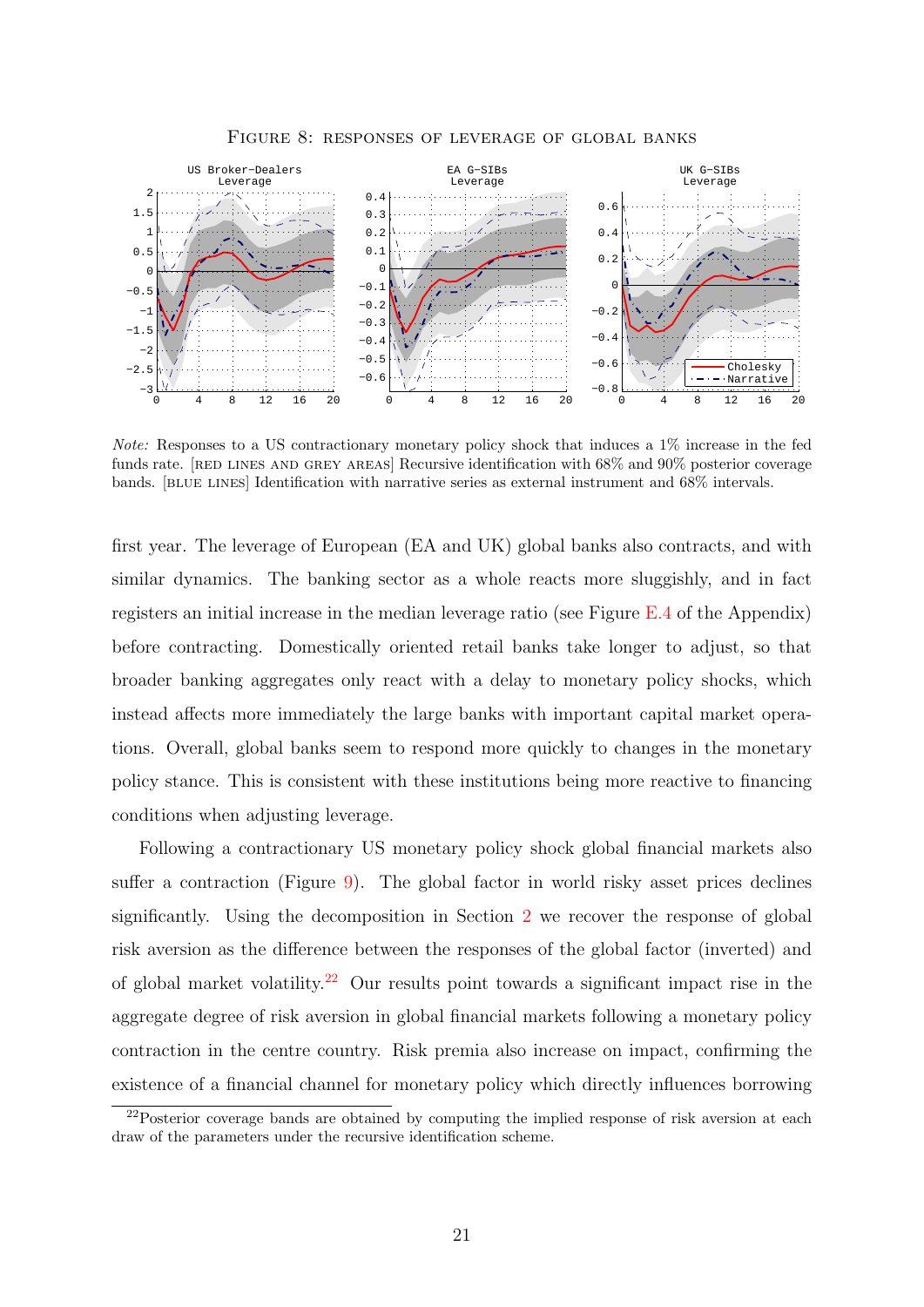<span id="page-22-0"></span>

Figure 9: responses of global asset prices

Note: Responses to a US contractionary monetary policy shock that induces a 1% increase in the fed funds rate. [RED LINES AND GREY AREAS] Recursive identification with 68% and 90% posterior coverage bands. [blue lines] Identification with narrative series as external instrument and 68% intervals.

costs. The term spread decreases significantly on impact to rebound in the medium/long horizon. Very interestingly, our analysis therefore shows that the monetary policy of the hegemon influences aggregate risk appetite in international financial markets.

Lastly, Figure [10](#page-23-0) reports responses of the exchange rate vis- $\alpha$ -vis the Euro and sterling, and of the UK and Euro Area policy rates. The exchange rate is in both cases measured as US dollars per one unit of the foreign currency, such that a negative reading corresponds to an appreciation of the dollar.<sup>[23](#page-22-1)</sup> The charts in the left panel of Figure  $10$  collect responses referring to the Euro Area, while the UK equivalents are on the right hand side

<span id="page-22-1"></span><sup>&</sup>lt;sup>23</sup>For periods preceding the introduction of the Euro, we use the German Mark as the relevant European benchmark currency and convert it using the fixed exchange rate with the Euro chosen at the time of introduction of the common currency. The bilateral exchange rates are about the only two variables for which we are not able to recover impact responses which are robust across identification schemes. Interestingly, however, responses obtained using financial market surprises as external instruments following the instructions in Footnote [19](#page-16-1) tend to confirm the initial appreciation of the dollar following a monetary policy contraction.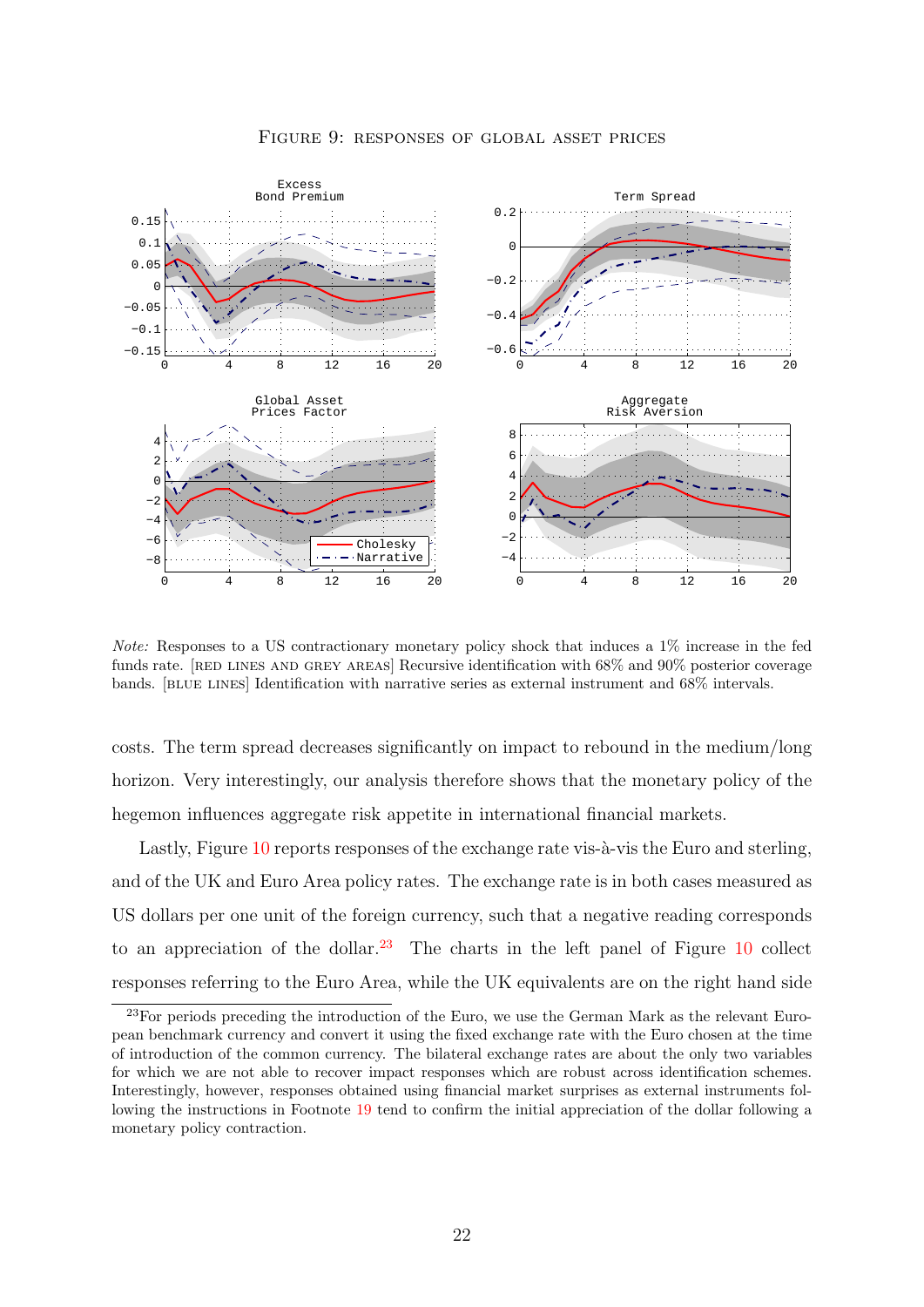<span id="page-23-0"></span>

Figure 10: responses of currency and policy rates

Note: Responses to a US contractionary monetary policy shock that induces a 1% increase in the fed funds rate. [RED LINES AND GREY AREAS] Recursive identification with 68% and 90% posterior coverage bands. [blue lines] Identification with narrative series as external instrument and 68% intervals.

of the figure. The overall qualitative shape of the responses is quite similar in the two countries. There are, however, interesting differences. Following the shock, the dollar appreciates significantly, and on impact, vis- $\grave{a}$ -vis the Euro. The response is relatively short-lived, and the exchange rate goes back to trend within a year. With respect to sterling, there seems to be no appreciable effect for the first few quarters, following which the dollar depreciates. Notwithstanding the flexibility of the two exchange rates, our results suggest that a contractionary move in the US is likely to be followed by tighter monetary policies both in the UK and the Euro Area. Increases in the policy rates are both positive and significant, and peak to about 50 and 20bp respectively, within the first year after the shock. Interestingly, while the response of the European rate is muted on impact, the UK policy rate jumps on impact by about 20bp. These results are consistent with both a "fear of floating" argument (see [Calvo and Reinhart,](#page-33-13) [2002\)](#page-33-13), and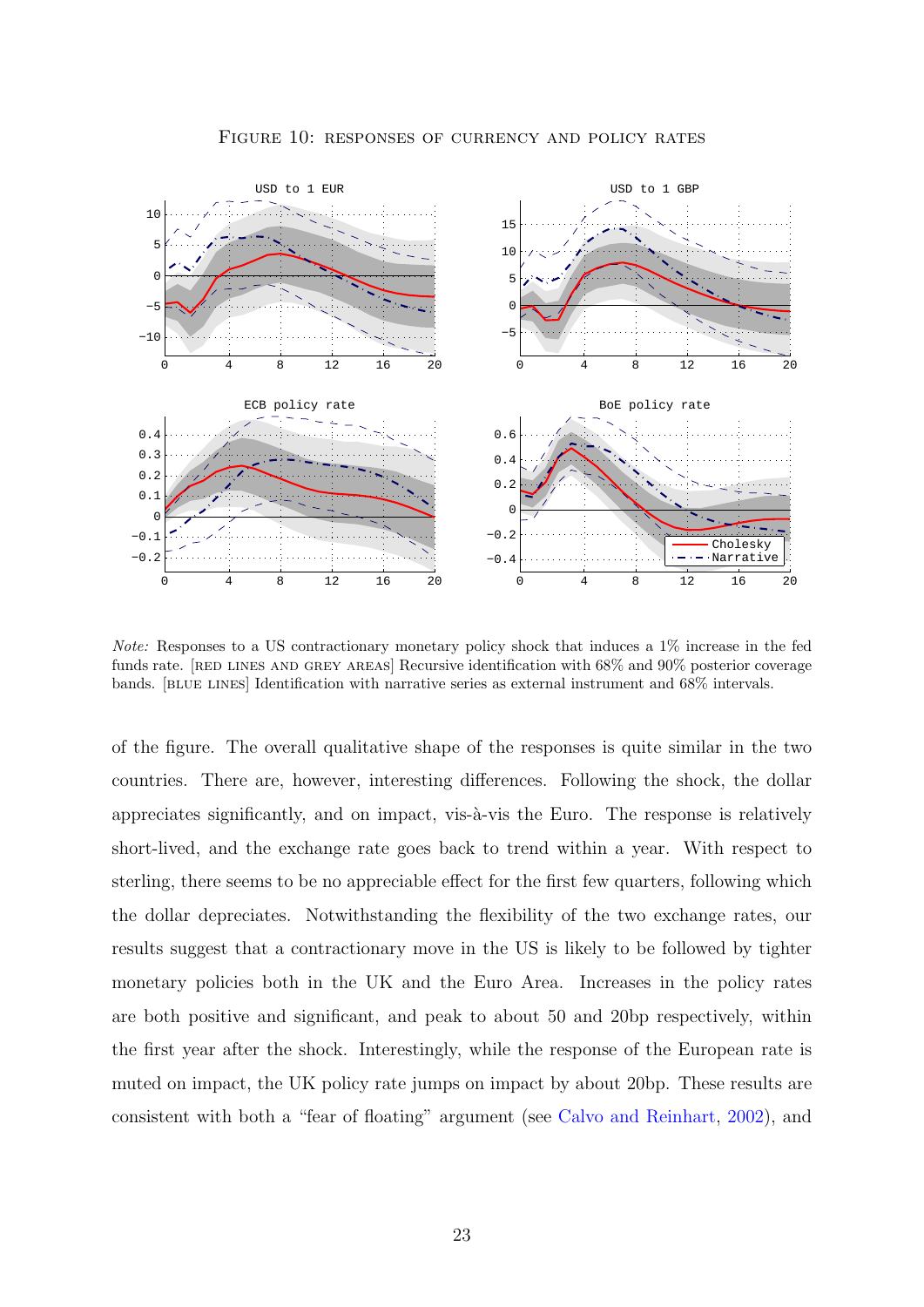with endogenous developments in the UK and European economies. Hence, even with fully flexible exchange rates, both the Euro Area and the UK respond to the US tightening by raising their domestic policy rates as well. These results are also consistent with the dilemma hypothesis put forward in [Rey](#page-36-1) [\(2013\)](#page-36-1). With mobile cross-border capital flows, a fully flexible exchange rate is not necessarily enough to fully insulate countries against the spillovers of foreign monetary policy shocks.

While we display results obtained estimating the BVAR using data up to 2010Q4, we verify that our conclusions are not driven by the crisis episode of 2007/2008 by repeating the estimation using data only up to  $2007Q2$  (Figure [E.2\)](#page-57-0). Responses are computed again using both identification schemes discussed above and are virtually identical to the ones presented.<sup>[24](#page-24-0)</sup> This seems to imply that the 2007 financial crisis, while having had unquestionable disruptive effects on the financial markets and having been followed by severe recession episodes worldwide, has not in fact altered the fundamental macroeconomic dynamics and transmission mechanisms both at the national and international levels. A similar conclusion has been reached using national US data by [Stock and Watson](#page-37-4) [\(2012\)](#page-37-4).

Lastly, we look at the forecast error variance decomposition for a selection of the variables included in the BVAR (Table  $C.1$ ).<sup>[25](#page-24-1)</sup> We find that US monetary policy explains a non trivial fraction of the forecast error variance of banks' leverage, credit flows and financial markets-related variables. At 1 year horizon, US monetary policy shocks explain about 5% of the forecast error variance for cross border credit flows, and up to 12% at a 4 year horizon. It explains 2 or 3% of the forecast error variance of leverage at the 1 year horizon. We also find that the variance of GDP and inflation explained by the monetary policy shock increases with the horizon. In the long run, monetary policy shocks explain about 3.5% of inflation variance, and 17 % of domestic GDP. Importantly, is also explains over 14% of the variance of global banking flows at the same horizon.

<span id="page-24-0"></span> $^{24}$ In fact, it is very hard to see the difference between the two sets of IRFs except for the exchange rates: the initial appreciation of the dollar tends to be more precisely estimated in Figure [E.2.](#page-57-0) Results are also robust to ending the sample at the beginning of the zero lower bound period (not reported).

<span id="page-24-1"></span><sup>&</sup>lt;sup>25</sup>While some of the numbers may seem small at a first glance, it is important to note that the share of explained variance is reduced in rich information VARs, such as ours.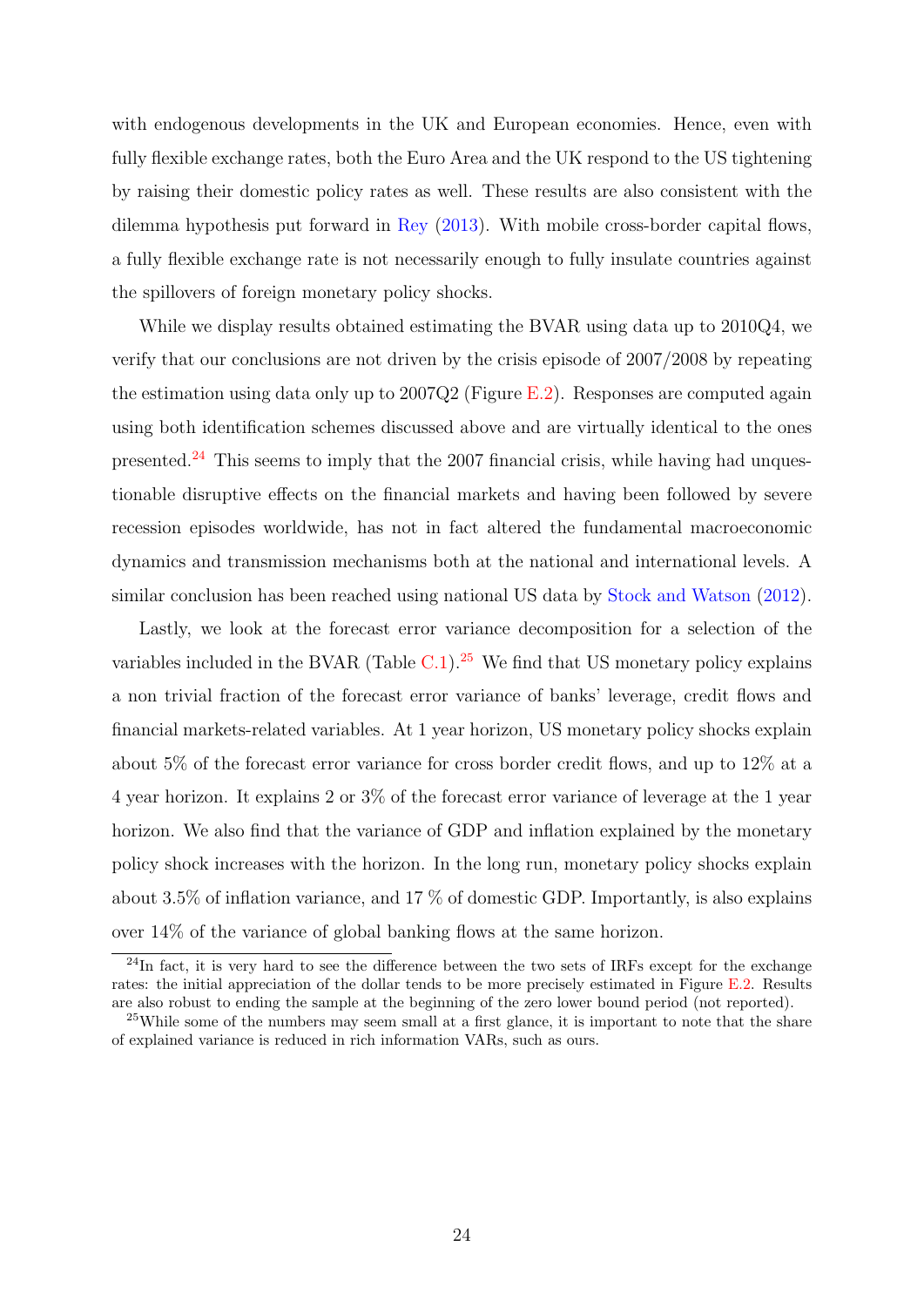# <span id="page-25-0"></span>4 Interpretation

## <span id="page-25-1"></span>4.1 A Simple Model with Heterogeneous Investors

The empirical results show that US monetary policy affects global banks' leverage, credit creation around the world, capital flows, risky asset prices and global risk aversion. We present a stylized model which features investors with heterogeneous risk taking propensities to make sense of the time varying degree of aggregate effective risk aversion. As the relative wealth of investors fluctuates, asset pricing will be determined mostly by one type of investor or the other. Since the 1990s, world asset markets have become increasingly integrated with large cross-border credit, equity and bond portfolio flows. Global banks and asset managers have played an important role in this process of internationalization and account for a large part of these flows. The share of credit in international flows has risen during that period and decreased since 2008 as shown in Figure [4.](#page-10-1) Bank flows were about 4% of world GDP at the beginning of the year 2000 and they grew to about 30% of world GDP end 2007. During the same period, portfolio debt flows went from about 6% to 15% and portfolio equity flows remained at around 5%. We present an illustrative model of international asset pricing where the risk premium depends on the wealth distribution between leveraged global banks on the one hand, and asset managers, such as insurance companies or sovereign wealth funds, on the other. The model presented in this section is stylized and only here to help us interpret the data.<sup>[26](#page-25-2)</sup>

The model builds directly on the work of [Zigrand et al.](#page-37-10) [\(2010\)](#page-37-10) and [Adrian and Shin](#page-33-14)  $(2014).^{27}$  $(2014).^{27}$  $(2014).^{27}$  $(2014).^{27}$  We consider a world in which there are two types of investors: global banks and asset managers. Global banks are leveraged entities that fund themselves in dollars for their operations in global capital markets. They can borrow at the US risk-free rate and lever to buy a portfolio of world risky securities, whose returns are in dollars. They are risk-neutral investors and subject to a Value-at-Risk (VaR) constraint, which is imposed on them by regulation.[28](#page-25-4) We present microeconomic evidence pertaining to the leverage

<span id="page-25-2"></span> $26$ For a more realistic dynamic stochastic general equilibrium model of asset pricing with heterogeneous investors and monetary policy see [Coimbra and Rey](#page-34-1) [\(2017\)](#page-34-1). Other types of model which generate time varying risk aversion are for example models with consumption habit (see [Campbell and Cochrane](#page-34-8) [\(1999\)](#page-34-8))

<span id="page-25-4"></span><span id="page-25-3"></span><sup>&</sup>lt;sup>27</sup>See also [Etula](#page-34-9)  $(2013)$ .

<sup>&</sup>lt;sup>28</sup>Their risk neutrality is an assumption which may be justified by the fact that they benefit from an implicit bailout guarantee, either because they are universal banks, and are therefore part of a deposit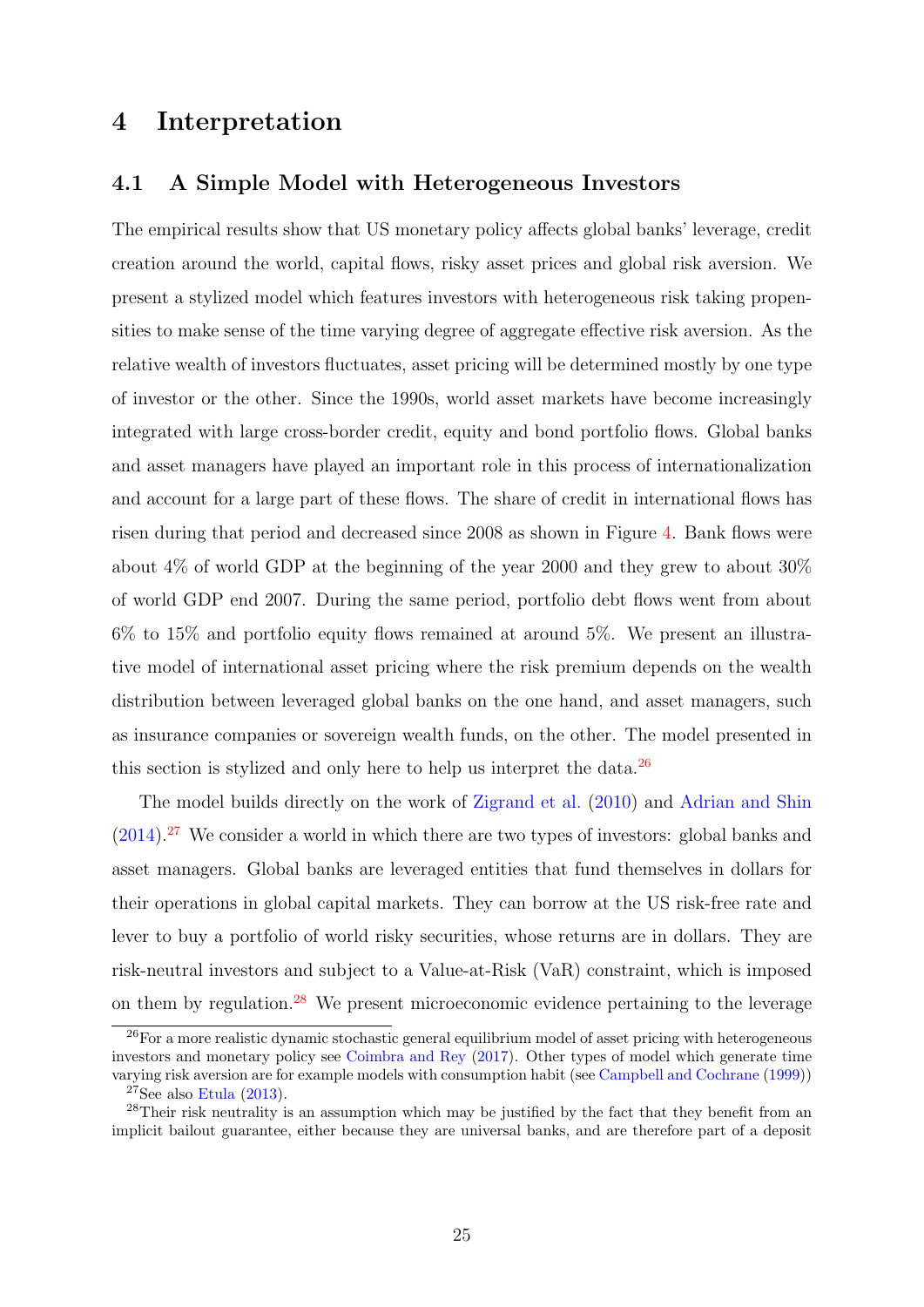and risk taking behaviour of banks in Section [4.2.](#page-28-0)

The second type of investors are asset managers who, like global banks, acquire risky securities in world markets and can borrow at the US risk-free rate. Asset managers also hold a portfolio of regional assets (for example regional real estate) which is not traded in financial markets, perhaps because of information asymmetries. Asset managers are standard mean-variance investors and exhibit a positive degree of risk aversion that limits their desire to leverage.[29](#page-26-0)

#### Global Banks

Global banks maximize the expected return of their portfolio of world risky assets subject to a Value-at-Risk constraint.<sup>[30](#page-26-1)</sup> The VaR imposes an upper limit on the amount a bank is predicted to lose on a portfolio with a certain probability. We denote by  $\mathbf{R}_t$  the vector of excess returns in dollars of all traded risky assets in the world. We denote by  $\mathbf{x}_t^B$  the portfolio shares of a global bank. We call  $w_t^B$  the equity of the bank. The maximization problem of a global bank is

$$
\max_{\mathbf{x}_t^B} \mathbb{E}_t\left(\mathbf{x}_t^{B'}\mathbf{R}_{t+1}\right)
$$
\nsubject to  $VaR_t \leq w_t^B$ ,

with the  $VaR_t$  defined as a multiple  $\alpha$  of the standard deviation of the bank portfolio  $VaR_t = \alpha w_t^B \left[ \mathbb{V}ar_t \left( \mathbf{x}_t^{B \prime} \mathbf{R}_{t+1} \right) \right]^{\frac{1}{2}}$ 

Taking the first order condition and using the fact that the constraint is binding (since banks are risk neutral) gives the following solution for the vector of asset demands:

<span id="page-26-2"></span>
$$
\mathbf{x}_t^B = \frac{1}{\alpha \lambda_t} \left[ \mathbb{V}ar_t(\mathbf{R}_{t+1}) \right]^{-1} \mathbb{E}_t(\mathbf{R}_{t+1}). \tag{1}
$$

guarantee scheme, or because they are too big to fail. Whatever the microfoundations, the crisis has provided ample evidence that global banks have taken on large amounts of risk and levered massively.

<span id="page-26-0"></span><sup>&</sup>lt;sup>29</sup>The fact that only asset managers, and not the global banks, have a regional portfolio is non essential; global banks could be allowed to hold a portfolio of regional loans or assets as well. The asymmetry in risk aversion (risk neutral banks with VaR constraint and risk averse asset managers), however, is important for the results.

<span id="page-26-1"></span><sup>30</sup>VaR constraints have been used internally for the risk management of large banks for a long time and have entered the regulatory sphere with Basel II and III. For a microfoundation of VaR constraints, see [Adrian and Shin](#page-33-14) [\(2014\)](#page-33-14).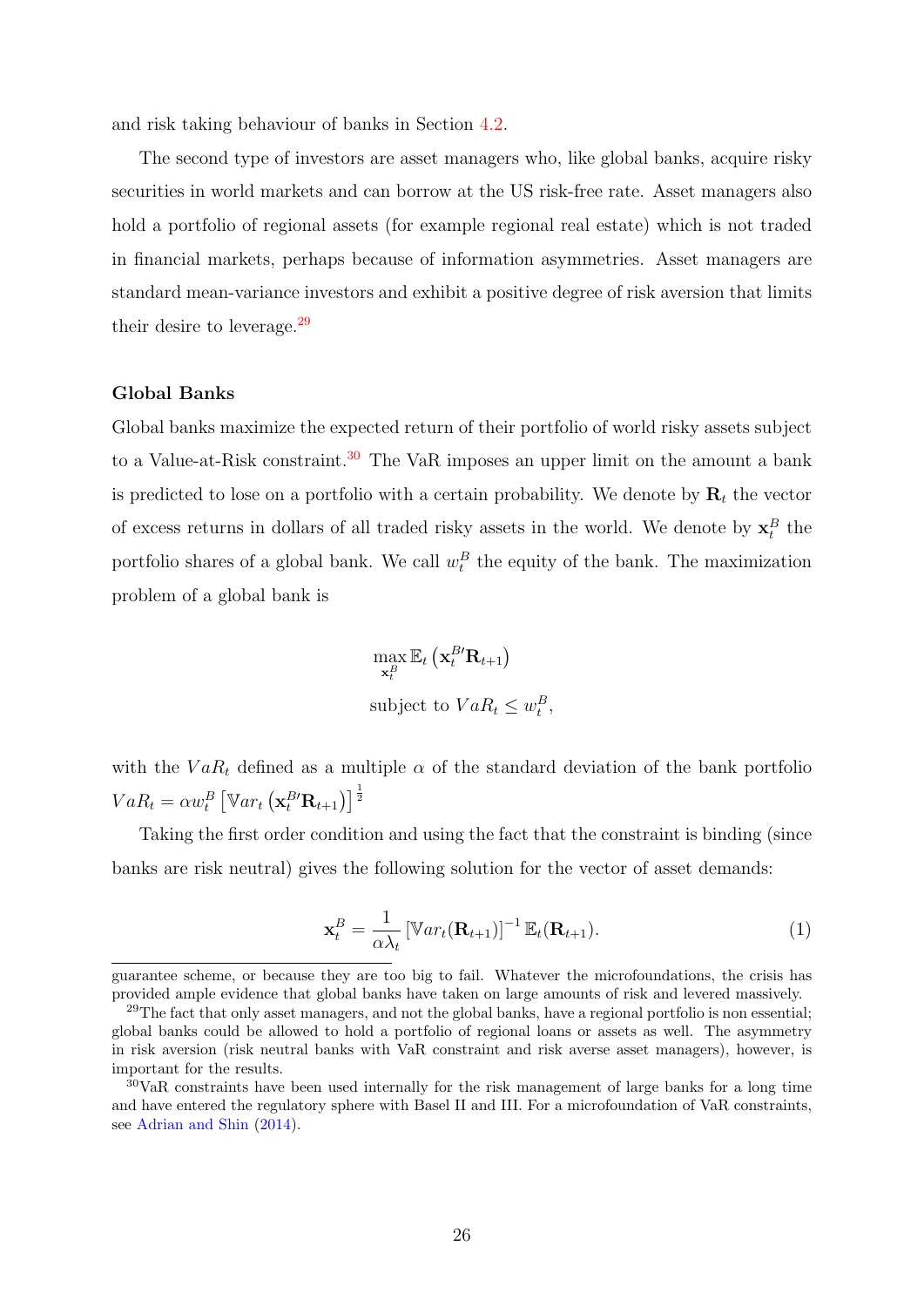This is formally similar to the portfolio allocation of a mean variance investor. In Eq. [\(1\)](#page-26-2),  $\lambda_t$  is the Lagrange multiplier: the VaR constraint plays the same role as risk aversion.<sup>[31](#page-27-0)</sup>

#### Asset Managers

Asset managers are standard mean-variance investors with degree of risk aversion  $\sigma$ . They have access to the same set of traded assets as global banks. We call  $\mathbf{x}_t^I$  the vector of portfolio weights of the asset managers in tradable risky assets. Asset managers also invest in local (regional) non traded assets. We denote by  $y_t^I$  the fraction of their wealth invested in those regional assets. The vector of excess returns on these non tradable investments is  $\mathbf{R}_t^N$ . Finally, we call  $w_t^I$  the equity of asset managers. An asset manager chooses his portfolio of risky assets by maximizing

$$
\max_{x_t^I} \mathbb{E}_t \left( \mathbf{x}_t^{I\prime} \mathbf{R}_{t+1} + \mathbf{y}_t^{I\prime} \mathbf{R}_{t+1}^N \right) - \frac{\sigma}{2} \mathbb{V}ar_t \left( \mathbf{x}_t^{I\prime} \mathbf{R}_{t+1} + \mathbf{y}_t^{I\prime} \mathbf{R}_{t+1}^N \right).
$$

The optimal portfolio choice in risky tradable securities for an asset manager will be

<span id="page-27-1"></span>
$$
\mathbf{x}_t^I = \frac{1}{\sigma} \left[ \mathbb{V}ar_t(\mathbf{R}_{t+1}) \right]^{-1} \left[ \mathbb{E}_t(\mathbf{R}_{t+1}) - \sigma \mathbb{C}ov_t(\mathbf{R}_{t+1}, \mathbf{R}_{t+1}^N) \mathbf{y}_t^I \right]. \tag{2}
$$

#### Market clearing conditions

The market clearing condition for risky traded securities is  $\mathbf{x}_t^B$  $\frac{w_t^B}{w_t^B+w_t^I}+\mathbf{x}_t^I$  $\frac{w_t^I}{w_t^B+w_t^I}\ =\ \mathbf{S}_t$ where  $s_t$  is a world vector of net asset supplies for traded assets.

**Proposition 1 (Risky Asset Returns)** Using Eq. [\(1\)](#page-26-2) and [\(2\)](#page-27-1) and the market clearing conditions, the expected excess returns on tradable risky assets can be rewritten as the sum of a global component (aggregate variance scaled by aggregate effective risk aversion) and a regional component:

<span id="page-27-2"></span>
$$
\mathbb{E}_t\left(\mathbf{R}_{t+1}\right) = \Gamma_t \mathbb{V}ar_t(\mathbf{R}_{t+1}) \mathbf{s}_t + \Gamma_t \mathbb{C}ov_t(\mathbf{R}_{t+1}, \mathbf{R}_{t+1}^N)\mathbf{y}_t, \tag{3}
$$

where  $\Gamma_t \equiv \left[\frac{w_t^B}{\alpha \lambda_t} + \frac{w_t^I}{\sigma}\right]^{-1} \left(w_t^B + w_t^I\right).$ 

<span id="page-27-0"></span><sup>&</sup>lt;sup>31</sup>It is possible to solve out for the Lagrange multiplier using the binding VaR constraint (see [Zigrand](#page-37-10) [et al.,](#page-37-10) [2010\)](#page-37-10). We find  $\lambda_t = [\mathbb{E}_t(\mathbf{R}_{t+1})' [\mathbb{V}ar_t(\mathbf{R}_{t+1})]^{-1} \mathbb{E}_t(\mathbf{R}_{t+1})]^{-1/2}$ .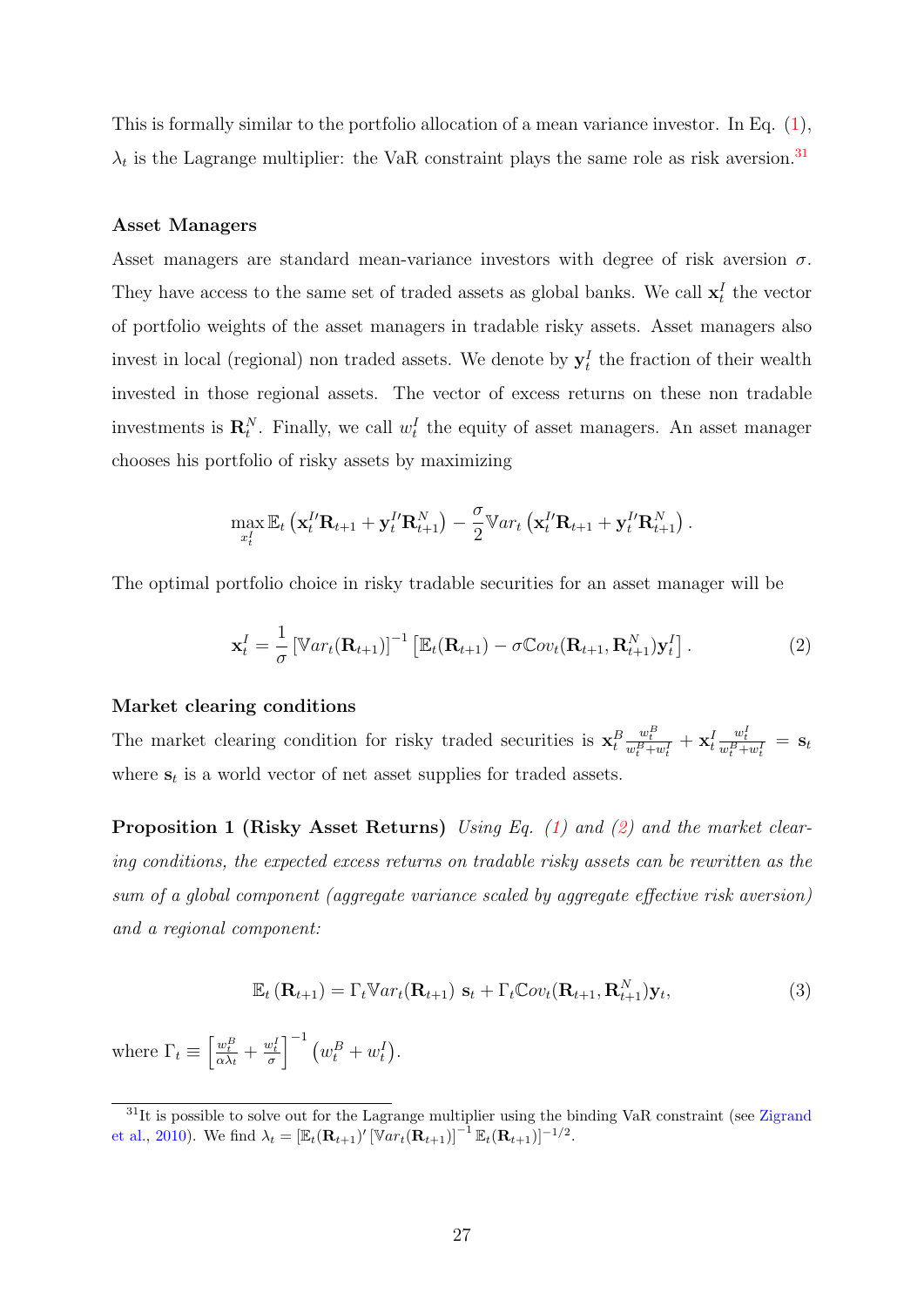$\Gamma_t$  is the wealth-weighted average of the "risk aversions" of asset managers and of the global banks. It can thus be interpreted as the aggregate degree of effective risk aversion of the market. If all the wealth were in the hands of asset managers, for example, aggregate risk aversion would be equal to  $\sigma$ . The empirical counterpart of Eq. [\(3\)](#page-27-2) is the decomposition of risky asset returns into a global component (also a function of the aggregate degree of risk aversion) and a regional component shown in Section [2.](#page-6-0) One possible interpretation of the decline in aggregate effective risk aversion observed between 2003 and 2007 in Figure [3](#page-9-1) is therefore that as global banks become large, they are more important for the pricing of risky assets, and aggregate risk aversion goes down. This trend is reversed after the crisis, when instead asset managers become relatively bigger.

Proposition 2 (Global Banks Returns) The expected excess return of a global bank portfolio in our economy is given by

<span id="page-28-1"></span>
$$
\mathbb{E}_{t}(\mathbf{x}_{t}^{B\prime}\mathbf{R}_{t+1}) = \Gamma_{t}\mathbb{C}ov_{t}(\mathbf{x}_{t}^{B\prime}\mathbf{R}_{t+1}, \mathbf{s}_{t}^{\prime}\mathbf{R}_{t+1}) + \Gamma_{t}\mathbb{C}ov_{t}(\mathbf{x}_{t}^{B\prime}\mathbf{R}_{t+1}, \mathbf{y}_{t}^{\prime}\mathbf{R}_{t+1}^{N})
$$
\n
$$
= \beta_{t}^{BW}\Gamma_{t} + \Gamma_{t}\mathbb{C}ov_{t}(\mathbf{x}_{t}^{B\prime}\mathbf{R}_{t+1}, \mathbf{y}_{t}^{\prime}\mathbf{R}_{t+1}^{N}), \tag{4}
$$

where  $\beta_t^{BW}$  is the beta of a global bank with the world market.

The more correlated a global bank portfolio with the world portfolio, the higher the expected asset return, *ceteris paribus*. The high- $\beta_t^{BW}$  global banks are the ones loading more on world risk. The excess return is scaled up by the global degree of risk aversion in the economy  $-\Gamma_t$ .

## <span id="page-28-0"></span>4.2 Evidence on Global Banks

Using US data on quarterly growth rates of both total assets and leverage (defined as total assets over equity, measured at book value), [Adrian and Shin](#page-33-12) [\(2010\)](#page-33-12) show that the positive association between leverage and size of balance sheets (in growth rate) is a particular feature of broker-dealers, which distinguishes them from retail banks and from households. Using balance sheet data for the same international sample of financial institutions we used in Section [3,](#page-10-0) we show in Figure [A.3](#page-46-0) that the positive association between leverage and size of assets goes well beyond the US borders. We calculate leverage along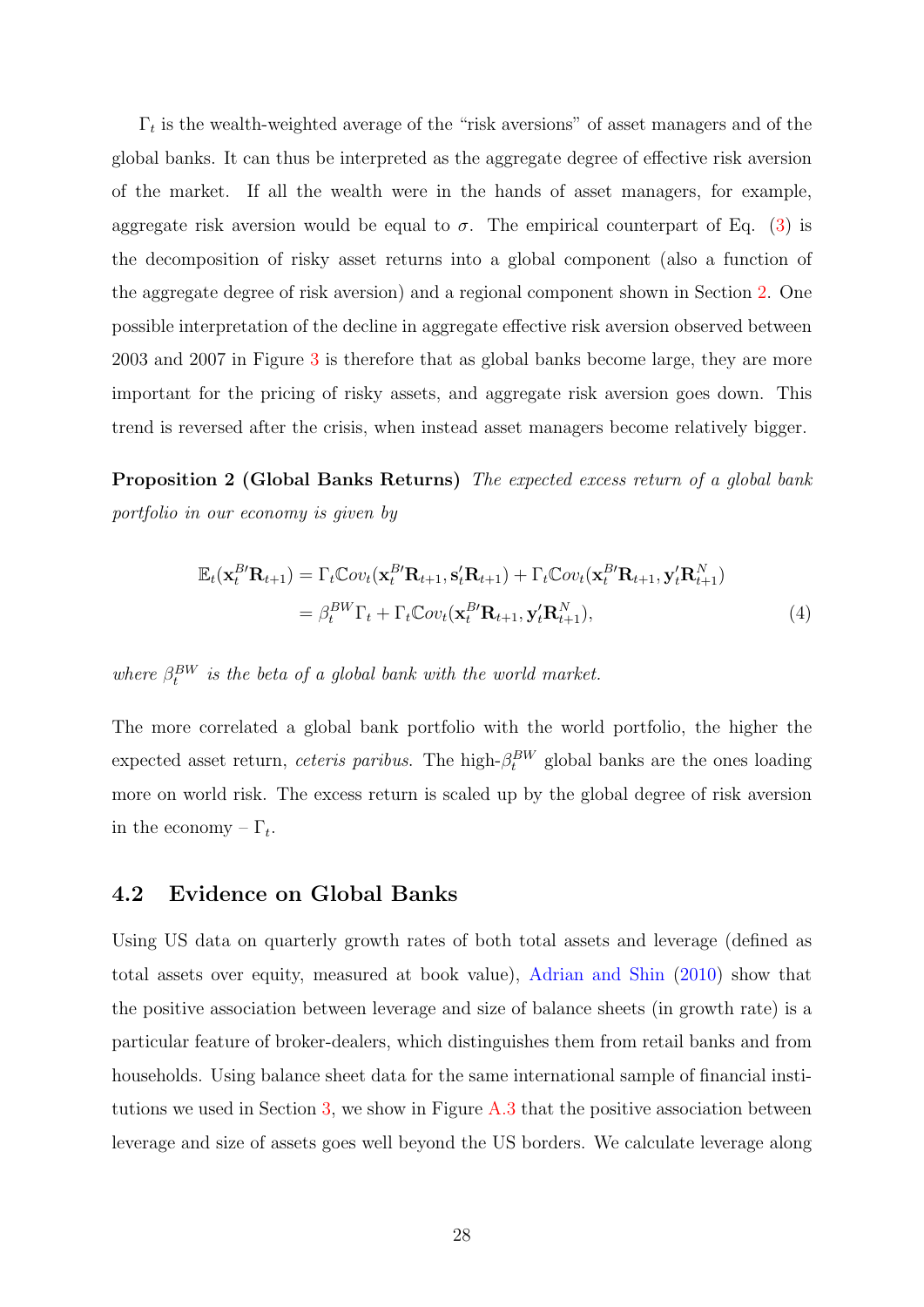

<span id="page-29-1"></span>Figure 11: Correlation between banks' returns and loading on the global factor

*Note:* In each subplot, the x axis reports the average  $\beta^{BW}$  in the three years preceding the onset of the financial crisis (August 2007), while the  $y$  axis records average returns in percentage points. Filled blue circles highlight GSIBs within the broader population of banks (hollow circles); the sign of the correlation is visualized by a red regression line in each plot. Panels (a) and (b): banks average returns pre (2003-2007) and post (2007-2010) crisis as a function of their pre-crisis betas. Panels (c) and (d) GSIBs subsample. Source: Datastream, authors calculations.

the lines of [Kalemli-Ozcan et al.](#page-35-7)  $(2012).^{32}$  $(2012).^{32}$  $(2012).^{32}$  $(2012).^{32}$  Figure [A.3](#page-46-0) shows the correlation between quarterly asset growth and quarterly leverage growth for four different categories of international financial institutions included in our sample. The procyclicality of leverage is more evident the more the points align with the 45 degrees lines (in red) and is more a feature of the behaviour of financial institutions which engage in global capital markets operations, a subset which included in particular the former stand-alone investment banks. The same holds true for the large European (UK, Euro Area and Switzerland) universal banks, whose investment departments have played a central role in channelling US Dollar liquidity worldwide in the years immediately preceding the financial crisis (see [Shin,](#page-37-7) [2012\)](#page-37-7). Many of those large European Banks are GSIBs (see Table [A.4\)](#page-42-0).

<span id="page-29-0"></span> $32\text{We}$  use a panel 166 financial institutions in 20 countries from 2000 to 2010. We identify a subset of 21 large banks who have been classified as Globally Systemically Important Banks (GSIBs). A complete list of institutions included in our set is in Table [A.4.](#page-42-0)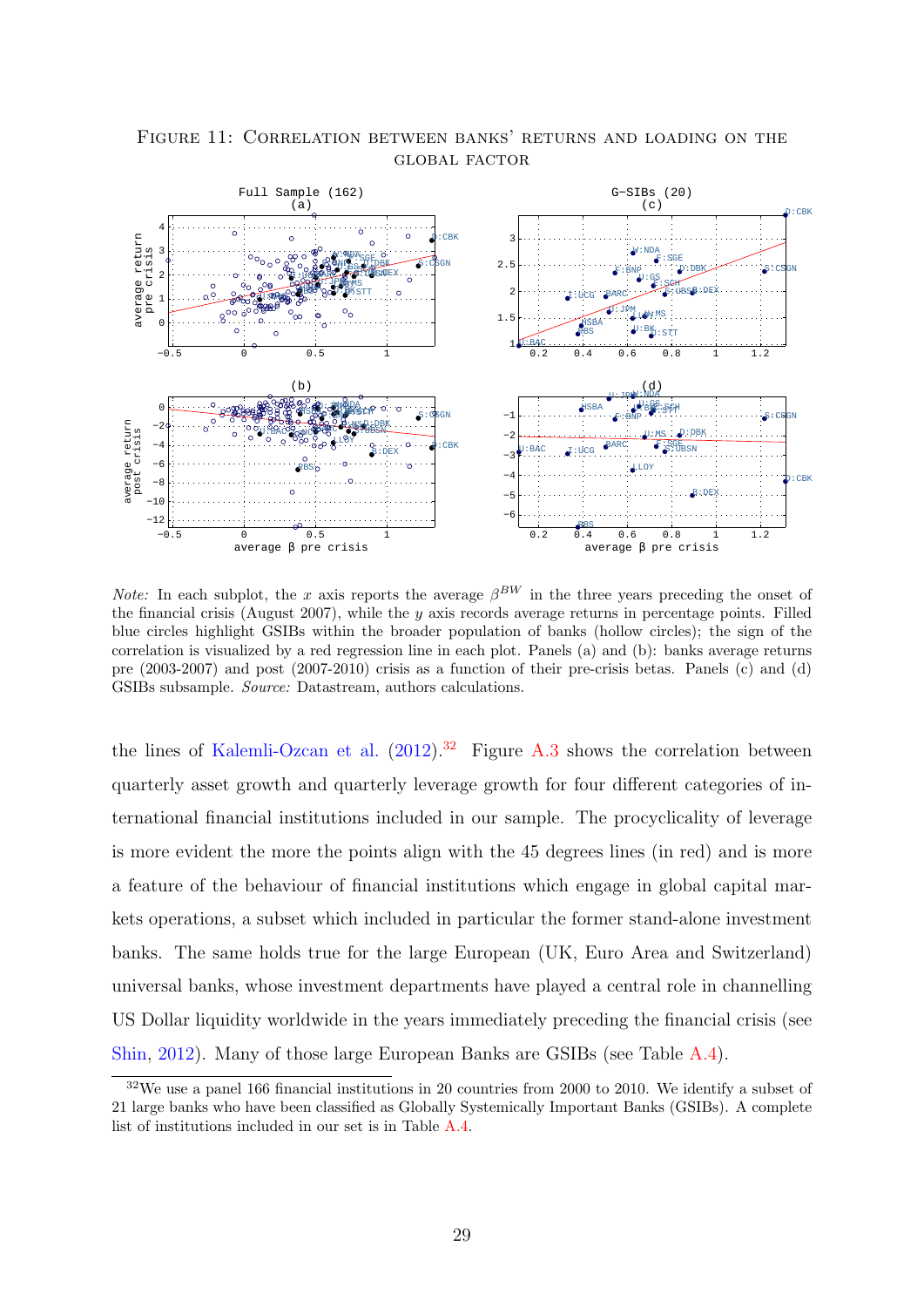Figure [11](#page-29-1) is the empirical counterpart of Eq. [\(4\)](#page-28-1). It reports the correlation between the returns of each bank and their loadings  $\beta_t^{BW}$  on the global risk factor of Section [2,](#page-6-0) calculated over the entire population of banks – panels (a) and (b) –, and the GSIBs subsample – panels (c) and (d) – respectively. We use August 2007 as a break point to distinguish between pre and post crisis periods. Results indicate, as expected, a positive correlation between loading up on systemic risk before the crisis and getting high returns. Panels (a) and (c) show that, relative to the larger population, GSIBs tend to have both higher average betas and larger returns. This suggests that global banks were systematically loading more on world risk in the run-up to the financial crisis, and that their behaviour was delivering larger average returns, compared to the average bank in our sample. The higher loadings on risk are consistent with the build-up of leverage in the years prior to the crisis documented in Figure  $A.2$ . Furthermore, panels (b) and (d) sort the banks on the x-axis according to their pre-crisis betas, but report their post crisis returns on the y axis. The charts show how the institutions that were loading more on global risk pre crisis suffered the largest losses after the systemic meltdown. The micro data on global banks are therefore consistent with US monetary policy being transmitted internationally through the financial system.

## <span id="page-30-0"></span>5 Conclusions

This paper establishes the importance of US monetary policy as one of the drivers of the Global Financial Cycle. The hegemon monetary policy influences global risk appetite. First, we show that one global factor explains an important part of the variance of a large cross section of returns of risky asset prices around the world. This factor can be interpreted as reflecting movements in aggregate volatility on world equity markets, and time-varying market-wide risk aversion. We find in particular evidence of a significant decline in effective risk aversion between 2003 and the beginning of 2007, that is during the crisis build up phase. That period matches the increased importance of global banks in international capital markets. Second, we investigate the links of the Global Financial Cycle with US monetary policy, as the dollar is an important funding currency for global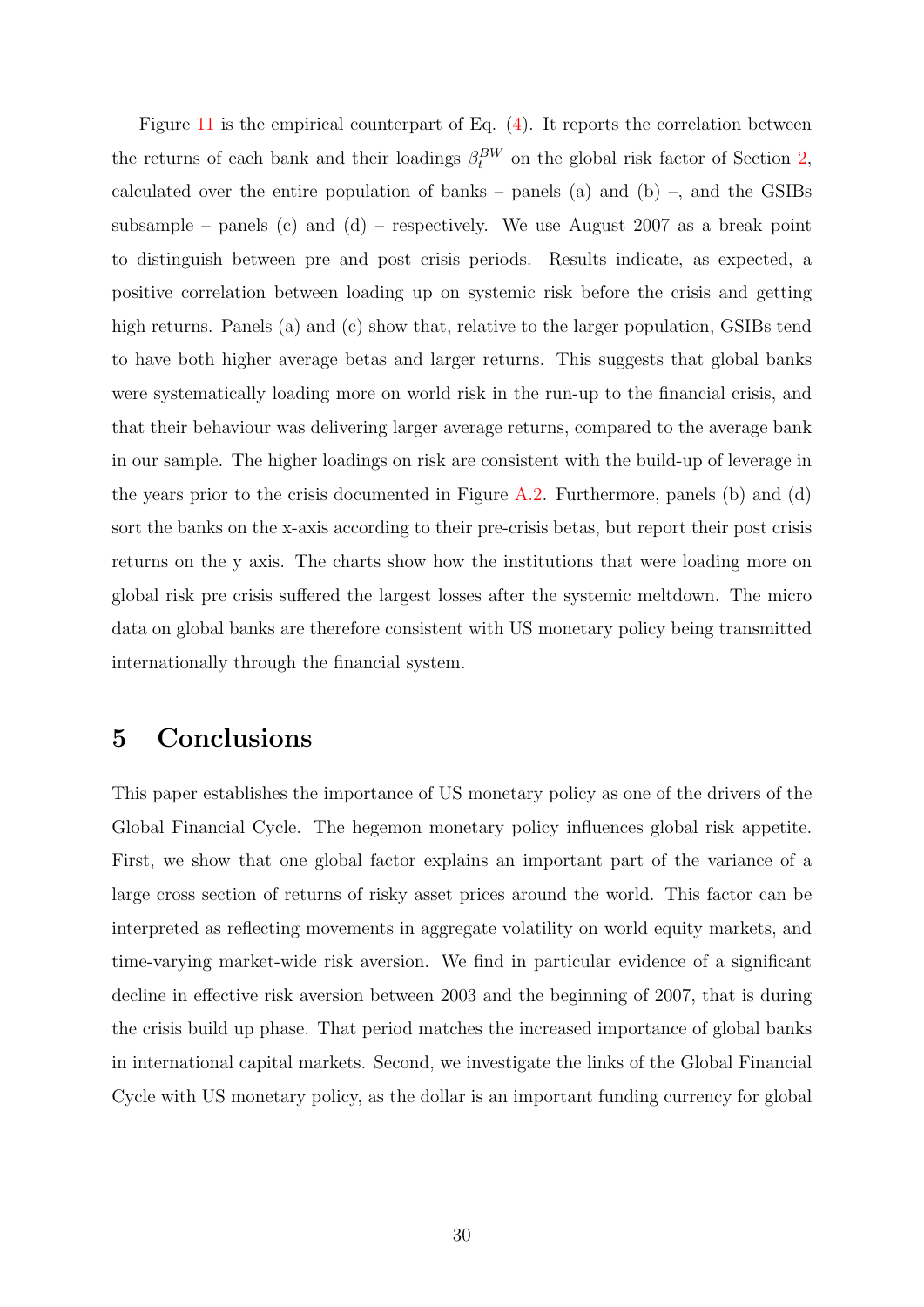intermediaries, and a large portion of portfolios worldwide are denominated in dollars.<sup>[33](#page-31-0)</sup> Because we use a medium-scale Bayesian VAR and a robust identification method, we believe we are the first paper able to look meaningfully at the joint behaviour of the domestic business cycle and international financial variables in a single comprehensive modelling framework. Responses to a monetary policy shock in the US are identified using a standard recursive scheme, and a narrative measure of monetary policy disturbances à la [Romer and Romer](#page-37-3) [\(2004\)](#page-37-3) as an external instrument.

We find evidence of powerful monetary policy spillovers from the US to the rest of the world. When the US Federal Reserve tightens, domestic output, investment, and inflation contract. But, importantly, we also see significant movements in international financial variables: the global factor in asset prices goes down, spreads go up, global domestic and cross-border credit go down significantly and leverage decreases, first among US broker-dealers and for global banks in the Euro area and the UK, then among the broader banking sector in the US and in Europe. We also find evidence of an endogenous reactions of monetary policy rates in the UK and in the Euro area. Hence, we find that US monetary policy is a driver of the Global Financial Cycle.<sup>[34](#page-31-1)</sup> This is an important result as it challenges the degree of monetary policy independence enjoyed by countries around the world, even those who have flexible exchange rates such as the UK or the Euro Area. This fits with the claim of [Rey](#page-36-1) [\(2013\)](#page-36-1) that the Mundellian trilemma may have really morphed into a dilemma: as long as capital flows across borders are free and macro prudential tools are not used to control credit growth, monetary conditions in any country, even one with a flexible exchange rate, are partly dictated by the monetary policy of the centre country (the US). In other words, exchange rate movements cannot insulate a country from US monetary policy shocks, and a flexible exchange rate country cannot run a fully independent monetary policy. This of course does not mean that exchange rate regimes do not matter, as [Klein and Shambaugh](#page-35-13) [\(2013\)](#page-35-13) and [Obstfeld](#page-36-12) [\(2015\)](#page-36-12) rightly point out.<sup>[35](#page-31-2)</sup> This international transmission mechanism of monetary policy is a priori

<span id="page-31-0"></span> $33$ For recent discussions of the international reserve currency role of the dollar see [Farhi and Maggiori](#page-34-0) [\(2017\)](#page-34-0). [Gopinath](#page-35-14) [\(2016\)](#page-35-14) analyzes the disproportionate role of the dollar in trade invoicing, and [Gopinath](#page-35-15) [and Stein](#page-35-15) [\(2017\)](#page-35-15) the synergies between some of those roles.

<span id="page-31-1"></span><sup>&</sup>lt;sup>34</sup>We note that our results do not depend on the inclusion of the crisis in our sample, suggesting that the fundamental dynamics of macroeconomic variables and the transmission channels of monetary policy have not been noticeably altered by the financial collapse of 2007-8.

<span id="page-31-2"></span><sup>35</sup>For interesting theoretical modelling of the challenges of the trilemma in a standard neo-Keynesian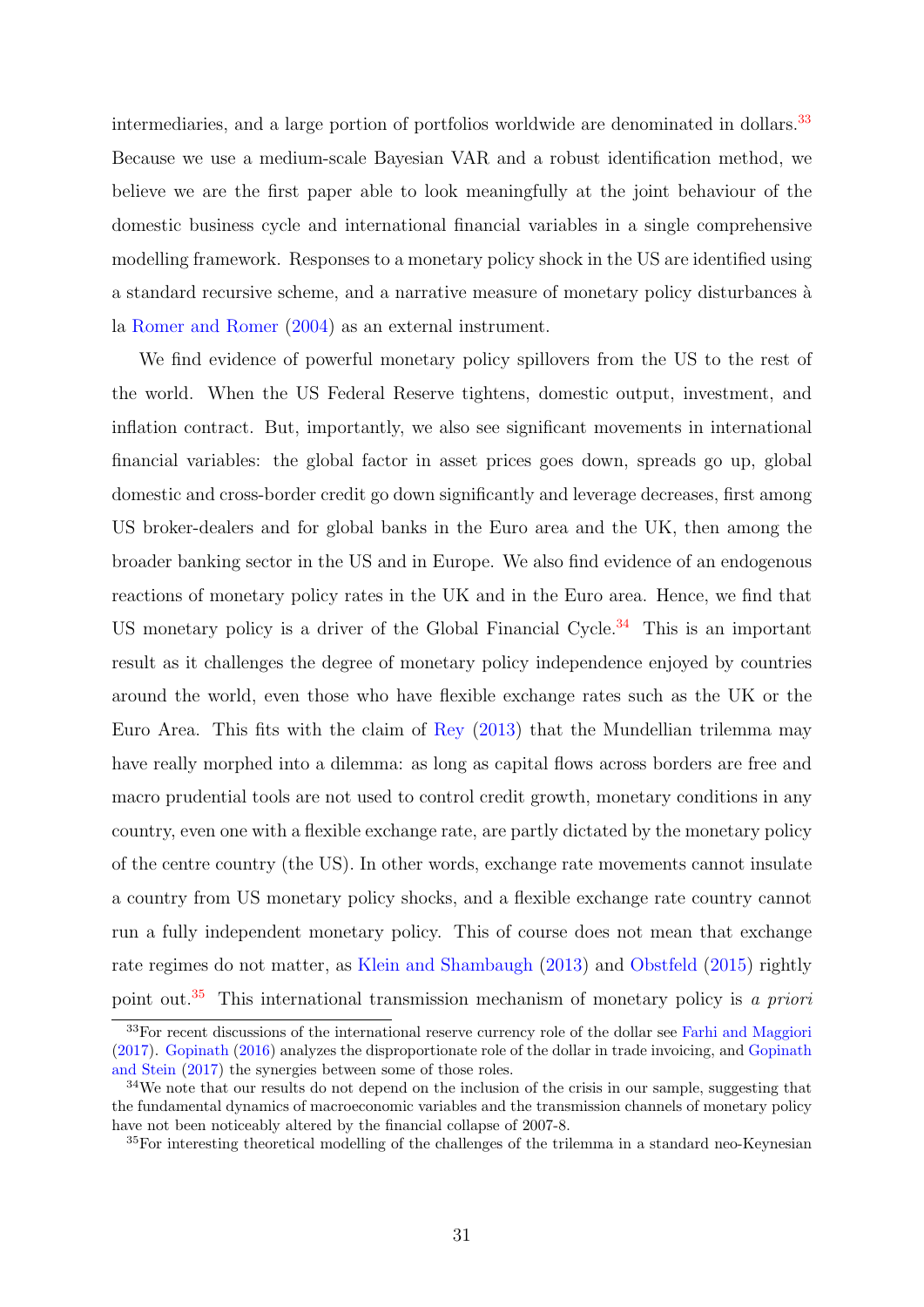consistent with models where financial market imperfections play a role via Value-at-Risk limits, or models with net worth or equity constraints, all of which have been developed or revived recently.

It still remains to be seen though whether open economy extensions of these models would be able to generate a Global Financial Cycle whose features would match closely the empirical regularities uncovered in this paper. $36$  Understanding more finely the international transmission channels of monetary policy is, in our view, a key challenge for Central Bankers and academics alike. It is hard to see at this point how the Global Financial Cycle and the Mundellian trilemma can fully coexist.

model, see [Farhi and Werning,](#page-34-10) [2012,](#page-34-10) [2013\)](#page-34-11).

<span id="page-32-0"></span><sup>36</sup>For a more detailed discussion of the theoretical challenges when modelling international monetary policy transmission channels, see [Bernanke](#page-33-5) [\(2017\)](#page-33-5) and [Rey](#page-37-1) [\(2016\)](#page-37-1).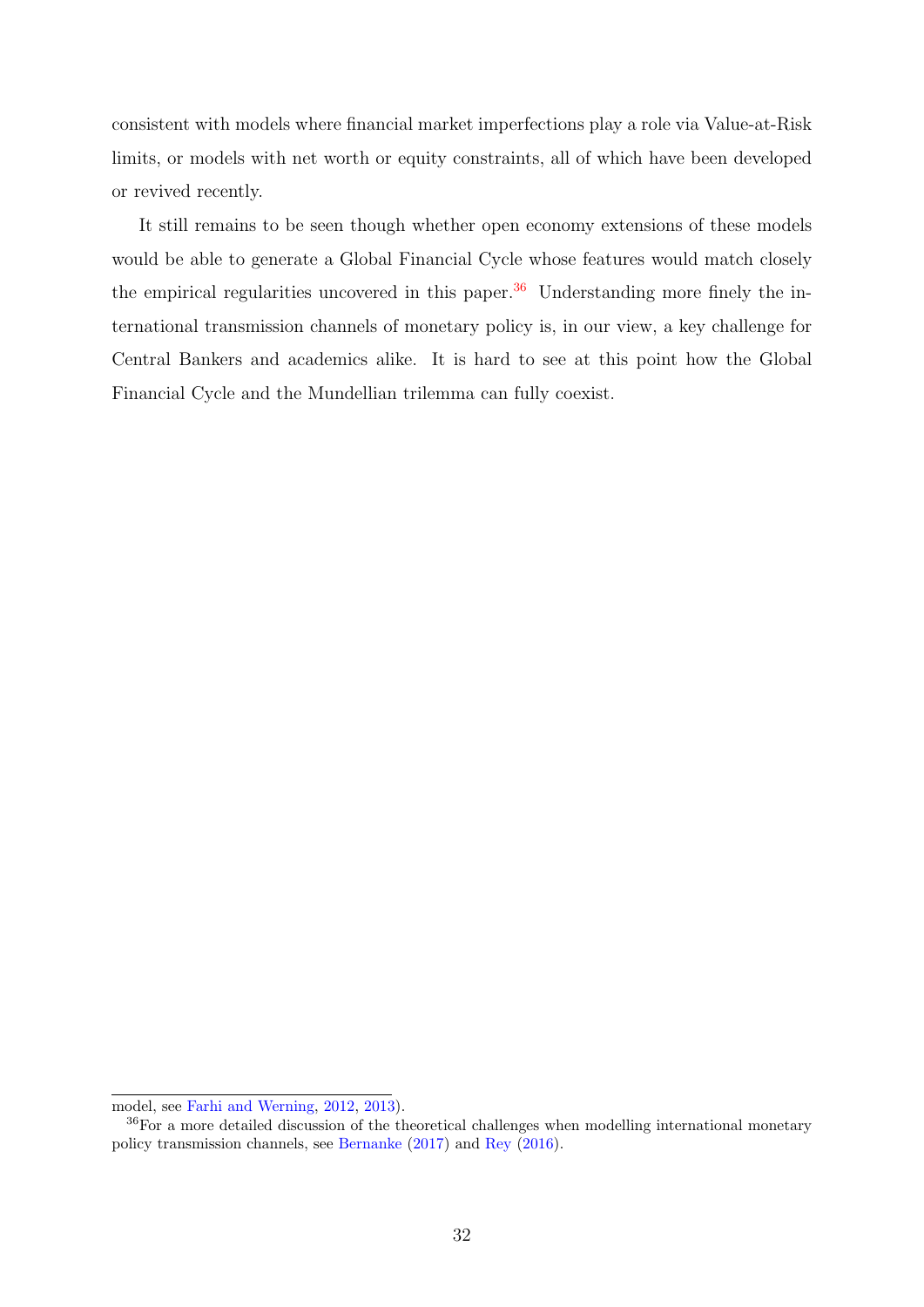# References

- <span id="page-33-12"></span>Adrian, Tobias and Hyun Song Shin (2010) "Liquidity and leverage," Journal of Financial Intermediation, Vol. 19, No. 3, pp. 418–437, July.
- <span id="page-33-14"></span>(2014) "Procyclical Leverage and Value-at-Risk," Review of Financial Studies, Vol. 27, No. 2, pp. 373–403.
- <span id="page-33-11"></span>Avdjiev, Stefan, Robert McCauley, and Patrick McGuire (2012) "Rapid credit growth and international credit: Challenges for Asia," BIS Working Papers 377, Bank for International Settlements.
- <span id="page-33-10"></span>Bai, Jushan and Serena Ng (2002) "Determining the Number of Factors in Approximate Factor Models," Econometrica, Vol. 70, No. 1, pp. 191–221.
- <span id="page-33-9"></span>(2004) "A PANIC Attack on Unit Roots and Cointegration," Econometrica, Vol. 72, No. 4, pp. 1127–1177.
- <span id="page-33-8"></span>Bańbura, Marta, Domenico Giannone, and Lucrezia Reichlin (2010) "Large Bayesian vector auto regressions," Journal of Applied Econometrics, Vol. 25, No. 1, pp. 71–92.

<span id="page-33-15"></span>(2011) "Nowcasting," in Michael P. Clements and David F. Hendry eds. The Oxford Handbook of Economic Forecasting: Oxford University Press, Chap. 7.

- <span id="page-33-4"></span>Baskaya, Yusuf Soner, Julian di Giovanni, Sebnem Kalemli Ozcan, and Mehmet Fatih Ulu (2017) "International spillovers and local credit cycle,"Technical Report 23149, NBER Working Paper.
- <span id="page-33-6"></span>Bekaert, Geert, Marie Hoerova, and Marco Lo Duca (2013) "Risk, uncertainty and monetary policy," Journal of Monetary Economics, Vol. 60, No. 7, pp. 771 – 788.
- <span id="page-33-5"></span>Bernanke, Ben S (2017) "Federal Reserve Policy in an International Context," IMF Economic Review, Vol. 65, No. 1, pp. 5–36, April.
- <span id="page-33-0"></span>Bernanke, Ben S and Mark Gertler (1995) "Inside the Black Box: The Credit Channel of Monetary Policy," The Journal of Economic Perspectives, Vol. 9, No. 4, pp. 27–48.
- <span id="page-33-1"></span>Borio, Claudio and Haibin Zhu (2012) "Capital regulation, risk-taking and monetary policy: a missing link in the transmission mechanism?" Journal of Financial Stability, Vol. 8, No. 4, pp. 236–251.
- <span id="page-33-2"></span>Bruno, Valentina and Hyun Song Shin (2015a) "Capital flows and the risk-taking channel of monetary policy," *Journal of Monetary Economics*, Vol. 71, pp. 119–132.
- <span id="page-33-7"></span> $-$  (2015b) "Capital flows and the risk-taking channel of monetary policy," *Journal of* Monetary Economics, Vol. 71, No. C, pp. 119–132.
- <span id="page-33-13"></span>Calvo, Guillermo A. and Carmen M. Reinhart (2002) "Fear Of Floating," The Quarterly Journal of Economics, Vol. 117, No. 2, pp. 379–408, May.
- <span id="page-33-3"></span>Calvo, Guillermo A., Leonardo Leiderman, and Carmen M. Reinhart (1996) "Inflows of Capital to Developing Countries in the 1990s," Journal of Economic Perspectives, Vol. 10, No. 2, pp. 123–139.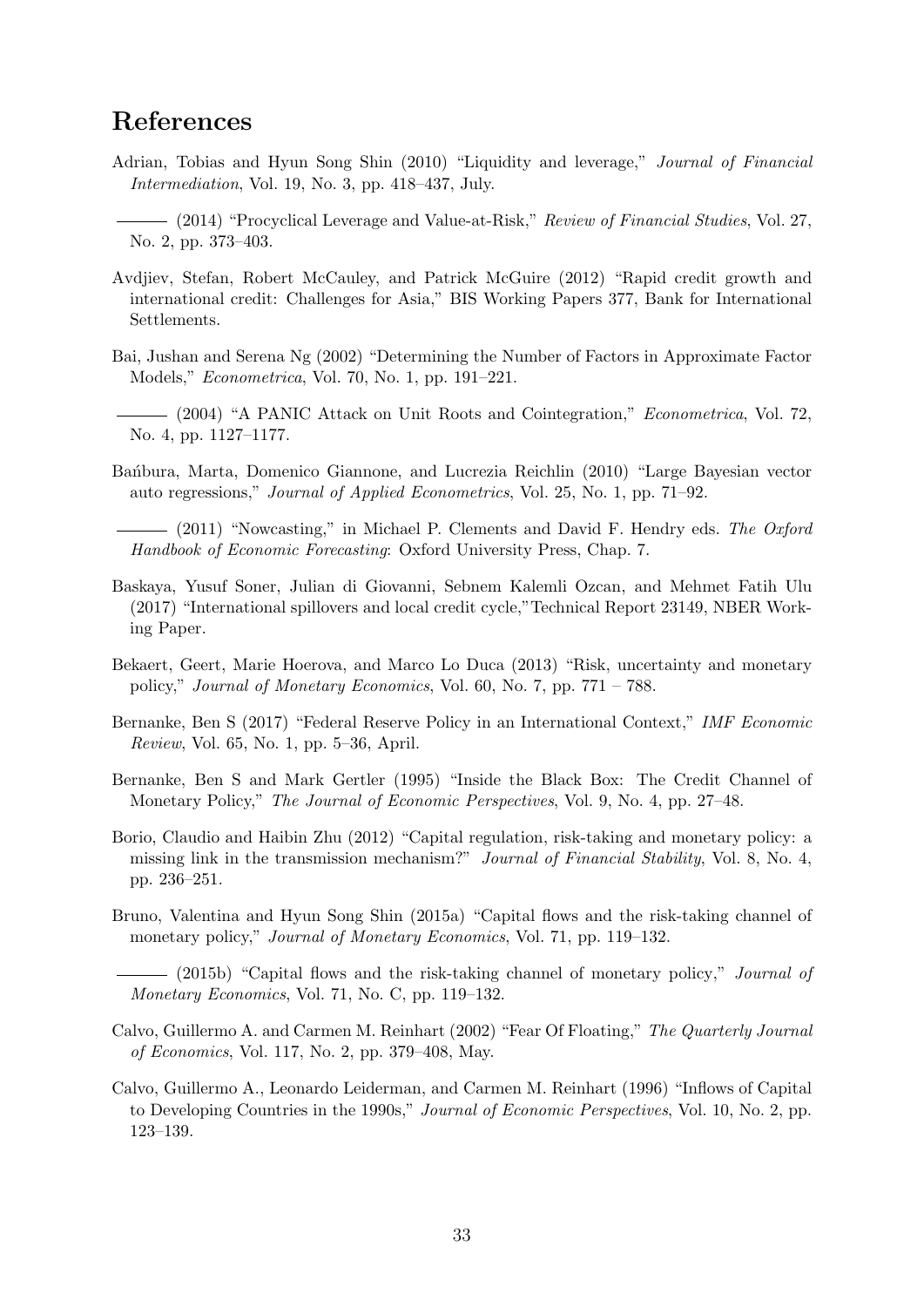- <span id="page-34-8"></span>Campbell, John and John Cochrane (1999) "Force of Habit: A Consumption-Based Explanation of Aggregate Stock Market Behavior," Journal of Political Economy, Vol. 107, No. 2, pp. 205– 251.
- <span id="page-34-2"></span>Cetorelli, Nicola and Linda S. Goldberg (2012) "Banking Globalization and Monetary Transmission," The Journal of Finance, Vol. 67, No. 5, pp. 1811–1843.
- <span id="page-34-5"></span>Christiano, Lawrence J., Martin Eichenbaum, and Charles L. Evans (1999) "Monetary policy shocks: What have we learned and to what end?," in J. B. Taylor and M. Woodford eds. Handbook of Macroeconomics, Vol. 1 of Handbook of Macroeconomics: Elsevier, Chap. 2, pp. 65–148.
- <span id="page-34-1"></span>Coimbra, Nuno and Hélène Rey (2017) "Financial Cycles with Heterogeneous Intermediaries," NBER Working Papers 23245, National Bureau of Economic Research, Inc.
- <span id="page-34-7"></span>Doan, Thomas, Robert B. Litterman, and Christopher A. Sims (1983) "Forecasting and Conditional Projection Using Realistic Prior Distributions," NBER Working Papers 1202, National Bureau of Economic Research, Inc.
- <span id="page-34-13"></span>Doz, Catherine, Domenico Giannone, and Lucrezia Reichlin (2011) "A Quasi–Maximum Likelihood Approach for Large, Approximate Dynamic Factor Models," Review of Economics and Statistics, Vol. 94, No. 4, pp. 1014–1024.
- <span id="page-34-14"></span>Engle, Robert and Mark W. Watson (1981) "A One-Factor Multivariate Time Series Model of Metropolitan Wage Rates," Journal of the American Statistical Association, Vol. 76, No. 376, pp. 774–781.
- <span id="page-34-9"></span>Etula, Erkko (2013) "Broker-Dealer Risk Appetite and Commodity Returns," Journal of Financial Econometrics, Vol. 11, No. 3, pp. 486–521.
- <span id="page-34-0"></span>Farhi, Emmanuel and Matteo Maggiori (2017) "A Model of the International Monetary System," The Quarterly Journal of Economics, forthcoming.
- <span id="page-34-10"></span>Farhi, Emmanuel and Ivan Werning (2012) "Dealing with the Trilemma: Optimal Capital Controls with Fixed Exchange Rates," Working Paper 18199, National Bureau of Economic Research.
- <span id="page-34-11"></span>(2013) "Dilemma not Trilemma? Capital Controls and Exchange Rates with Volatile Capital Flows," Working Paper 133566, Harvard University OpenScholar.
- <span id="page-34-12"></span>Forbes, Kristin J. (2012) "The "Big C": identifying and mitigating contagion," Proceedings - Economic Policy Symposium - Jackson Hole, pp. 23–87.
- <span id="page-34-4"></span>Forbes, Kristin J. and Francis E. Warnock (2012) "Capital flow waves: Surges, stops, flight, and retrenchment," Journal of International Economics, Vol. 88, No. 2, pp. 235–251.
- <span id="page-34-6"></span>Forni, Mario, Marc Hallin, Marco Lippi, and Lucrezia Reichlin (2000) "The Generalized Dynamic-Factor Model: Identification and Estimation," Review of Economics and Statistics, Vol. 82, No. 4, pp. 540–554.
- <span id="page-34-3"></span>Fratzscher, Marcel (2012) "Capital flows, push versus pull factors and the global financial crisis," Journal of International Economics, Vol. 88, No. 2, pp. 341–356.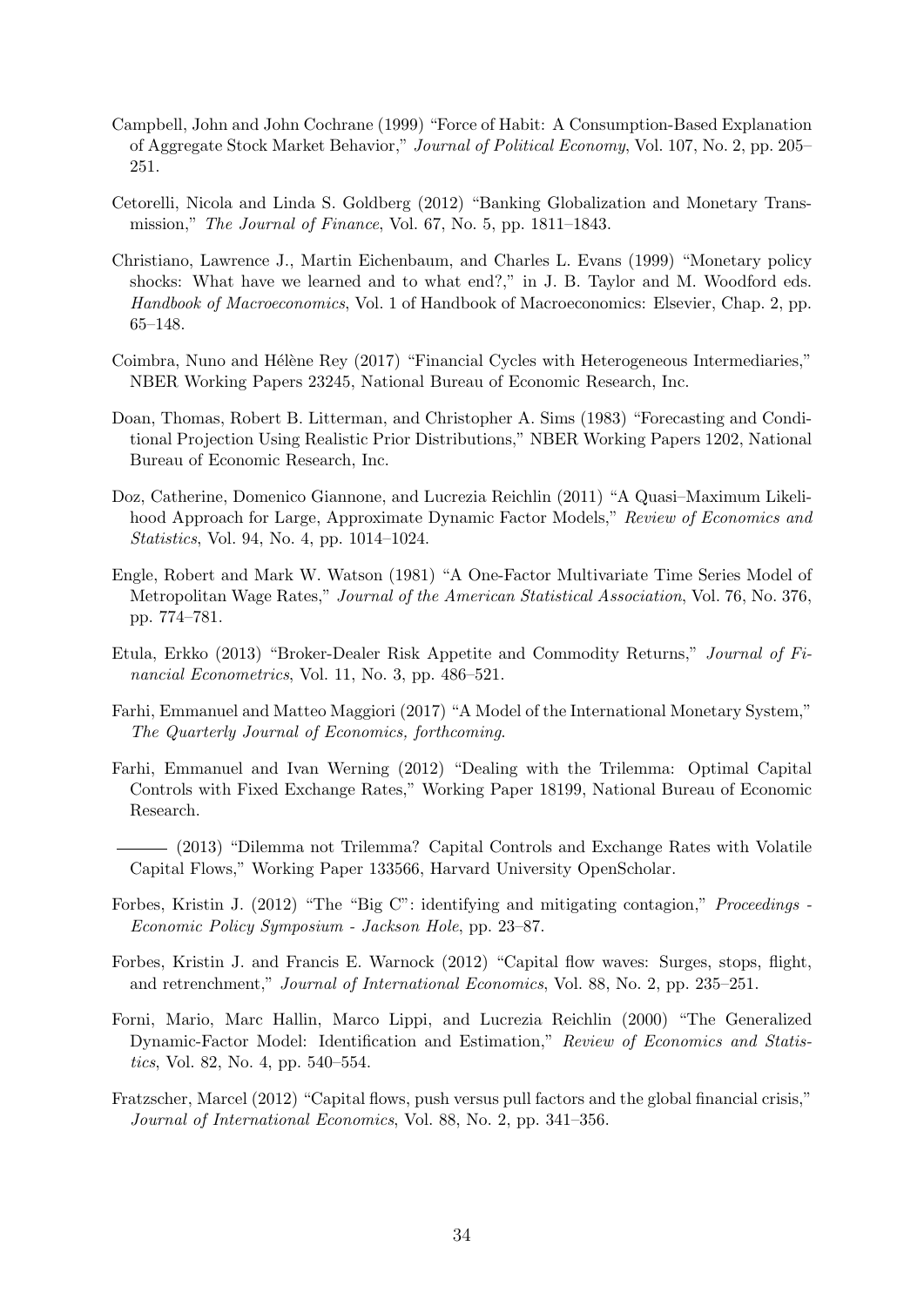- <span id="page-35-1"></span>Gali, Jordi (2008) Monetary policy, inflation, and the business cycle: An introduction to the new keynesian framework: Princeton University Press.
- <span id="page-35-4"></span>Gertler, Mark and Peter Karadi (2015) "Monetary Policy Surprises, Credit Costs, and Economic Activity," American Economic Journal: Macroeconomics, Vol. 7, No. 1, pp. 44–76.
- <span id="page-35-8"></span>Giannone, Domenico, Michele Lenza, and Giorgio E. Primiceri (2015) "Prior Selection for Vector Autoregressions," Review of Economics and Statistics, Vol. 97, No. 2, pp. 436–451.
- <span id="page-35-3"></span>Gilchrist, Simon and Egon Zakrajšek (2012) "Credit Spreads and Business Cycle Fluctuations," American Economic Review, Vol. 102, No. 4, pp. 1692–1720.
- <span id="page-35-14"></span>Gopinath, Gita (2016) "The International Price System," Jackson Hole Symposium Proceedings.
- <span id="page-35-15"></span>Gopinath, Gita and Jeremy Stein (2017) "Banking, Trade and the Making of a Dominant Currency,"Technical report, Harvard University, mimeo.
- <span id="page-35-5"></span>Gourinchas, Pierre-Olivier and Maurice Obstfeld (2012) "Stories of the Twentieth Century for the Twenty-First," American Economic Journal: Macroeconomics, Vol. 4, No. 1, pp. 226–65.
- <span id="page-35-2"></span>Gourinchas, Pierre-Olivier and Hélène Rey (2014) External Adjustment, Global Imbalances, Valuation Effects, Vol. 4 of Handbook of International Economics, Chap. 0, pp. 585–645: Elsevier.
- <span id="page-35-0"></span>Gourinchas, Pierre Olivier and Helene Rey (2017) "Exorbitant Privilege and Exorbitant Duty,"Technical report, London Business School and UC Berkeley.
- <span id="page-35-9"></span>Gürkaynak, Refet S., Brian Sack, and Eric Swanson (2005) "Do Actions Speak Louder Than Words? The Response of Asset Prices to Monetary Policy Actions and Statements," International Journal of Central Banking, Vol. 1, No. 1, May.
- <span id="page-35-10"></span><span id="page-35-6"></span>Jordà, Oscar, Moritz Schularick, and Alan M. Taylor (2015) "Leveraged bubbles," *Journal of* Monetary Economics, Vol. 76, No. S, pp. 1–20.
	- (2016) "Sovereigns Versus Banks: Credit, Crises, and Consequences," *Journal of the* European Economic Association, Vol. 14, pp. 45–79.
- <span id="page-35-16"></span>Kadiyala, K. Rao and Sune Karlsson (1997) "Numerical Methods for Estimation and Inference in Bayesian VAR-Models," Journal of Applied Econometrics, Vol. 12, No. 2, pp. 99–132.
- <span id="page-35-7"></span>Kalemli-Ozcan, Sebnem, Bent Sorensen, and Sevcan Yesiltas (2012) "Leverage across firms, banks, and countries," Journal of International Economics, Vol. 88, No. 2, pp. 284–298.
- <span id="page-35-13"></span>Klein, Michael W. and Jay C. Shambaugh (2013) "Rounding the Corners of the Policy Trilemma: Sources of Monetary Policy Autonomy," NBER Working Papers 19461, National Bureau of Economic Research, Inc.
- <span id="page-35-11"></span>Kose, M. Ayhan, Christopher Otrok, and Charles H. Whiteman (2003) "International Business Cycles: World, Region, and Country-Specific Factors," American Economic Review, Vol. 93, No. 4, pp. 1216–1239.
- <span id="page-35-12"></span>Krishnamurthy, Arvind and Annette Vissing-Jorgensen (2011) "The Effects of Quantitative Easing on Interest Rates: Channels and Implications for Policy," Brookings Papers on Economic Activity, Vol. 43, No. 2 (Fall), pp. 215–287.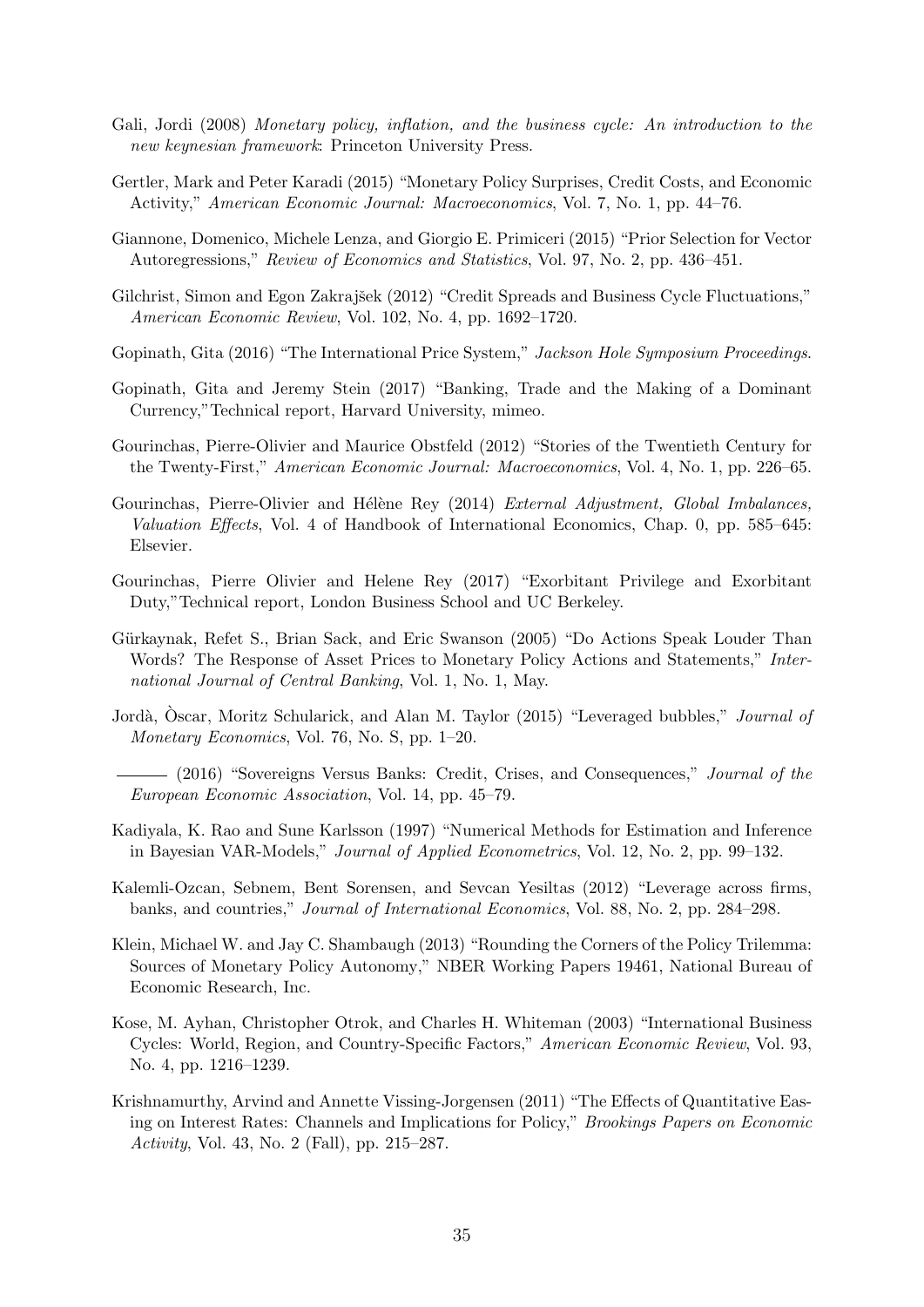- <span id="page-36-0"></span>Lane, Philip R. and Gian Maria Milesi-Ferretti (2007) "The external wealth of nations mark II: Revised and extended estimates of foreign assets and liabilities, 1970-2004," Journal of International Economics, Vol. 73, No. 2, pp. 223–250, November.
- <span id="page-36-7"></span>Litterman, Robert B (1986) "Forecasting with Bayesian Vector Autoregressions-Five Years of Experience," Journal of Business & Economic Statistics, Vol. 4, No. 1, pp. 25–38, January.
- <span id="page-36-11"></span>Melosi, Leonardo (2017) "Signalling Effects of Monetary Policy," Review of Economic Studies, Vol. 84, No. 2, pp. 853–884.
- <span id="page-36-4"></span>Mertens, Karel and Morten O. Ravn (2013) "The Dynamic Effects of Personal and Corporate Income Tax Changes in the United States," American Economic Review, Vol. 103, No. 4, pp. 1212–47.
- <span id="page-36-8"></span>Miranda-Agrippino, Silvia (2016) "Unsurprising Shocks: Information, Premia, and the Monetary Transmission," Discussion Paper Series 13, Centre for Macroeconomics (CFM).
- <span id="page-36-9"></span>Miranda-Agrippino, Silvia and Giovanni Ricco (2017) "The Transmission of Monetary Policy Shocks," The Warwick Economics Research Paper Series (TWERPS) 1136, University of Warwick.
- <span id="page-36-2"></span>Morais, Bernardo, Jose Luis Peydro, and Claudia Ruiz (2015) "The International Bank Lending Channel of Monetary Policy Rates and QE: Credit Supply, Reach-for-Yield, and Real Effects," International Finance Discussion Papers 1137, Board of Governors of the Federal Reserve System (U.S.).
- <span id="page-36-10"></span>Nakamura, Emi and Jón Steinsson (2017) "High Frequency Identification of Monetary Non-Neutrality," The Quarterly Journal of Economics, forthcoming.
- <span id="page-36-12"></span>Obstfeld, Maurice (2015) "Trilemmas and Tradeoffs: Living with Financial Globalization," in Claudio Raddatz, Diego Saravia, and Jaume Ventura eds. Global Liquidity, Spillovers to Emerging Markets and Policy Responses, Vol. 20 of Central Banking, Analysis, and Economic Policies Book Series: Central Bank of Chile, Chap. 2, pp. 013–078.
- <span id="page-36-6"></span>Obstfeld, Maurice and Alan M. Taylor (2017) "International Monetary Relations: Taking Finance Seriously," Journal of Economic Perspectives, Vol. 31, No. 3, pp. 3–28, Summer.
- <span id="page-36-14"></span>Onatski, Alexei (2009) "Testing Hypotheses About the Number of Factors in Large Factor Models," Econometrica, Vol. 77, No. 5, pp. 1447–1479.
- <span id="page-36-3"></span>Passari, Evgenia and Hélène Rey (2015) "Financial Flows and the International Monetary System," The Economic Journal, Vol. 125, No. 584, pp. 675–698.
- <span id="page-36-5"></span>Reinhart, Carmen M. and Kenneth S. Rogoff (2009) This Time Is Different: Eight Centuries of Financial Folly, Princeton, New Jersey: Princeton University Press.
- <span id="page-36-13"></span>Reis, Ricardo and Mark W. Watson (2010) "Relative Goods' Prices, Pure Inflation, and the Phillips Correlation," American Economic Journal: Macroeconomics, Vol. 2, No. 3, pp. 128– 57.
- <span id="page-36-1"></span>Rey, Hélène (2013) "Dilemma not trilemma: the global cycle and monetary policy independence," Proceedings - Economic Policy Symposium - Jackson Hole, pp. 1–2.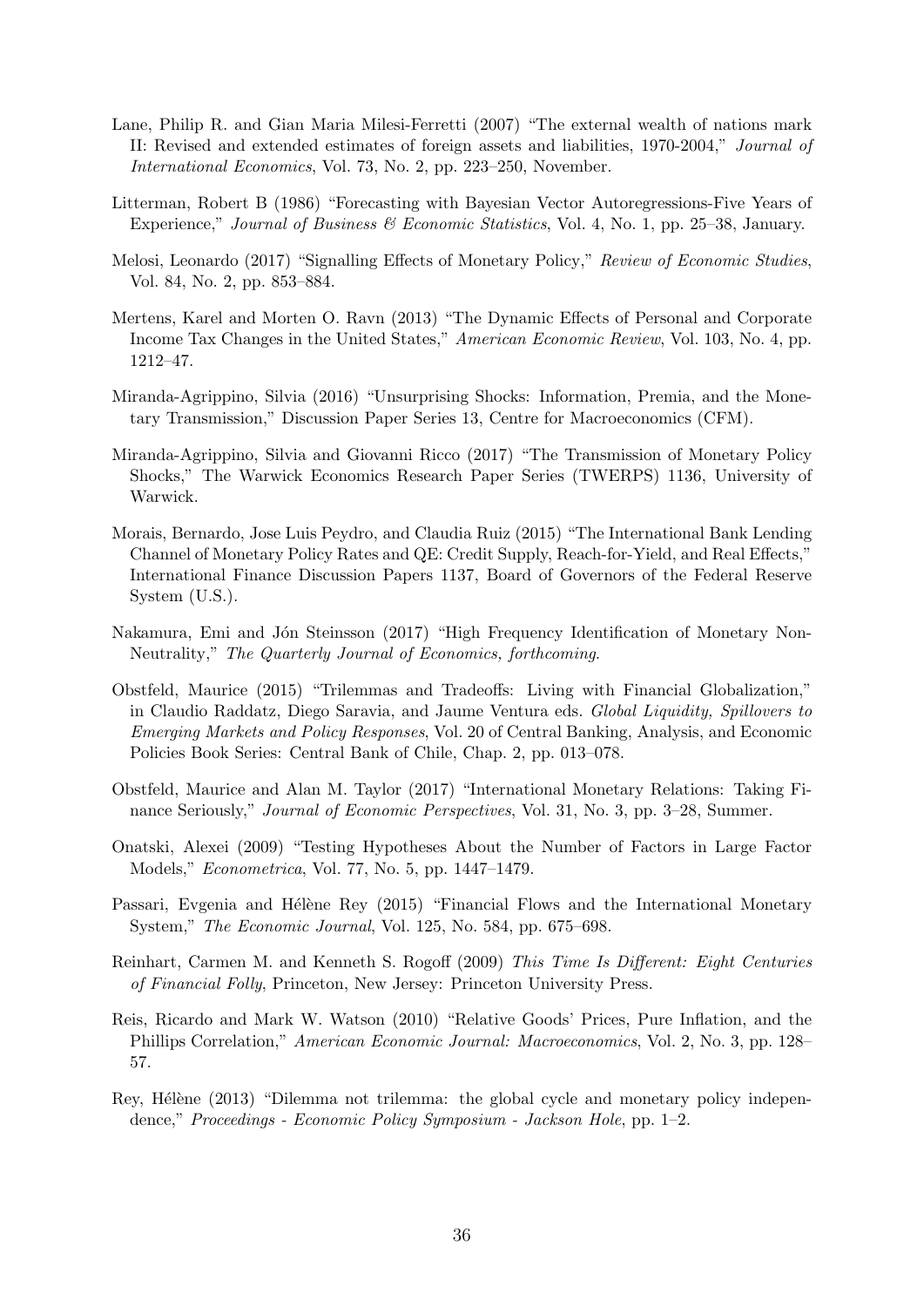<span id="page-37-1"></span>(2016) "International Channels of Transmission of Monetary Policy and the Mundellian Trilemma," IMF Economic Review, Vol. 64, No. 1, pp. 6–35, May.

- <span id="page-37-3"></span>Romer, Christina D. and David H. Romer (2004) "A New Measure of Monetary Shocks: Derivation and Implications," American Economic Review, Vol. 94, No. 4, pp. 1055–1084.
- <span id="page-37-8"></span>Schreger, Jesse, Brent Neiman, and Matteo Maggiori (2017) "Unpacking Global Capital Flows," 2017 Meeting Papers 502, Society for Economic Dynamics.
- <span id="page-37-2"></span>Schularick, Moritz and Alan M. Taylor (2012) "Credit Booms Gone Bust: Monetary Policy, Leverage Cycles, and Financial Crises, 1870-2008," American Economic Review, Vol. 102, No. 2, pp. 1029–61.
- <span id="page-37-7"></span>Shin, Hyun Song (2012) "Global Banking Glut and Loan Risk Premium," IMF Economic Review, Vol. 60, No. 2, pp. 155–192, July.
- <span id="page-37-12"></span>Sims, Christopher A. (1993) "A Nine-Variable Probabilistic Macroeconomic Forecasting Model," in Business Cycles, Indicators and Forecasting: National Bureau of Economic Research, Inc, pp. 179–212.
- <span id="page-37-11"></span>Sims, Christopher A and Tao Zha (1998) "Bayesian Methods for Dynamic Multivariate Models," International Economic Review, Vol. 39, No. 4, pp. 949–68, November.
- <span id="page-37-6"></span><span id="page-37-5"></span>Stock, James H. and Mark W. Watson (2002a) "Forecasting Using Principal Components from a Large Number of Predictors," Journal of the American Statistical Association, Vol. 97, p. 1167–1179.
	- $-$  (2002b) "Macroeconomic Forecasting Using Diffusion Indexes," *Journal of Business*  $\mathscr B$ Economic Statistics, Vol. 20, No. 2, pp. 147–162.

<span id="page-37-4"></span>(2012) "Disentangling the Channels of the 2007-09 Recession," *Brookings Papers on* Economic Activity, Vol. 44, No. 1 (Spring, pp. 81–156.

- <span id="page-37-9"></span>Stock, James H, Jonathan H Wright, and Motohiro Yogo (2002) "A Survey of Weak Instruments and Weak Identification in Generalized Method of Moments," Journal of Business  $\mathcal{C}$ Economic Statistics, Vol. 20, No. 4, pp. 518–29, October.
- <span id="page-37-13"></span>Theil, Henri and A. S. Goldberger (1961) "On Pure and Mixed Statistical Estimation in Economics," Internatonal Economic Review, Vol. 2, No. 1, pp. 65–78.
- <span id="page-37-0"></span>Woodford, Michael (2003) Interest and prices: Foundations of a theory of monetary policy: Cambridge University Press.
- <span id="page-37-10"></span>Zigrand, Jean-Pierre, Hyun Song Shin, and Jon Danielsson (2010) "Risk Appetite and Endogenous Risk," FMG Discussion Papers dp647, Financial Markets Group.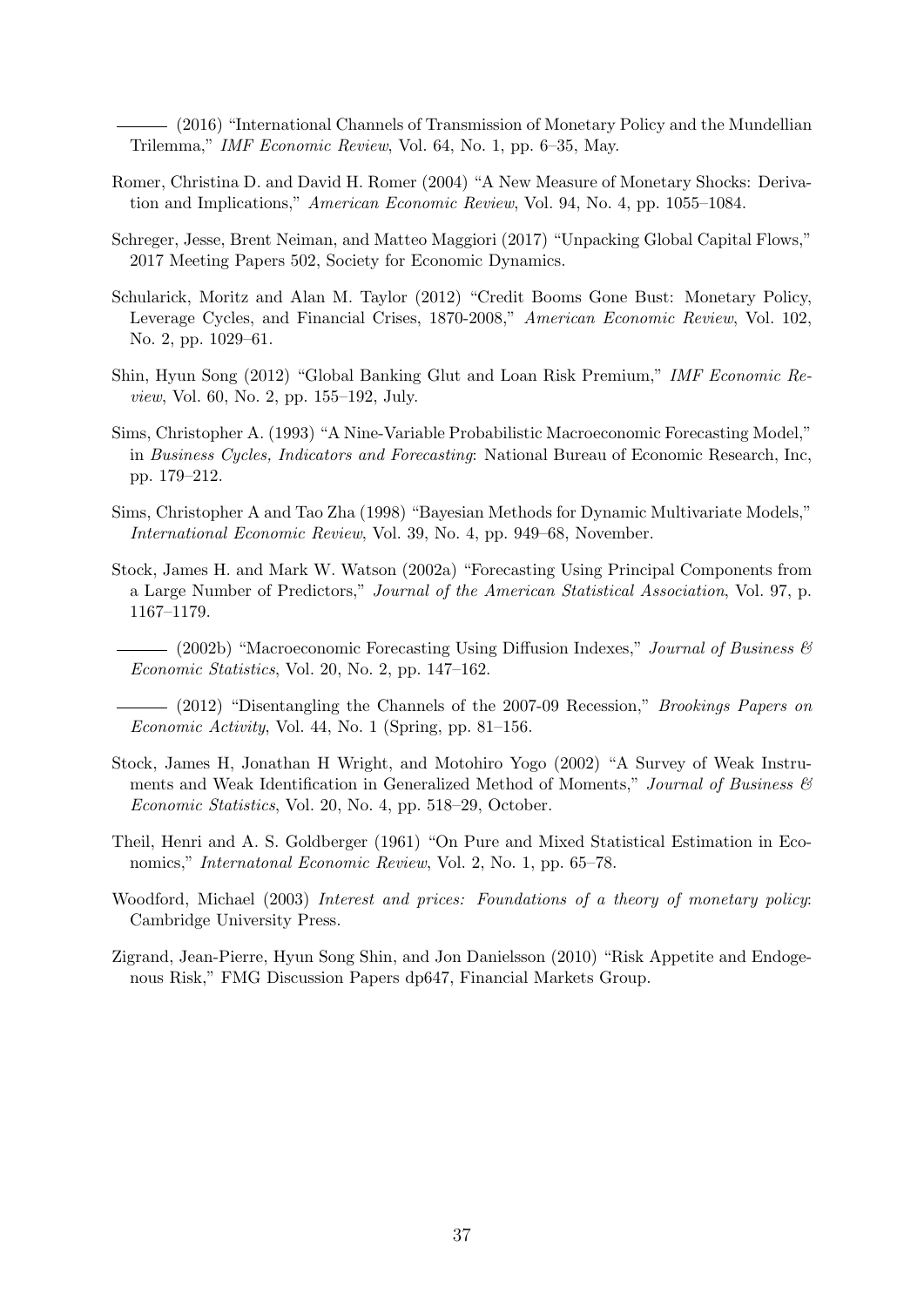# <span id="page-38-0"></span>A Credit and Banking Data – For Online Publication

## A.1 Domestic and Cross-Border Credit

Credit data, both domestic and cross-border, are constructed using data collected and distributed by the IMF's International Financial Statistics (IFS) and the Bank for International Settlements (BIS) databases respectively, for the countries listed in table [A.1.](#page-39-0)

<span id="page-38-1"></span>

#### FIGURE A.1: GLOBAL CREDIT

Note: Global Domestic Credit and Global Cross-Border Inflows constructed as the cross sectional sum of country-specific credit variables. The unit in both plots is Billion USD.

Following [Gourinchas and Obstfeld](#page-35-5) [\(2012\)](#page-35-5) we construct National Domestic Credit for each country as the difference between Domestic Claims to All Sectors and Net Claims to Central Government reported by each country's financial institutions; however, we only consider claims of depository corporations excluding central banks. Specifically, we refer to the Other Depository Corporation Survey available within the IFS database and construct Claims to All Sectors as the sum of Claims On Private Sector, Claims on Public Non Financial Corporations, Claims on Other Financial Corporations and Claims on State And Local Government; while Net Claims to Central Government are calculated as the difference between Claims on and Liabilities to Central Government. This classification was adopted starting from 2001, prior to that date we refer to the Deposit Money Banks Survey. Raw data are quarterly and expressed in national currency, we convert them in Billion USD equivalents using end of period exchange rates again available within the IFS. Whenever there exists a discontinuity between data available under the old and new classifications we interpolate the missing observations. Global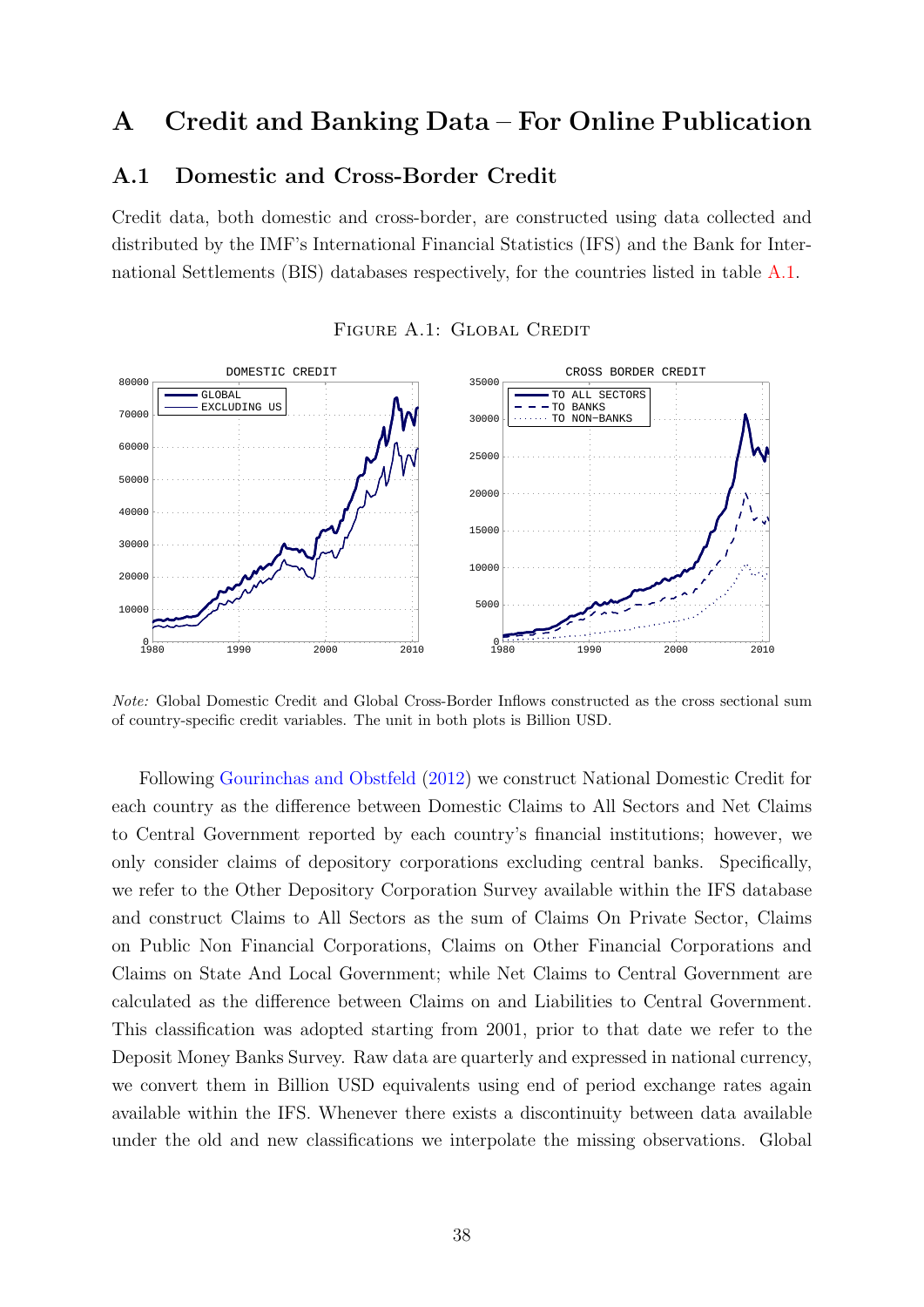<span id="page-39-0"></span>

| North<br>America | Latin<br>America | Central and<br>Eastern Europe | Western<br>Europe | Emerging<br>Asia | Asia<br>Pacific | Africa and<br>Middle East |
|------------------|------------------|-------------------------------|-------------------|------------------|-----------------|---------------------------|
| Canada           | Argentina        | Belarus                       | Austria           | China            | Australia       | Israel                    |
| <b>US</b>        | <b>Bolivia</b>   | Bulgaria                      | Belgium           | Indonesia        | Japan           | South Africa              |
|                  | <b>Brazil</b>    | Croatia                       | Cyprus            | Malaysia         | Korea           |                           |
|                  | Chile            | Czech Republic                | Denmark           | Singapore        | New Zealand     |                           |
|                  | Colombia         | Hungary                       | Finland           | Thailand         |                 |                           |
|                  | Costa Rica       | Latvia                        | France            |                  |                 |                           |
|                  | Ecuador          | Lithuania                     | Germany           |                  |                 |                           |
|                  | Mexico           | Poland                        | $Greeze^*$        |                  |                 |                           |
|                  |                  | Romania                       | Iceland           |                  |                 |                           |
|                  |                  | Russian Federation            | <b>Ireland</b>    |                  |                 |                           |
|                  |                  | Slovak Republic               | Italy             |                  |                 |                           |
|                  |                  | Slovenia                      | Luxembourg        |                  |                 |                           |
|                  |                  | Turkey                        | Malta             |                  |                 |                           |
|                  |                  |                               | Netherlands       |                  |                 |                           |
|                  |                  |                               | Norway            |                  |                 |                           |
|                  |                  |                               | Portugal          |                  |                 |                           |
|                  |                  |                               | Spain             |                  |                 |                           |
|                  |                  |                               | Sweden            |                  |                 |                           |
|                  |                  |                               | Switzerland       |                  |                 |                           |
|                  |                  |                               | UK                |                  |                 |                           |

TABLE A.1: LIST OF COUNTRIES INCLUDED

Note: Countries included in the construction of the Domestic Credit and Cross-Border Credit variables used throughout the paper. Greece is not included in the computation of Global Domestic Credit due to poor quality of original national data.

Domestic Credit is finally constructed as the cross-sectional sum of the National Domestic Credit variables.

To construct the Cross-Border Capital Inflows measures used within the paper we adopt the definition of Direct Cross-Border Credit in [Avdjiev et al.](#page-33-11) [\(2012\)](#page-33-11). We use original data available at the BIS Locational Banking Statistics Database and collected under External Positions of Reporting Banks vis-à-vis Individual Countries (Table 6). Data refer to the outstanding amount of Claims to All Sectors and Claims to Non-Bank Sector in all currencies, all instruments, declared by all BIS reporting countries with counterparty location being the individual countries in Table [A.1.](#page-39-0) We then construct Claims to the Banking Sector as the difference between the two categories available. Original data are available at quarterly frequency in Million USD. Global Inflows are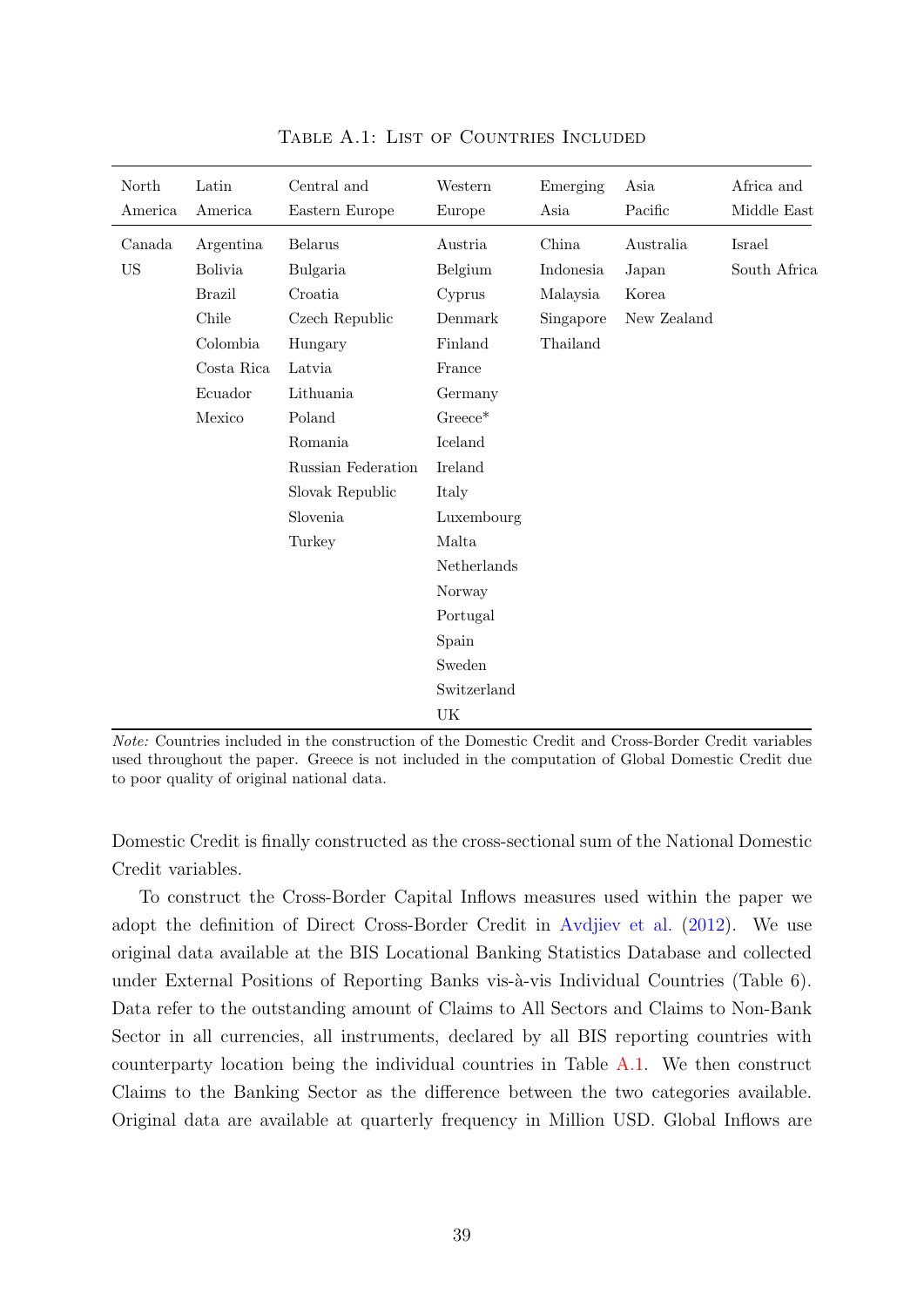finally calculated as the cross-sectional sum of the national variables. Global domestic credit and global cross-border capital inflows are plotted in Figure [A.1.](#page-38-1)

## A.2 Banking Sector and Individual Banks Leverage data

To construct an aggregate country-level measure of banking sector leverage we follow [Forbes](#page-34-12) [\(2012\)](#page-34-12) and build it as the ratio between Claims on Private Sector and Transferable plus Other Deposits included in Broad Money of depository corporations excluding central banks. Original data are in national currencies and are taken from the Other Depository Corporations Survey; Monetary Statistics, International Financial Statistics database. The classification of deposits within the former Deposit Money Banks Survey corresponds to Demand, Time, Savings and Foreign Currency Deposits. Using these national data as a reference, we construct the European Banking Sector Leverage variable as the median leverage ratio among Austria, Belgium, Denmark, Finland, France, Germany, Greece, Ireland, Italy, Luxembourg, Netherlands, Portugal, Spain and United Kingdom.



<span id="page-40-0"></span>

Note: [LEFT PANEL] Leverage ratio calculated for the European GSIBs with a detail on EUR and GBP banks using the institutions and classification in Table [A.2.](#page-41-0) [RIGHT PANEL] Aggregated European banking sector leverage ratio measured as the median of European countries banking sector leverage variables following [Forbes](#page-34-12) [\(2012\)](#page-34-12).

The aggregate Leverage Ratios (defined as Total Assets over Equity) for the Global Systemic Important Banks in the Euro-Area and United-Kingdom used in the BVAR are constructed as weighted averages of individual banks data. Balance sheet Total Assets (DWTA) and Shareholders' Equity (DWSE) are from the Thomson Reuter Worldscope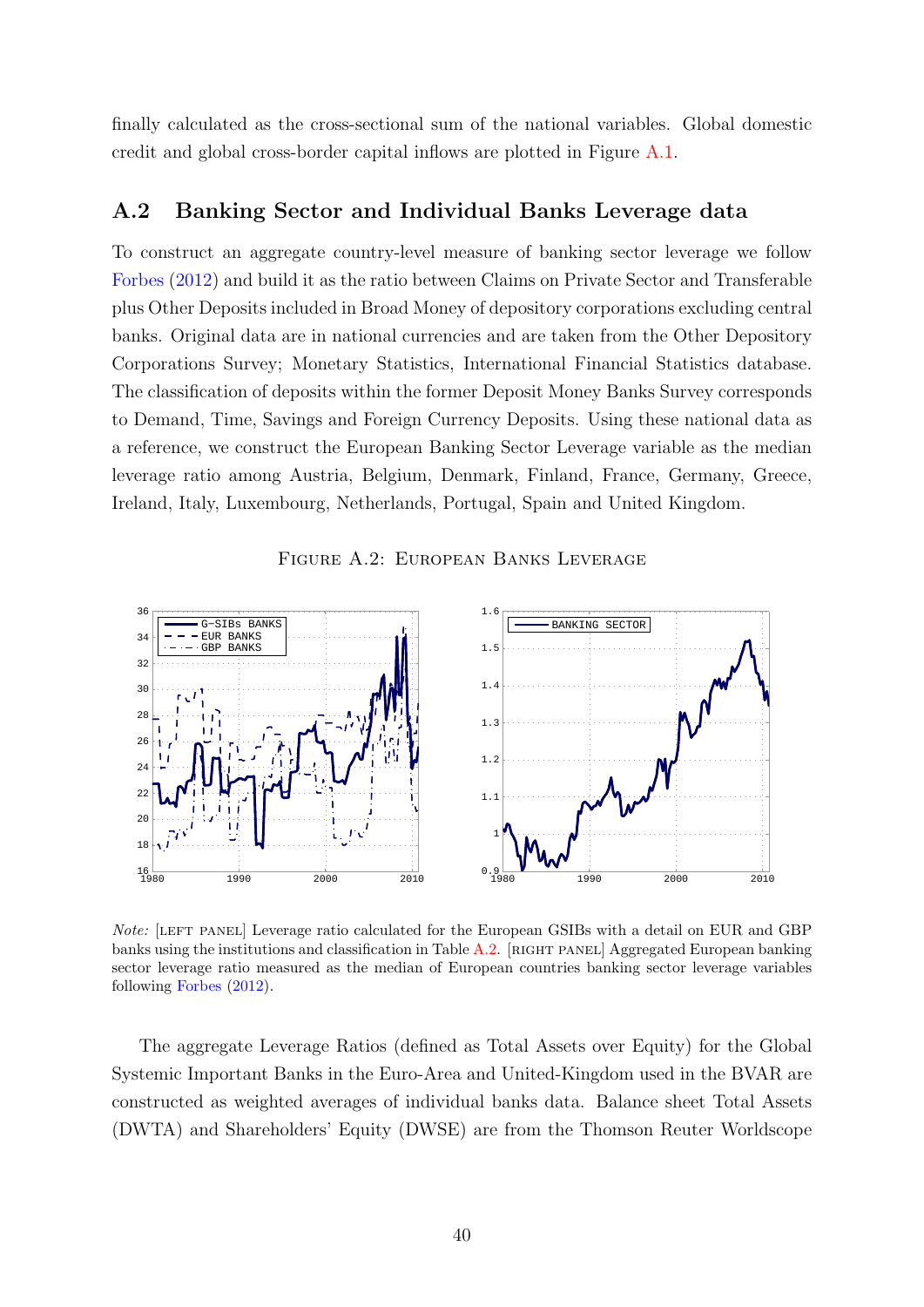<span id="page-41-0"></span>

| <b>NAME</b>            | <b>ISIN</b>  | <b>GICS INDUSTRY</b> | <b>COUNTRY</b> | EA LEV | UK LEV |
|------------------------|--------------|----------------------|----------------|--------|--------|
| <b>BNP</b> Paribas     | FR0000131104 | Commercial Banks     | France         |        |        |
| Credit Agricole        | FR0000045072 | Commercial Banks     | France         |        |        |
| Societe Generale       | FR0000130809 | Commercial Banks     | France         |        |        |
| Commerzbank            | DE0008032004 | Commercial Banks     | Germany        |        |        |
| Deutsche Bank          | DE0005140008 | Capital Markets      | Germany        |        |        |
| Unicredit              | IT0004781412 | Commercial Banks     | Italy          |        |        |
| <b>ING Bank</b>        | NL0000113892 | Commercial Banks     | Netherlands    |        |        |
| <b>BBVA</b>            | ES0113211835 | Commercial Banks     | Spain          |        |        |
| Banco Santander        | ES0113900J37 | Commercial Banks     | Spain          |        |        |
| Nordea Group           | SE0000427361 | Commercial Banks     | Sweden         |        |        |
| Credit Suisse Group    | CH0012138530 | Capital Markets      | Switzerland    |        |        |
| <b>UBS</b>             | CH0024899483 | Capital Markets      | Switzerland    |        |        |
| Royal Bank of Scotland | GB00B7T77214 | Commercial Banks     | UK             |        |        |
| <b>Barclays</b>        | GB0031348658 | Commercial Banks     | UK             |        |        |
| <b>HSBC</b> Holdings   | GB0005405286 | Commercial Banks     | UK             |        |        |
| Lloyds Banking Group   | GB0008706128 | Commercial Banks     | UK             |        |        |
| Standard Chartered     | GB0004082847 | Diversified Fin'l    | UK             |        |        |

Table A.2: European G-SIBs.

Note: European Global Systemically Important Banks included in the construction of GSIBs Leverage Ratios; the last two columns highlight the components of EUR and GDP Leverage respectively.

Datastream database and available at quarterly frequency. Weights are proportional to Market Capitalisation (WC08001) downloaded from the same source. Details on the banks included and their characteristics are summarised in Table [A.2](#page-41-0) below. The aggregated banking sector leverage and the leverage ratio of the European GSIBs are plotted in Figure [A.2.](#page-40-0)

Figures [11](#page-29-1) and [A.3](#page-46-0) are built using data on individual banks total return indices excluding dividends taken from Thomson Reuters Worldscope database at quarterly frequency. Data are collected directly from banks balance sheets and Leverage Ratios are computed as the ratio between Total Assets (DWTA) and Common/Shareholders' Equity (DWSE). Total Assets include cash and due from banks, total investments, net loans, customer liability on acceptances (if included in total assets), investment in unconsolidated subsidiaries, real estate assets, net property, plant and equipment, and other assets. Descriptive statistics for bank level data and a complete list of the institutions included in the sample are provided in Tables [A.3](#page-42-1) and [A.4](#page-42-0) respectively. Although the data source is different, the calculation follows [Kalemli-Ozcan et al.](#page-35-7) [\(2012\)](#page-35-7).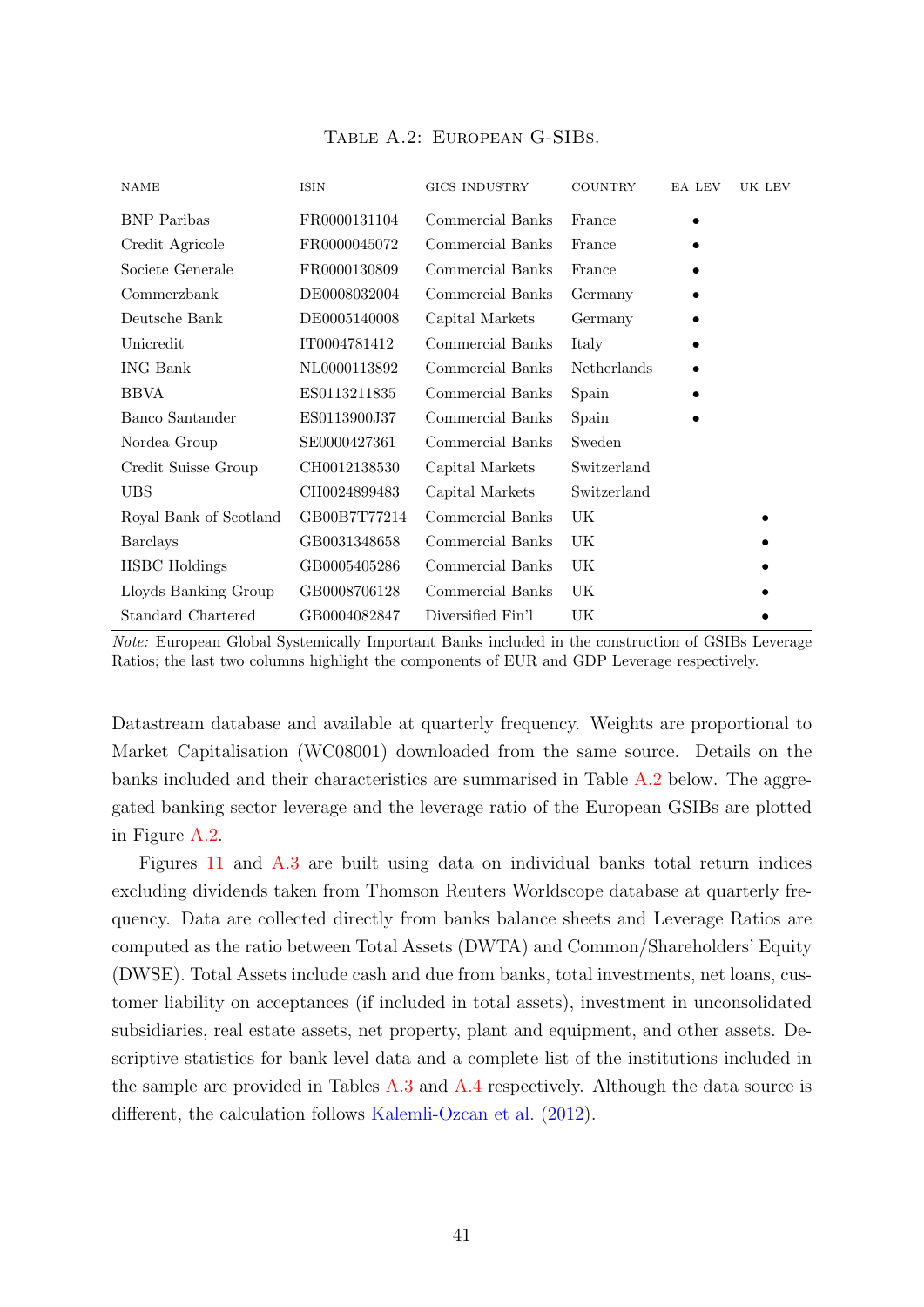<span id="page-42-1"></span>

|        |        | All (155)   |       |                  | (a)<br>GSIBs(25) |              |                  | CommB $(123)$    |         |
|--------|--------|-------------|-------|------------------|------------------|--------------|------------------|------------------|---------|
|        | A      | E           | L     | A                | E                | $\mathbf{L}$ | A                | Ε                | L       |
| min    | 0.3    | $0.0\,$     | 1.113 | 60.9             | $2.7\,$          | 6.353        | 0.4              | 0.0              | 4.887   |
| max    | 3880.6 | 219.8       | 327.2 | 3880.6           | 219.8            | 163.5        | 3880.6           | 219.8            | 327.2   |
| mean   | 251.7  | 12.9        | 18.73 | 1121.2           | 53.4             | 24.59        | 258.4            | 13.5             | 19.86   |
| median | 54.8   | $3.9\,$     | 15.92 | 1108.3           | 39.1             | 22.76        | 55.0             | 3.6              | $17\,$  |
|        |        | CapM $(18)$ |       |                  | (b)<br>T&MF (5)  |              |                  | Other $Fin'1(9)$ |         |
|        | A      | E           | L     | $\boldsymbol{A}$ | $\mathbf E$      | $\mathbf{L}$ | $\boldsymbol{A}$ | $\mathbf E$      | $\rm L$ |
| min    | 0.3    | 0.2         | 1.113 | 1.9              | 0.1              | 2.989        | $5.5\,$          | 0.6              | 2.242   |
| max    | 3595.1 | 76.9        | 136.2 | 61.2             | 5.7              | 19.5         | 310.0            | 42.8             | 65.13   |
| mean   | 364.5  | 15.4        | 16.06 | 21.7             | 2.5              | 9.933        | 63.1             | 6.7              | 13.65   |
| median | 90.2   | 7.3         | 12.98 | 21.7             | 1.3              | 7.978        | 26.9             | 3.3              | 7.259   |

TABLE A.3: BANK DATA SUMMARY STATISTICS.

Note: Summary statistics for bank-level data used in the analysis. (A) Total Assets, (E) Shareholders' Equity, (L) Leverage Ratio. [PANEL (a)] full sample (All), Global Systemically Important Banks (GSIBs), Commercial Banks (CommB). [panel (b)] Capital Markets (CapM), Thrifts & Mortgage Finance (T&MF), Other Financial (Other Fin'l, includes Diversified Financial Services and Consumer Finance). Total assets and common equity are in Billion USD. Numbers in parentheses denote the number of banks in each category.

<span id="page-42-0"></span>

| ISIN Code    | Bank Name               | Geo Code | Country       | GICS Industry    | G-SIB |
|--------------|-------------------------|----------|---------------|------------------|-------|
| AT0000606306 | RAIFFEISEN BANK INTL.   | EU       | Austria       | Commercial Banks |       |
| AT0000625108 | <b>OBERBANK</b>         | EU       | Austria       | Commercial Banks |       |
| AT0000652011 | ERSTE GROUP BANK        | EU       | Austria       | Commercial Banks |       |
| BE0003565737 | <b>KBC GROUP</b>        | EU       | Belgium       | Commercial Banks |       |
| GB0005405286 | <b>HSBC HOLDING</b>     | EU       | Great Britain | Commercial Banks |       |
| GB0008706128 | LLOYDS BANKING GROUP    | EU       | Great Britain | Commercial Banks |       |
| GB0031348658 | <b>BARCLAYS</b>         | EU       | Great Britain | Commercial Banks |       |
| GB00B7T77214 | ROYAL BANK OF SCTL.GP.  | EU       | Great Britain | Commercial Banks |       |
| DK0010274414 | DANSKE BANK             | ΕU       | Denmark       | Commercial Banks |       |
| DK0010307958 | <b>JYSKE BANK</b>       | EU       | Denmark       | Commercial Banks |       |
| FR0000045072 | CREDIT AGRICOLE         | EU       | France        | Commercial Banks |       |
| FR0000031684 | PARIS ORLEANS           | EU       | France        | Capital Markets  |       |
| FR0000120685 | <b>NATIXIS</b>          | EU       | France        | Commercial Banks |       |
| FR0000130809 | <b>SOCIETE GENERALE</b> | EU       | France        | Commercial Banks |       |
| FR0000131104 | <b>BNP PARIBAS</b>      | EU       | France        | Commercial Banks |       |
| DE0008001009 | DEUTSCHE POSTBANK       | EU       | Germany       | Commercial Banks |       |
| DE0005140008 | DEUTSCHE BANK           | EU       | Germany       | Capital Markets  |       |

Table A.4: List of Financial Institutions included

continues on next page –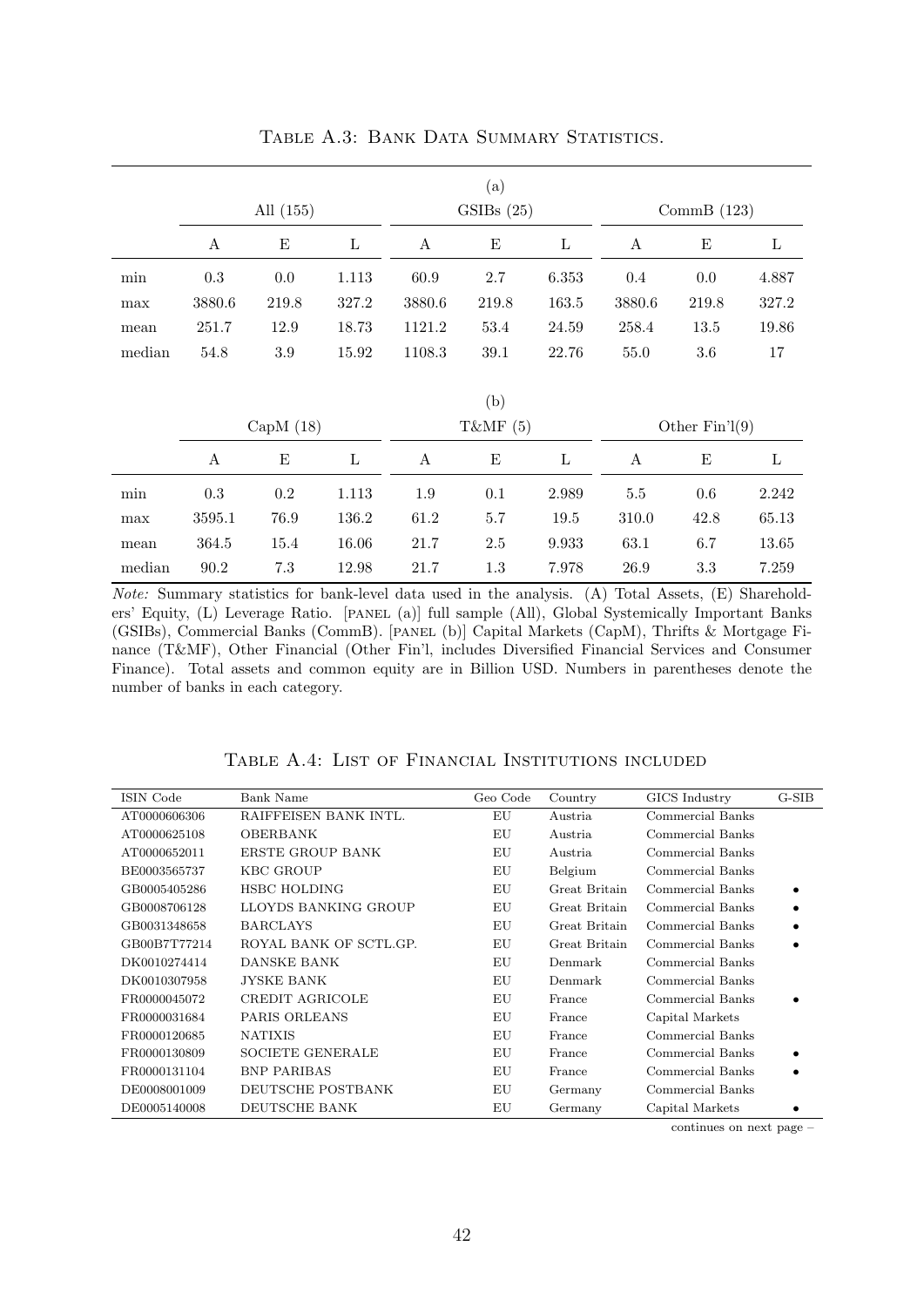Table A.4 – continued from previous page

| ISIN Code    | Bank Name                     | Geo Code      | Country       | GICS Industry      | $\operatorname{G-SIB}$ |
|--------------|-------------------------------|---------------|---------------|--------------------|------------------------|
| DE000CBK1001 | <b>COMMERZBANK</b>            | ${\rm EU}$    | Germany       | Commercial Banks   | $\bullet$              |
| IE0000197834 | <b>ALLIED IRISH BANKS</b>     | ${\rm EU}$    | Ireland       | Commercial Banks   |                        |
| IE0030606259 | <b>BANK OF IRELAND</b>        | ${\rm EU}$    | Ireland       | Commercial Banks   |                        |
| IE00B59NXW72 | PERMANENT TSB GHG.            | EU            | Ireland       | Commercial Banks   |                        |
| IT0005002883 | <b>BANCO POPOLARE</b>         | ${\rm EU}$    | Italy         | Commercial Banks   |                        |
| IT0003487029 | UNIONE DI BANCHE ITALIAN      | ${\rm EU}$    | Italy         | Commercial Banks   |                        |
| IT0000062957 | MEDIOBANCA BC.FIN             | ${\rm EU}$    | Italy         | Capital Markets    |                        |
| IT0000064482 | BANCA POPOLARE DI MILANO      | ${\rm EU}$    | Italy         | Commercial Banks   |                        |
| IT0000072618 | <b>INTESA SANPAOLO</b>        | ${\rm EU}$    | Italy         | Commercial Banks   |                        |
| IT0001005070 | BANCO DI SARDEGNA RSP         | EU            | Italy         | Commercial Banks   |                        |
| IT0004984842 | <b>BANCA MONTE DEI PASCHI</b> | EU            | Italy         | Commercial Banks   |                        |
| IT0004781412 | <b>UNICREDIT</b>              | ${\rm EU}$    | Italy         | Commercial Banks   |                        |
| NO0006000801 | SPAREBANK 1 NORD-NORGE        | ${\rm EU}$    | Norway        | Commercial Banks   |                        |
| NO0006000900 | SPAREBANKEN VEST              | ${\rm EU}$    | Norway        | Commercial Banks   |                        |
| PTBCP0AM0007 | BANCO COMR.PORTUGUES R        | ${\rm EU}$    | Portugal      | Commercial Banks   |                        |
| PTBES0AM0007 | <b>BANCO ESPIRITO SANTO</b>   | ${\rm EU}$    | Portugal      | Commercial Banks   |                        |
| PTBPI0AM0004 | <b>BANCO BPI</b>              | EU            | Portugal      | Commercial Banks   |                        |
| ES0113860A34 | <b>BANCO DE SABADELL</b>      | ${\rm EU}$    | Spain         | Commercial Banks   |                        |
| ES0113211835 | BBV.ARGENTARIA                | ${\rm EU}$    | Spain         | Commercial Banks   |                        |
| ES0113679I37 | <b>BANKINTER R</b>            | ${\rm EU}$    | Spain         | Commercial Banks   |                        |
| ES0113790226 | <b>BANCO POPULAR ESPANOL</b>  | ${\rm EU}$    | Spain         | Commercial Banks   |                        |
| ES0113900J37 | <b>BANCO SANTANDER</b>        | EU            | Spain         | Commercial Banks   |                        |
| SE0000148884 | SEB A                         | EU            | Sweden        | Commercial Banks   |                        |
| SE0000193120 | SVENSKA HANDBKN.A             | EU            | Sweden        | Commercial Banks   |                        |
| SE0000242455 | SWEDBANK A                    | ${\rm EU}$    | Sweden        | Commercial Banks   |                        |
| SE0000427361 | NORDEA BANK                   | ${\rm EU}$    | Sweden        | Commercial Banks   |                        |
| CH0012138530 | CREDIT SUISSE GROUP N         | ${\rm EU}$    | Switzerland   | Capital Markets    |                        |
| CH0012335540 | VONTOBEL HOLDING              | EU            | Switzerland   | Capital Markets    |                        |
| CH0018116472 | <b>BANK COOP</b>              | ${\rm EU}$    | Switzerland   | Commercial Banks   |                        |
| CH0024899483 | UBS R                         | ${\rm EU}$    | Switzerland   | Capital Markets    |                        |
| CA0636711016 | <b>BANK OF MONTREAL</b>       | $\rm AM$      | Canada        | Commercial Banks   |                        |
| CA0641491075 | BK.OF NOVA SCOTIA             | $\rm AM$      | Canada        | Commercial Banks   |                        |
| CA1360691010 | CANADIAN IMP.BK.COM.          | $\mathrm{AM}$ | Canada        | Commercial Banks   |                        |
| CA13677F1018 | CANADIAN WESTERN BANK         | AM            | Canada        | Commercial Banks   |                        |
| CA51925D1069 | LAURENTIAN BK.OF CANADA       | AM            | Canada        | Commercial Banks   |                        |
| CA6330671034 | NAT.BK.OF CANADA              | AM            | Canada        | Commercial Banks   |                        |
| CA7800871021 | ROYAL BANK OF CANADA          | AМ            | Canada        | Commercial Banks   |                        |
| CA8911605092 | TORONTO-DOMINION BANK         | $\rm AM$      | Canada        | Commercial Banks   |                        |
| US0258161092 | AMERICAN EXPRESS              | AM            | United States | Diversified Fin'l  |                        |
| US0454871056 | ASSOCIATED BANC-CORP          | AM            | United States | Commercial Banks   |                        |
| US0462651045 | ASTORIA FINL.                 | AM            | United States | Thrifts & Mortgage |                        |
| US0549371070 | BB&T                          | AM            | United States | Commercial Banks   |                        |
| US05561Q2012 | BOK FINL.                     | AM            | United States | Commercial Banks   |                        |
| US0596921033 | <b>BANCORPSOUTH</b>           | AM            | United States | Commercial Banks   |                        |
| US0605051046 | <b>BANK OF AMERICA</b>        | AM            | United States | Commercial Banks   |                        |
| US0625401098 | <b>BANK OF HAWAII</b>         | AM            | United States | Commercial Banks   |                        |
| US0640581007 | BANK OF NEW YORK MELLON       | ΑM            | United States | Capital Markets    |                        |
| US14040H1059 | CAPITAL ONE FINL.             | AM            | United States | Diversified Fin'l  |                        |
| US1491501045 | CATHAY GEN.BANCORP            | AM            | United States | Commercial Banks   |                        |
| US1729674242 | <b>CITIGROUP</b>              | $\rm AM$      | United States | Commercial Banks   |                        |
| US1785661059 | <b>CITY NATIONAL</b>          | $\mathrm{AM}$ | United States | Commercial Banks   |                        |
| US2003401070 | COMERICA                      | $\rm AM$      | United States | Commercial Banks   |                        |
| US2005251036 | COMMERCE BCSH.                | $\mathrm{AM}$ | United States | Commercial Banks   |                        |
| US2298991090 | <b>CULLEN FO.BANKERS</b>      | $\mathrm{AM}$ | United States | Commercial Banks   |                        |

continues on next page –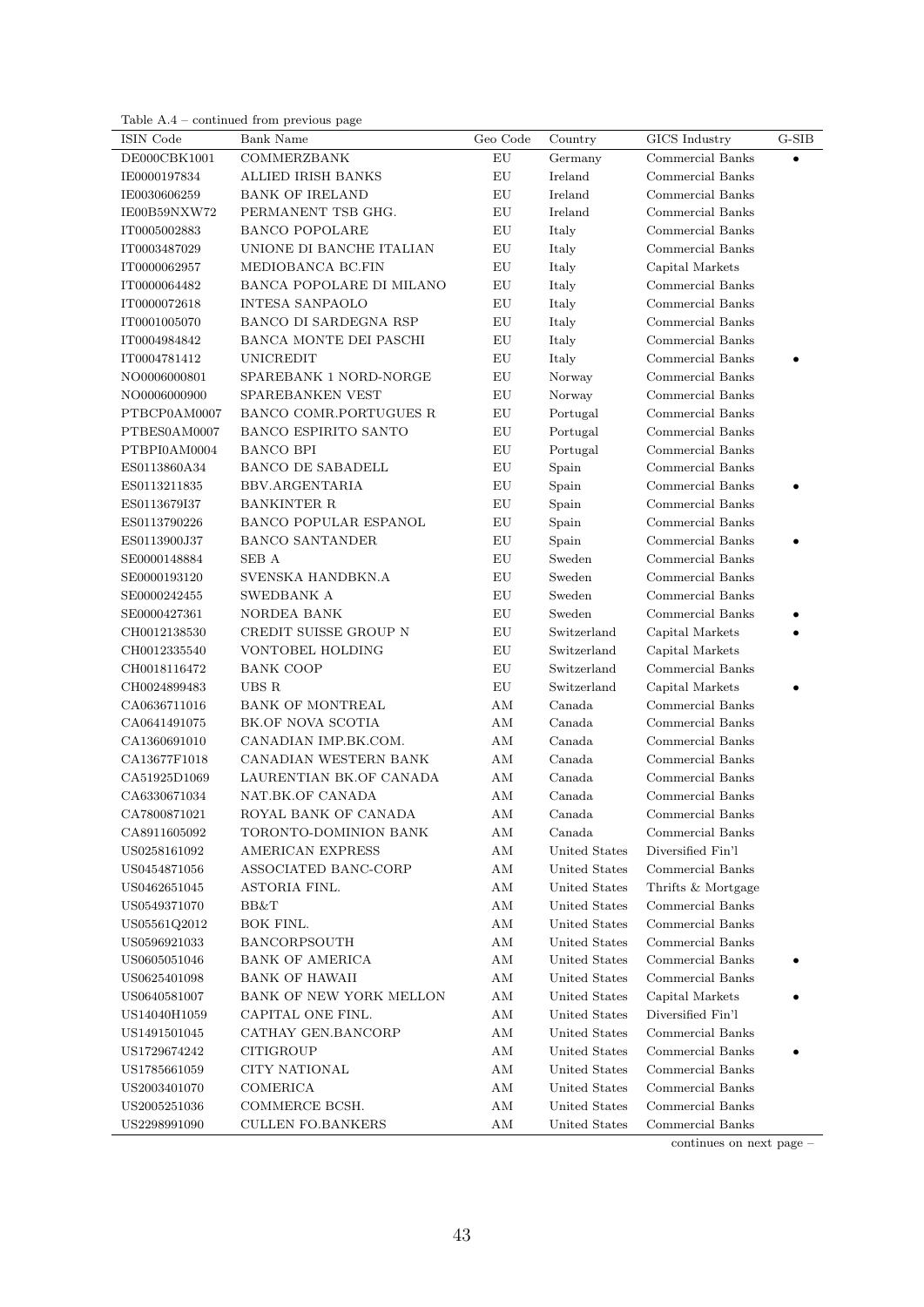|  | Table $A.4$ – continued from previous page |  |
|--|--------------------------------------------|--|
|  |                                            |  |
|  |                                            |  |
|  |                                            |  |
|  |                                            |  |
|  |                                            |  |

| ISIN Code    | Bank Name                | Geo Code               | Country       | GICS Industry      | $G-SIB$ |
|--------------|--------------------------|------------------------|---------------|--------------------|---------|
| US2692464017 | E*TRADE FINANCIAL        | ΑM                     | United States | Capital Markets    |         |
| US27579R1041 | EAST WEST BANCORP        | $\mathrm{AM}$          | United States | Commercial Banks   |         |
| US3167731005 | FIFTH THIRD BANCORP      | AM                     | United States | Commercial Banks   |         |
| US31946M1036 | FIRST CTZN.BCSH.A        | AМ                     | United States | Commercial Banks   |         |
| US3205171057 | FIRST HORIZON NATIONAL   | AM                     | United States | Commercial Banks   |         |
| US33582V1089 | FIRST NIAGARA FINL.GP.   | AM                     | United States | Commercial Banks   |         |
| US3379151026 | <b>FIRSTMERIT</b>        | AM                     | United States | Commercial Banks   |         |
| US3546131018 | FRANKLIN RESOURCES       | $\mathrm{AM}$          | United States | Capital Markets    |         |
| US3602711000 | <b>FULTON FINANCIAL</b>  | $\mathrm{AM}$          | United States | Commercial Banks   |         |
| US38141G1040 | GOLDMAN SACHS GP.        | $\mathrm{AM}$          | United States | Capital Markets    |         |
| US4436831071 | HUDSON CITY BANC.        | AM                     | United States | Thrifts & Mortgage |         |
| US4461501045 | HUNTINGTON BCSH.         | AM                     | United States | Commercial Banks   |         |
| US4508281080 | <b>IBERIABANK</b>        | AM                     | United States | Commercial Banks   |         |
| US4590441030 | INTERNATIONAL BCSH.      | AM                     | United States | Commercial Banks   |         |
| US46625H1005 | JP MORGAN CHASE & CO.    | AM                     | United States | Commercial Banks   |         |
| US4932671088 | <b>KEYCORP</b>           | AM                     | United States | Commercial Banks   |         |
| US55261F1049 | M&T BANK                 | AМ                     | United States | Commercial Banks   |         |
| US55264U1088 | MB FINANCIAL             | ΑM                     | United States | Commercial Banks   |         |
| US6174464486 | MORGAN STANLEY           | ΑM                     | United States | Capital Markets    |         |
| US6494451031 | NEW YORK COMMUNITY BANC. | AM                     | United States | Thrifts & Mortgage |         |
| US6658591044 | NORTHERN TRUST           | ΑM                     | United States | Capital Markets    |         |
| US6934751057 | PNC FINL.SVS.GP.         | AМ                     | United States | Commercial Banks   |         |
| US7127041058 | PEOPLES UNITED FINANCIAL | AM                     | United States | Thrifts & Mortgage |         |
| US7429621037 | PRIVATEBANCORP           | AM                     | United States | Commercial Banks   |         |
| US7547301090 | RAYMOND JAMES FINL.      | ΑM                     | United States | Capital Markets    |         |
| US7591EP1005 | REGIONS FINL.NEW         | AM                     | United States | Commercial Banks   |         |
| US78442P1066 | <b>SLM</b>               | $\mathrm{AM}$          | United States | Diversified Fin'l  |         |
| US78486Q1013 | SVB FINANCIAL GROUP      | $\mathrm{AM}$          | United States | Commercial Banks   |         |
| US8085131055 | <b>CHARLES SCHWAB</b>    | AM                     | United States | Capital Markets    |         |
| US8574771031 | STATE STREET             | AM                     | United States | Capital Markets    |         |
| US8679141031 | SUNTRUST BANKS           | AM                     | United States | Commercial Banks   |         |
| US8690991018 | SUSQUEHANNA BCSH.        | AM                     | United States | Commercial Banks   |         |
| US87161C5013 | SYNOVUS FINANCIAL        | AM                     | United States | Commercial Banks   |         |
| US8722751026 | TCF FINANCIAL            | AM                     | United States | Commercial Banks   |         |
| US87236Y1082 | TD AMERITRADE HOLDING    | AM                     | United States | Capital Markets    |         |
| US9027881088 | <b>UMB FINANCIAL</b>     | AM                     | United States | Commercial Banks   |         |
| US9029733048 | US BANCORP               | ΑM                     | United States | Commercial Banks   |         |
| US9042141039 | UMPQUA HOLDINGS          | AM                     | United States | Commercial Banks   |         |
| US9197941076 | VALLEY NATIONAL BANCORP  | $\mathrm{AM}$          | United States | Commercial Banks   |         |
| US9388241096 | WASHINGTON FEDERAL       | AM                     | United States | Thrifts & Mortgage |         |
| US9478901096 | WEBSTER FINANCIAL        | AM                     | United States | Commercial Banks   |         |
| US9497461015 | WELLS FARGO & CO         | AM                     | United States | Commercial Banks   |         |
| US97650W1080 | WINTRUST FINANCIAL       | AM                     | United States | Commercial Banks   |         |
| US9897011071 | ZIONS BANCORP.           | AM                     | United States | Commercial Banks   |         |
| JP3902900004 | MITSUBISHI UFJ FINL.GP.  | AS                     | Japan         | Commercial Banks   |         |
| JP3890350006 | SUMITOMO MITSUI FINL.GP. | AS                     | Japan         | Commercial Banks   |         |
| JP3429200003 | SHINKIN CENTRAL BANK PF. | $\mathbf{A}\mathbf{S}$ | Japan         | Commercial Banks   |         |
| JP3805010000 | FUKUOKA FINANCIAL GP.    | $\mathbf{A}\mathbf{S}$ | Japan         | Commercial Banks   |         |
| JP3842400008 | HOKUHOKU FINL. GP.       | $\mathbf{A}\mathbf{S}$ | Japan         | Commercial Banks   |         |
| JP3105040004 | <b>AIFUL</b>             | $\mathbf{A}\mathbf{S}$ | Japan         | Diversified Fin'l  |         |
| JP3107600003 | AKITA BANK               | $\mathbf{A}\mathbf{S}$ | Japan         | Commercial Banks   |         |
| JP3108600002 | <b>ACOM</b>              | $\mathbf{A}\mathbf{S}$ | Japan         | Diversified Fin'l  |         |
| JP3152400002 | <b>BANK OF IWATE</b>     | $\mathbf{A}\mathbf{S}$ | Japan         | Commercial Banks   |         |
| JP3175200009 | <b>OITA BANK</b>         | $\mathbf{A}\mathbf{S}$ | Japan         | Commercial Banks   |         |

continues on next page –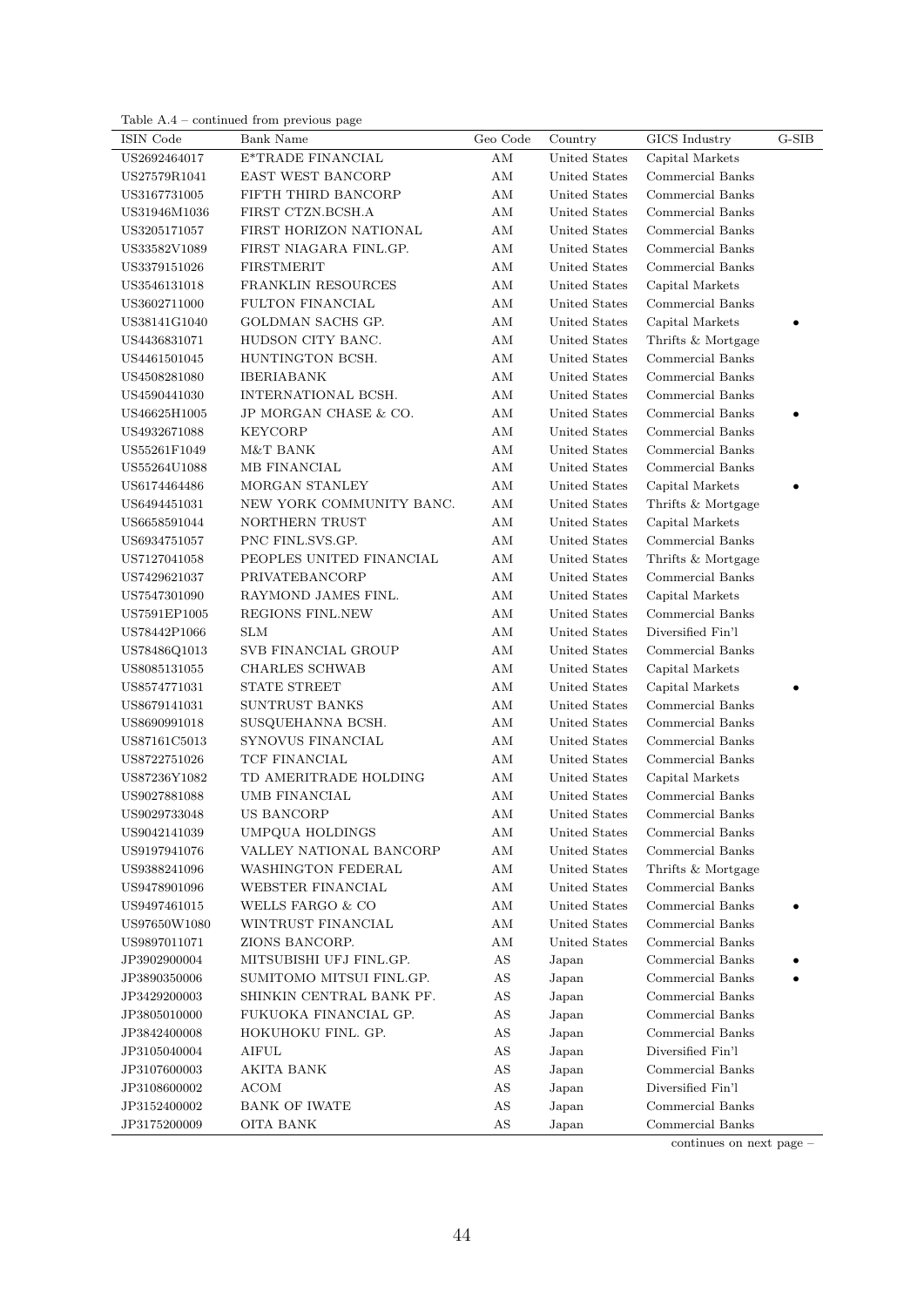| Table $A.4$ – continued from previous page |  |  |
|--------------------------------------------|--|--|
|--------------------------------------------|--|--|

| ISIN Code    | <b>Bank Name</b>        | Geo Code | Country | GICS Industry     | $G-SIB$ |
|--------------|-------------------------|----------|---------|-------------------|---------|
| JP3194600007 | <b>BANK OF OKINAWA</b>  | AS       | Japan   | Commercial Banks  |         |
| JP3200450009 | ORIX                    | AS       | Japan   | Diversified Fin'l |         |
| JP3207800008 | KAGOSHIMA BANK          | AS       | Japan   | Commercial Banks  |         |
| JP3271400008 | CREDIT SAISON           | AS       | Japan   | Diversified Fin'l |         |
| JP3276400003 | <b>GUNMA BANK</b>       | AS       | Japan   | Commercial Banks  |         |
| JP3351200005 | SHIZUOKA BANK           | AS       | Japan   | Commercial Banks  |         |
| JP3352000008 | 77 BANK                 | AS       | Japan   | Commercial Banks  |         |
| JP3388600003 | <b>JACCS</b>            | AS       | Japan   | Diversified Fin'l |         |
| JP3392200006 | EIGHTEENTH BANK         | AS       | Japan   | Commercial Banks  |         |
| JP3392600007 | <b>JUROKU BANK</b>      | AS       | Japan   | Commercial Banks  |         |
| JP3394200004 | <b>JOYO BANK</b>        | AS       | Japan   | Commercial Banks  |         |
| JP3441600008 | TAIKO BANK              | AS       | Japan   | Commercial Banks  |         |
| JP3502200003 | DAIWA SECURITIES GROUP  | AS       | Japan   | Capital Markets   |         |
| JP3511800009 | <b>CHIBA BANK</b>       | AS       | Japan   | Commercial Banks  |         |
| JP3520000005 | CHUKYO BANK             | AS       | Japan   | Commercial Banks  |         |
| JP3521000004 | CHUGOKU BANK            | AS       | Japan   | Commercial Banks  |         |
| JP3587000005 | TOKYO TOMIN BANK        | AS       | Japan   | Commercial Banks  |         |
| JP3601000007 | TOHO BANK               | AS       | Japan   | Commercial Banks  |         |
| JP3630500001 | TOMATO BANK             | AS       | Japan   | Commercial Banks  |         |
| JP3653400006 | NANTO BANK              | AS       | Japan   | Commercial Banks  |         |
| JP3762600009 | NOMURA HDG.             | AS       | Japan   | Capital Markets   |         |
| JP3769000005 | <b>HACHIJUNI BANK</b>   | AS       | Japan   | Commercial Banks  |         |
| JP3783800000 | <b>HIGO BANK</b>        | AS       | Japan   | Commercial Banks  |         |
| JP3786600001 | HITACHI CAPITAL         | AS       | Japan   | Diversified Fin'l |         |
| JP3841000007 | HOKUETSU BANK           | AS       | Japan   | Commercial Banks  |         |
| JP3881200004 | MIE BANK                | AS       | Japan   | Commercial Banks  |         |
| JP3888000001 | MICHINOKU BANK          | AS       | Japan   | Commercial Banks  |         |
| JP3905850008 | <b>MINATO BANK</b>      | AS       | Japan   | Commercial Banks  |         |
| JP3942000005 | YAMANASHI CHUO BK.      | AS       | Japan   | Commercial Banks  |         |
| JP3955400001 | <b>BANK OF YOKOHAMA</b> | AS       | Japan   | Commercial Banks  |         |

Notes: In the first column are the ISIN identification codes followed by the institution's name, geographical location and country of reference. The last column highlights the subset of institutions which have been classified as Global Systemically Important Banks (G-SIBs) previously known as G-SIFIs (Systemically Important Financial Institutions); the classification has been adopted by the Financial Stability Board starting from November 2011 and lastly updated in November 2013.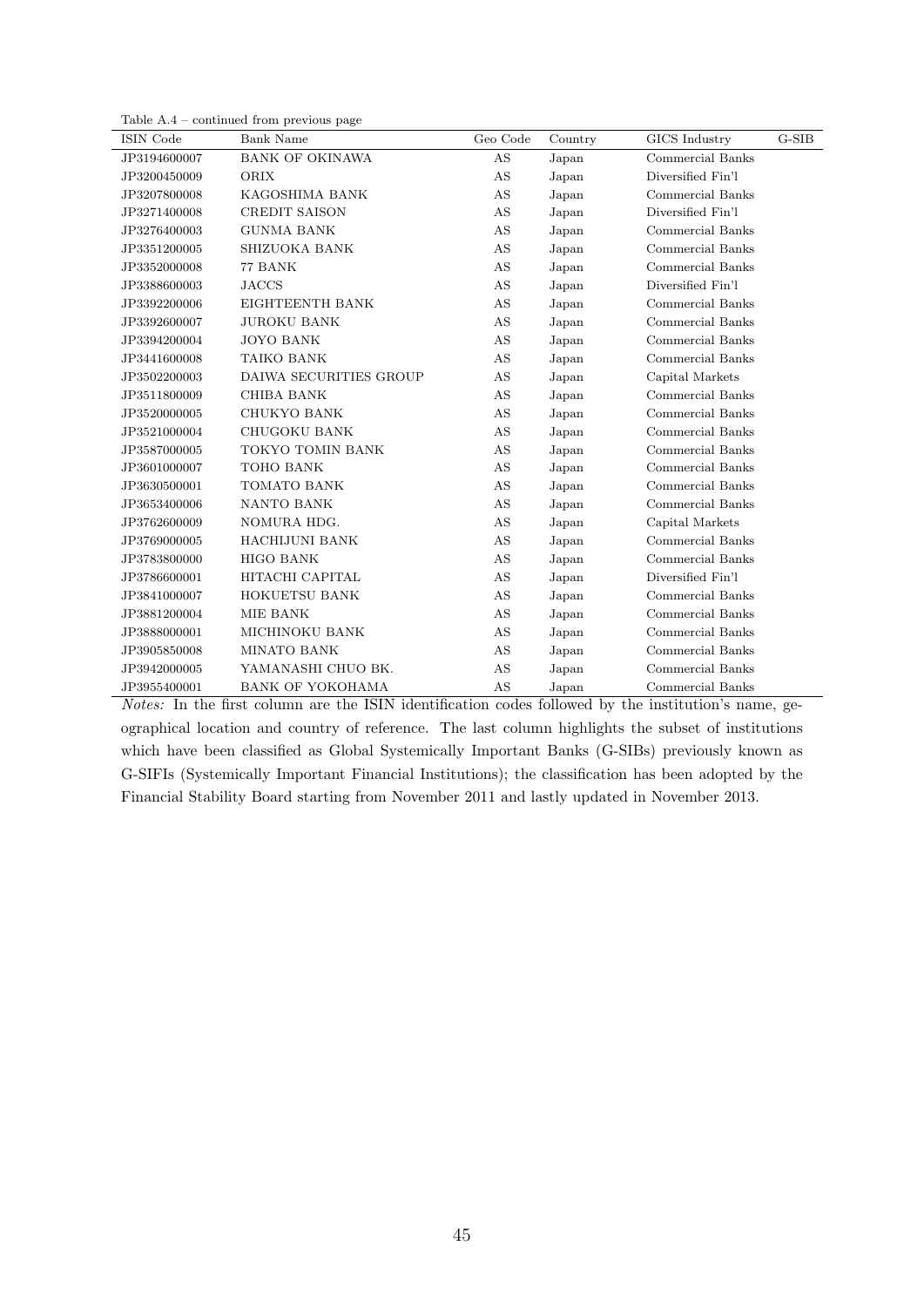

<span id="page-46-0"></span>Figure A.3: Quarterly asset growth over quarterly leverage growth across different global financial institutions

Note: he red line in each subplot is the 45 degree line. Clockwise, from top left panel, the relationship between balance sheet size and leverage for GISBs, commercial banks, institutions operating in capital markets and other financial institutions. The classification matches GICS industry codes for each entry in the sample. Source: Datastream, authors calculations.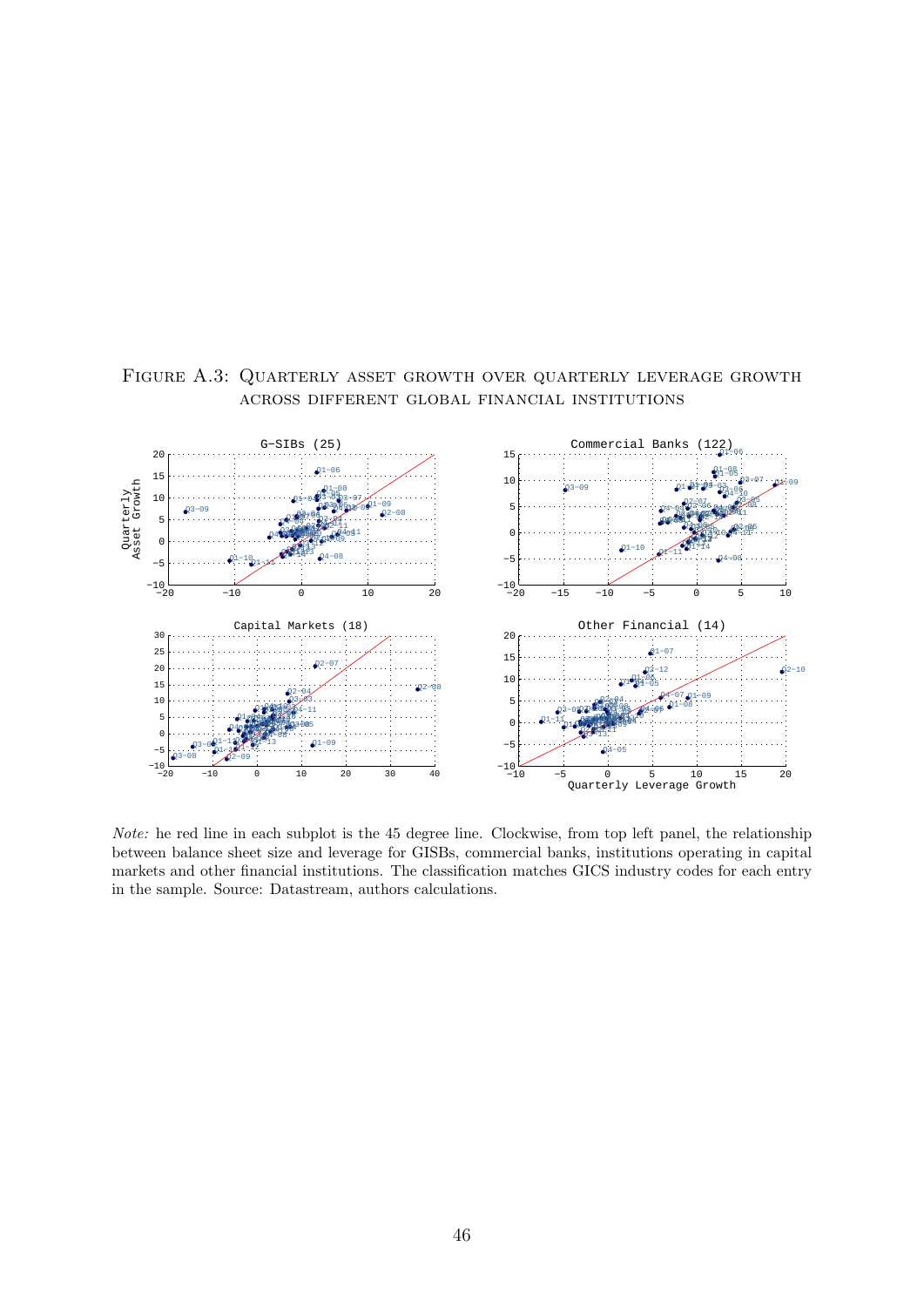# <span id="page-47-0"></span>B Dynamic Factor Model for World Risky Asset Prices – For Online Publication

Let  $p_t$  be an *n*-dimensional vector collecting monthly (log) asset price series  $p_{i,t}$ , where  $p_{i,t}$  denotes the price for asset i at date t. We assume

<span id="page-47-2"></span>
$$
p_t = \Lambda F_t + \xi_t \tag{B.1}
$$

 $F_t$  is an  $(r \times 1)$  vector of common factors  $(F_t = [f_{1,t}, \ldots, f_{r,t}])$  that capture systematic sources of variation among prices and are loaded via the coefficients in  $\Lambda$  that determine how each price series reacts to the common shocks.  $\xi_t$  is a  $(n \times 1)$  vector of idiosyncratic shocks  $\xi_{i,t}$  that capture series-specific variability or measurement errors. We allow elements in  $\xi_t$  to display some degree of autocorrelation while we rule out pairwise correlation between assets assuming that all the co-variation is accounted for by the common component. Both the common factors and the idiosyncratic terms are assumed to be zero mean processes.

The factors are assumed to follow a VAR process of order p

<span id="page-47-3"></span>
$$
F_t = \Phi_1 F_{t-1} + \ldots + \Phi_p F_{t-p} + \varepsilon_t, \tag{B.2}
$$

where the autoregressive coefficients are collected in the p matrices  $\Phi_1, \ldots, \Phi_p$ , each of which is  $(r \times r)$ ; the error term  $\varepsilon_t$  is a normally distributed zero mean process with covariance matrix Q. Any residual autocorrelation is captured by the idiosyncratic component which we assume being a collection of independent univariate autoregressive processes.

In order to distinguish between comovements at different levels of aggregation we model asset prices such that each series is a function of a global factor, a regional factor and an idiosyncratic term. We do so by allowing the vector of common shocks to include both aggregate shocks that affect all series in  $y_t$ , and shocks that affect many but not all of them:

<span id="page-47-1"></span>
$$
p_{i,t} = \lambda_{i,g} f_t^g + \lambda_{i,m} f_t^m + \xi_{i,t} . \tag{B.3}
$$

In Eq. [\(B.3\)](#page-47-1) the common component  $\Lambda F_t$  is separated into a global factor  $(f_t^g)$  $\binom{g}{t}$  and a regional or market-specific factor  $(f_t^m)$  which is meant to capture commonalities among many but not all price series. Each  $p_{i,t}$  is thus a function of a global factor loaded by all the variables in  $p_t$ , a regional or market-specific factor only loaded by those series in  $p_t$  that belong to the (geographical or sector-specific) market m, and of a series-specific factor.

Such hierarchical structure is imposed via zero restrictions on some of the elements in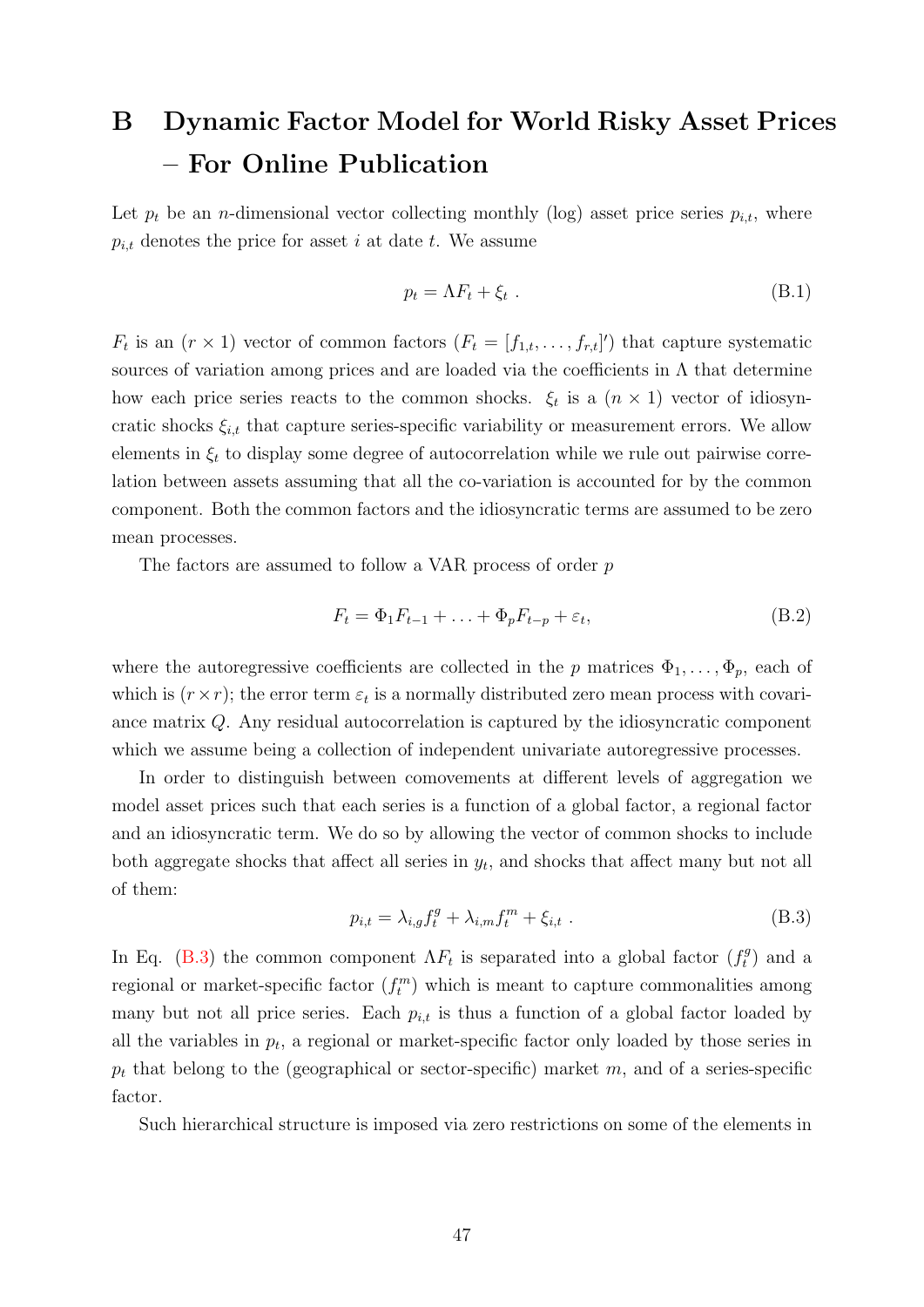Λ. In particular, we assume the common component to be partitioned into a global and several regional factors. To this aim, let the variables in  $y_t$  be such that it is possible to univocally allocate them in  $B$  different blocks or regions and, without loss of generality, assume that they are ordered according to the specific block they refer to such that  $y_t = [y_t^1, y_t^2, \dots, y_t^B]'$ . Eq. [\(B.1\)](#page-47-2) can be rewritten as

$$
p_{t} = \begin{pmatrix} \Lambda_{1,g} & \Lambda_{1,1} & 0 & \cdots & 0 \\ \Lambda_{2,g} & 0 & \Lambda_{2,2} & & \vdots \\ \vdots & \vdots & & \ddots & 0 \\ \Lambda_{B,g} & 0 & \cdots & 0 & \Lambda_{B,B} \end{pmatrix} \begin{pmatrix} f_{t}^{g} \\ f_{t}^{1} \\ f_{t}^{2} \\ \vdots \\ f_{t}^{B} \end{pmatrix} + \xi_{t}.
$$
 (B.4)

Moreover, further restrictions are imposed on the coefficient matrices in Eq.  $(B.2)$  such that  $\Phi_i$   $(i, \ldots, p)$  and  $Q$  are block diagonal.

The model in Eq. [\(B.1](#page-47-2)[-B.2\)](#page-47-3) can be cast in state space form and the unknowns consistently estimated via Maximum Likelihood [\(Doz et al.,](#page-34-13) [2011;](#page-34-13) [Engle and Watson,](#page-34-14) [1981;](#page-34-14) [Reis and Watson,](#page-36-13) [2010;](#page-36-13) Banbura et al., [2011\)](#page-33-15). The algorithm is initialized using principal component estimates of the factors that are proven to provide a good approximation of the common factors when the cross sectional dimension is large.<sup>[37](#page-48-0)</sup> We estimate the model on the price series in  $(log)$  difference and obtain the factors via cumulation.<sup>[38](#page-48-1)</sup> We set the number of lags in the factors VAR  $(p)$  to be equal to 1. We fit to the data a model with one global and one factor per block/market; the parametrization is motivated by the results in Table [B.2.](#page-50-0)

We fit the model to a vast collection of prices of different risky assets. The geographical areas covered are North America (US and Canada), Latin America (Brazil, Chile, Colombia, and Mexico), Europe (Euro Area, UK, Switzerland and the Scandinavian Countries), Asia Pacific (Japan, Hong Kong, Singapore, Korea, Taiwan), and Australia. The set of commodities considered does not include precious metals. The time span covered is from January 1990 to December 2012. In order to select the series that are included in the global set we proceed as follows: first, for each market, we pick a representative market index (i.e. S&P) and all of its components as of the end of 2012, we then select those that allow us to cover at least 80% of the cross sectional observations by the beginning of 1990, and such that by 1995 we reach a  $95\%$  coverage.<sup>[39](#page-48-2)</sup> The procedure allows us to build

<span id="page-48-1"></span><span id="page-48-0"></span> $37$ [Forni et al.](#page-34-6) [\(2000\)](#page-34-6); [Bai and Ng](#page-33-10) [\(2002\)](#page-33-10); [Stock and Watson](#page-37-6) [\(2002b,](#page-37-6)[a\)](#page-37-5) among others.

<sup>&</sup>lt;sup>38</sup>Let  $\tilde{x}_t \equiv \Delta x_t$  denote the first difference for any variable  $x_t$ , then consistent estimates of the common factors in  $F_t$  can be obtained by cumulating the factors estimated from the stationary, first-differenced model:  $\tilde{p}_t = \Lambda \tilde{F}_t + \tilde{\xi}_t$ . In particular,  $\hat{F}_t = \sum_{s=2}^t \hat{\tilde{F}}_s$  and  $\hat{\xi}_t = \sum_{s=2}^t \hat{\tilde{\xi}}_s$ . [Bai and Ng](#page-33-9) [\(2004\)](#page-33-9) show that  $\hat{F}_t$ is a consistent estimate of  $F_t$  up to a scale and an initial condition  $F_0$ .

<span id="page-48-2"></span><sup>39</sup>While estimating the Dynamic Factor Model using Maximum Likelihood does not constrain us to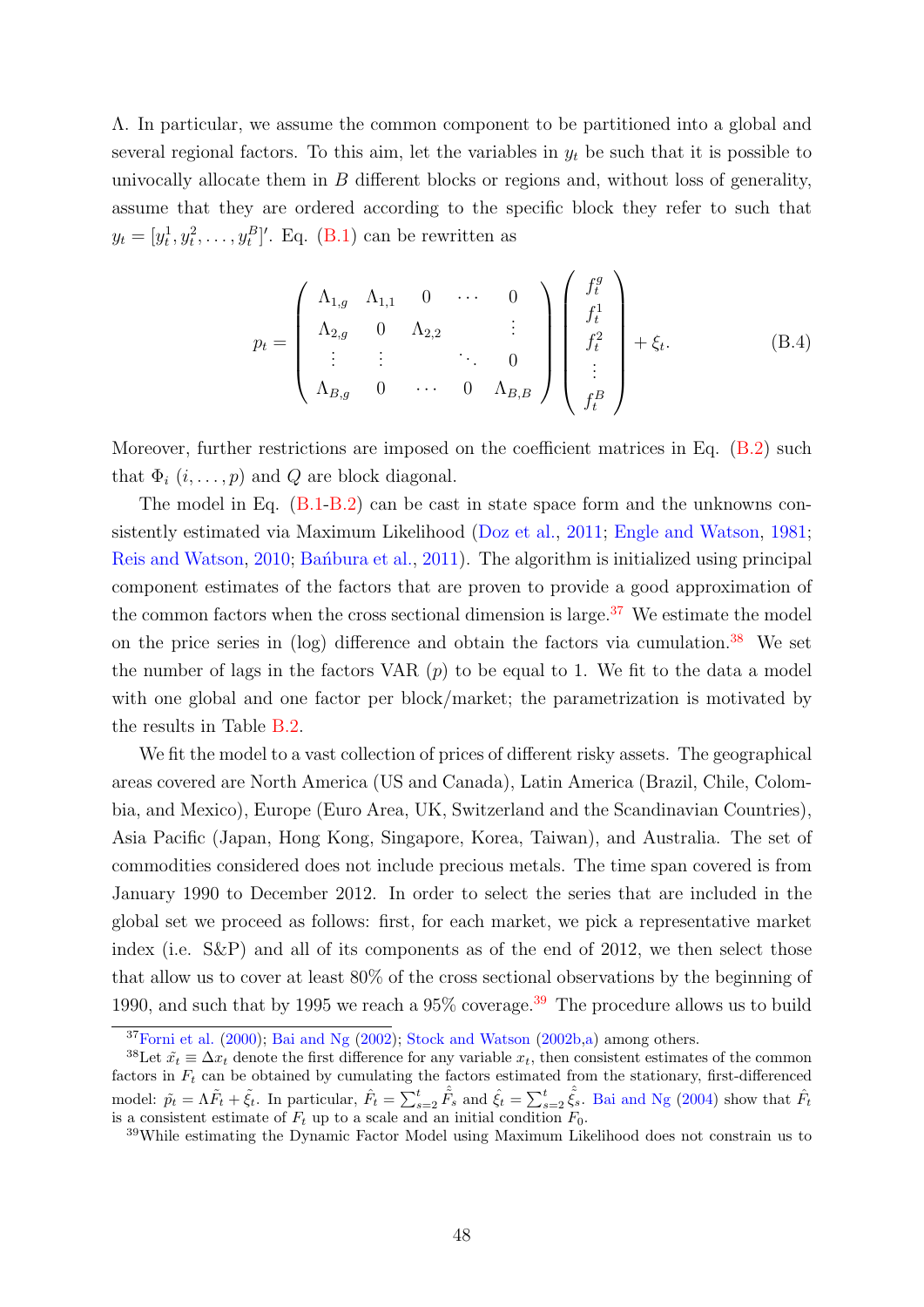<span id="page-49-0"></span>

|           |     | North America Latin America Europe Asia Pacific Australia Cmdy Corporate |     |     |          |     |     | $\text{Total}$ |
|-----------|-----|--------------------------------------------------------------------------|-----|-----|----------|-----|-----|----------------|
| 1975:2010 | 14  | -                                                                        |     | 68  | $\equiv$ | 39  | $-$ | 303            |
| 1990:2012 | 364 | 16                                                                       | 200 | 143 | 21       | -57 | 57  | 858            |

Table B.1: Composition of asset price panels

Note: Composition of the panels of asset prices used for the estimation of the global factor. Columns denote blocks/markets in each set, while the number in each cell corresponds to the number of elements in each block.

a final dataset with an overall cross-sectional dimension of  $n = 858$ . The composition is reported in Table [B.1,](#page-49-0) where each category (in columns) corresponds to one of the blocks  $(m)$  within the structure imposed.

Although all series included in the set are priced in US dollars, we verify that the shape of the global factor is not influenced by this choice by estimating the same model on price series in their local currencies (i.e. the currency in which the assets are originally traded). The resulting global factor (not shown) is very similar to the one constructed from the dollar-denominated set both in terms of overall shape and of peaks and troughs that perfectly coincide throughout the time span considered. Intuitively, the robustness of the estimate of the global factor with respect to currency transformations comes directly from the structure imposed in Eq. [\(B.3\)](#page-47-1). The blocks/markets structure imposed roughly coincides with currency areas, therefore this aspect is likely to be largely captured by the regional factors (see Table [B.1\)](#page-49-0).

## B.1 The Number of Factors

To choose the number of global factors we use a number of criteria and tests, collected in Table [B.2.](#page-50-0) The table reports the percentage of variance that is explained by the  $i$ -th eigenvalue (in decreasing order) of both the covariance matrix and the spectral density matrix, the information criteria in [Bai and Ng](#page-33-10)  $(2002)$ , where the residual variance of the idiosyncratic component is minimized subject to a penalty function increasing in  $r$ , and the test developed in [Onatski](#page-36-14) [\(2009\)](#page-36-14), where the null of  $r-1$  factors is tested against the alternative of r common factors. The largest eigenvalue alone, in both the time and frequency domain, accounts for about 60% of the variability in the data in the longer set and about a fourth of the variation in the shorter, but more heterogeneous set; similarly, the IC criteria reach their minimum when one factor is used, and the overall picture is confirmed by the the p-values for the Onatski test.

work with a fully balanced panel, we want to ensure that none of the categories included in the set is overrepresented at any point in time.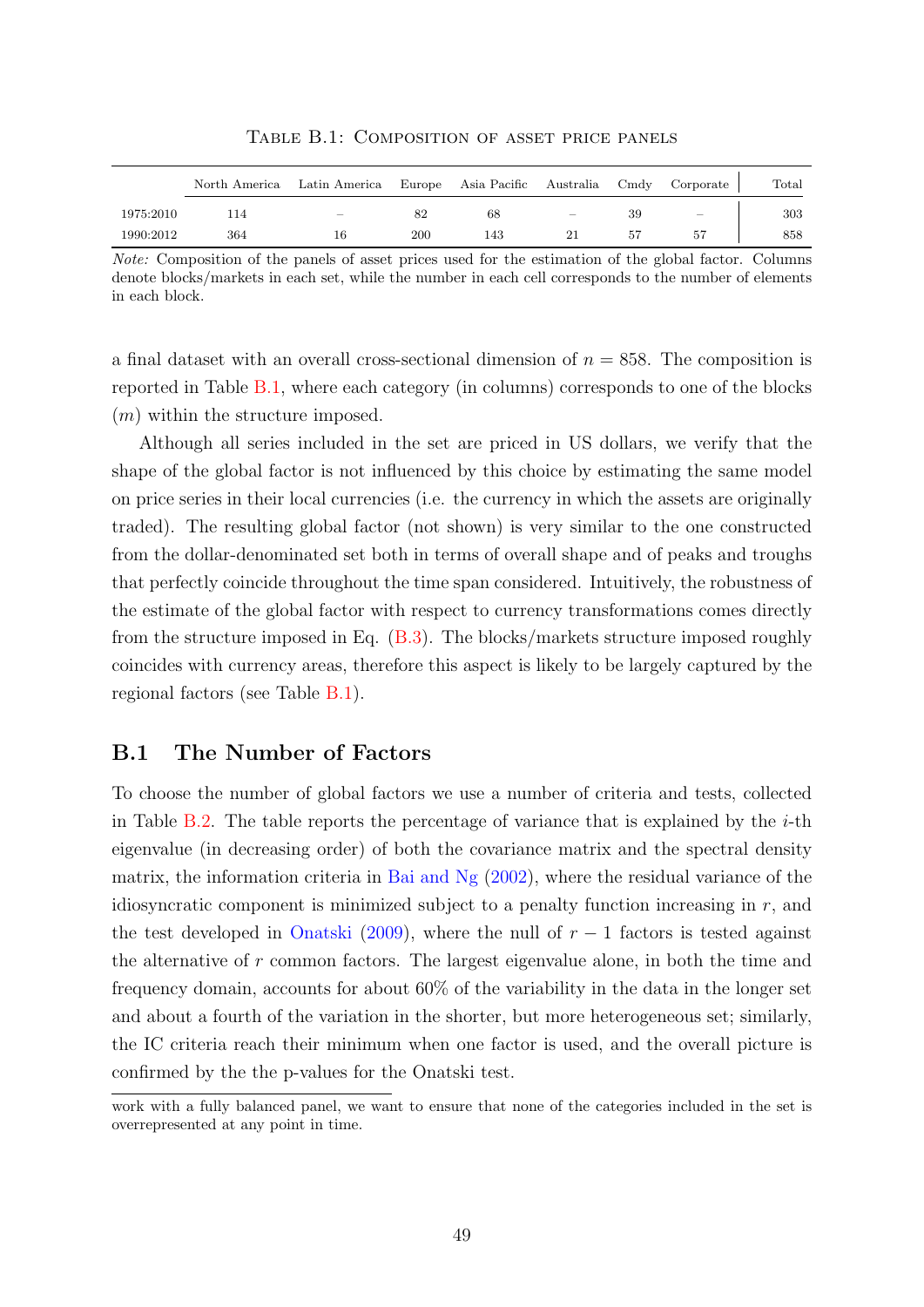<span id="page-50-0"></span>

| $\boldsymbol{r}$ | % Covariance<br>Matrix | % Spectral<br>Density | $IC_p1$  | $IC_p2$  | $IC_p3$  | Onatski<br>$(2009)$ Test |  |  |  |  |  |  |  |
|------------------|------------------------|-----------------------|----------|----------|----------|--------------------------|--|--|--|--|--|--|--|
|                  |                        |                       |          |          |          |                          |  |  |  |  |  |  |  |
|                  | (a) $1975:2010$        |                       |          |          |          |                          |  |  |  |  |  |  |  |
| $\mathbf{1}$     | 0.662                  | 0.579                 | $-0.207$ | $-0.204$ | $-0.217$ | 0.015                    |  |  |  |  |  |  |  |
| $\overline{2}$   | 0.117                  | 0.112                 | $-0.179$ | $-0.173$ | $-0.198$ | 0.349                    |  |  |  |  |  |  |  |
| 3                | 0.085                  | 0.075                 | $-0.150$ | $-0.142$ | $-0.179$ | 0.360                    |  |  |  |  |  |  |  |
| 4                | 0.028                  | 0.033                 | $-0.121$ | $-0.110$ | $-0.160$ | 0.658                    |  |  |  |  |  |  |  |
| 5                | 0.020                  | 0.024                 | $-0.093$ | $-0.079$ | $-0.142$ | 0.195                    |  |  |  |  |  |  |  |
|                  |                        |                       |          |          |          |                          |  |  |  |  |  |  |  |
|                  | (b) $1990:2012$        |                       |          |          |          |                          |  |  |  |  |  |  |  |
| 1                | 0.215                  | 0.241                 | $-0.184$ | $-0.183$ | $-0.189$ | 0.049                    |  |  |  |  |  |  |  |
| $\overline{2}$   | 0.044                  | 0.084                 | $-0.158$ | $-0.156$ | $-0.169$ | 0.064                    |  |  |  |  |  |  |  |
| 3                | 0.036                  | 0.071                 | $-0.133$ | $-0.129$ | $-0.148$ | 0.790                    |  |  |  |  |  |  |  |
| 4                | 0.033                  | 0.056                 | $-0.107$ | $-0.102$ | $-0.128$ | 0.394                    |  |  |  |  |  |  |  |
| $\overline{5}$   | 0.025                  | 0.049                 | $-0.082$ | $-0.075$ | $-0.108$ | 0.531                    |  |  |  |  |  |  |  |

Table B.2: Number of Global Factors.

*Note:* For both sets and each value of r the table shows the  $\%$  of variance explained by the r-th eigenvalue (in decreasing order) of the covariance matrix of the data, the % of variance explained by the r-th eigenvalue (in decreasing order) of the spectral density matrix of the data, the value of the  $IC_p$ criteria in [Bai and Ng](#page-33-10) [\(2002\)](#page-33-10) and the p-value for the [Onatski](#page-36-14) [\(2009\)](#page-36-14) test where the null of  $r - 1$  common factors is tested against the alternative of r common factors.

# <span id="page-50-1"></span>C Bayesian VAR – For Online Publication

Let  $Y_t$  denote a set of *n* endogenous variables,  $Y_t = [y_{1t}, \ldots, y_{Nt}]'$ , with *n* potentially large, and consider for it the following  $VAR(p)$ :

<span id="page-50-2"></span>
$$
Y_t = c + A_1 Y_{t-1} + \ldots + A_p Y_{t-p} + u_t.
$$
 (C.1)

In Eq. [\(C.1\)](#page-50-2) c is an  $(n \times 1)$  vector of intercepts, the *n*-dimensional  $A_i$   $(i = 1, ..., p)$ matrices collect the autoregressive coefficients, and  $u_t$  is a normally distributed error term with zero mean and variance  $\mathbb{E}(u_t u_t') = \Sigma$ . We estimate the VAR using standard macroeconomic priors [\(Litterman,](#page-36-7) [1986;](#page-36-7) [Kadiyala and Karlsson,](#page-35-16) [1997;](#page-35-16) [Sims and Zha,](#page-37-11) [1998;](#page-37-11) [Doan et al.,](#page-34-7) [1983;](#page-34-7) [Sims,](#page-37-12) [1993\)](#page-37-12). We use a Normal-Inverse Wishart prior for the VAR coefficients. To reduce the explanatory power of the initial observations (conditional on which the estimation is conducted) and of the deterministic component thus implied, we add the "sum-of-coefficients" prior in [Doan et al.](#page-34-7) [\(1983\)](#page-34-7) with the modification in [Sims](#page-37-12) [\(1993\)](#page-37-12) to allow for cointegration.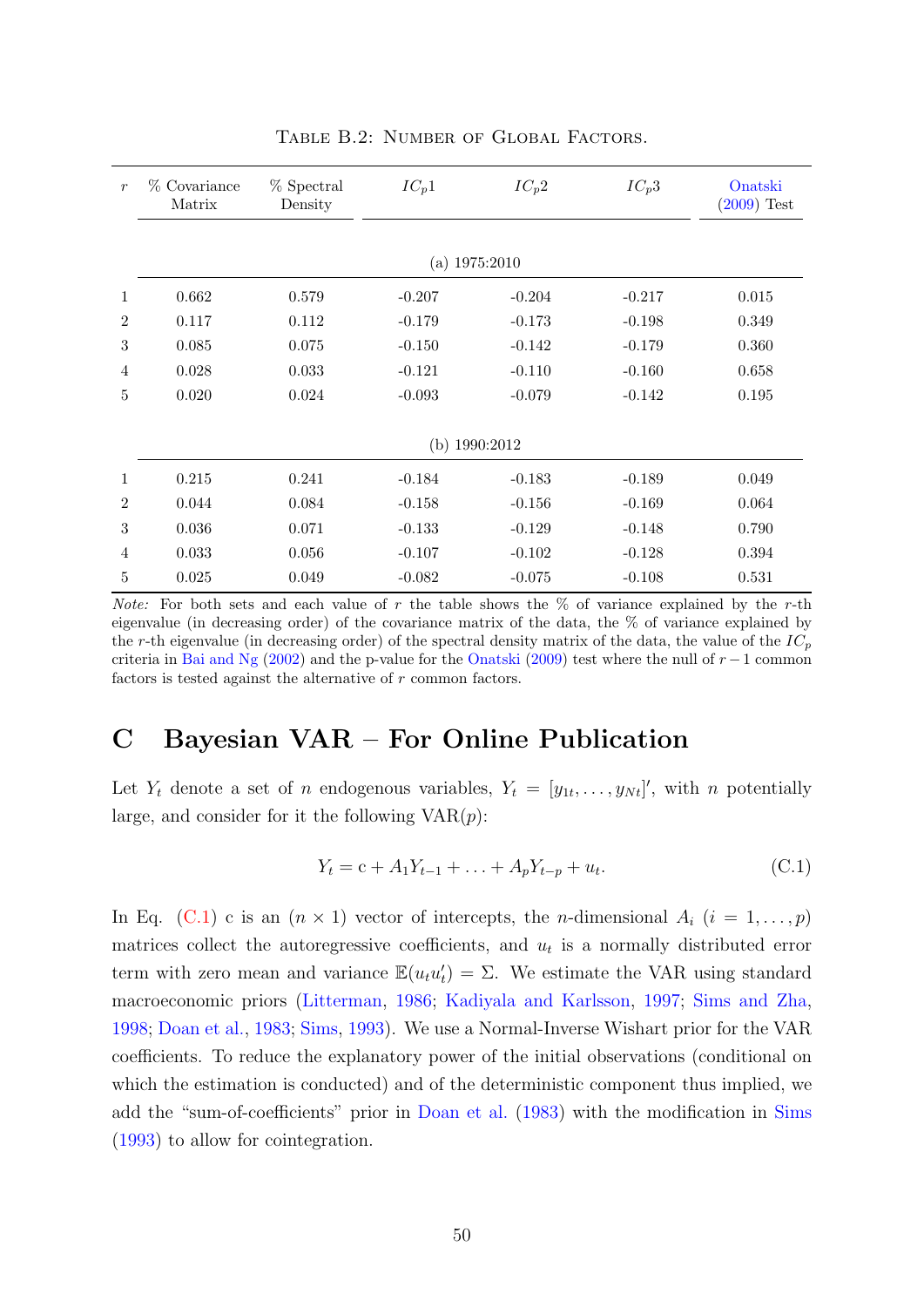The Normal-Inverse Wishart prior takes the following form:

<span id="page-51-2"></span><span id="page-51-1"></span>
$$
\Sigma \sim \mathcal{W}^{-1}(\Psi, \nu) \tag{C.2}
$$

<span id="page-51-3"></span>
$$
\beta|\Sigma \sim \mathcal{N}(b, \Sigma \otimes \Omega) \tag{C.3}
$$

where  $\beta$  is a vector collecting all the VAR parameters, i.e.  $\beta \equiv vec([c, A_1, \ldots, A_p])$ . The degrees of freedom of the Inverse-Wishart are set such that the mean of the distribution exists and are equal to  $\nu = n + 2$ ,  $\Psi$  is diagonal with elements  $\psi_i$  which are chosen to be a function of the residual variance of the regression of each variable onto its own first  $p$ lags. More specifically, the parameters in Eq.  $(C.2)$  and Eq.  $(C.3)$  are chosen to match the moments for the distribution of the coefficients in Eq.  $(C.1)$  defined by the Minnesota priors:

$$
\mathbb{E}[(A_i)_{jk}] = \begin{cases} \delta_j & i = 1, j = k \\ 0 & otherwise \end{cases} \qquad \mathbb{V}ar[(A_i)_{jk}] = \begin{cases} \frac{\lambda^2}{i^2} & j = k \\ \frac{\lambda^2}{i^2} \frac{\sigma_k^2}{\sigma_j^2} & otherwise, \end{cases} \tag{C.4}
$$

where  $(A_i)_{jk}$  denotes the element in row (equation) j and column (variable) k of the coefficients matrix A at lag i  $(i = 1, \ldots, p)$ . When  $\delta_j = 1$  the random walk prior is strictly imposed on all variables; however, for those variables for which this prior is not suitable we set  $\delta_i = 0$  as in Ban´bura et al. [\(2010\)](#page-33-8). On the right hand side of Eq. [\(C.4\)](#page-51-3), the variance of the elements in  $A_i$  is assumed to be proportional to the (inverse of the) square of the lag  $(i^2)$ , and to the relative variance of the variables.

The priors are implemented via the addition of dummy observations in the spirit of [Theil and Goldberger](#page-37-13) [\(1961\)](#page-37-13). Let  $\gamma \equiv [\lambda, \mu, \tau]'$  be the vector of hyperparameters controlling the overall tightness of the priors. We use  $\lambda$  for the Normal-Inverse Wishart prior,  $\mu$  for the sum-of-coefficients prior, and  $\tau$  for the cointegration prior. We follow [Giannone et al.](#page-35-8) [\(2015\)](#page-35-8) and treat the  $\gamma$  as an additional model parameter which we estimate in the spirit of hierarchical modelling.

# <span id="page-51-0"></span>D Proxy SVAR and Narrative Instrument – For Online Publication

## D.1 Identification with External Instruments

Let the structural representation of Eq.  $(C.1)$  be

$$
B_0^{-1}Y_t = c + B_1Y_{t-1} + \ldots + B_pY_{t-p} + e_t,
$$
\n(D.1)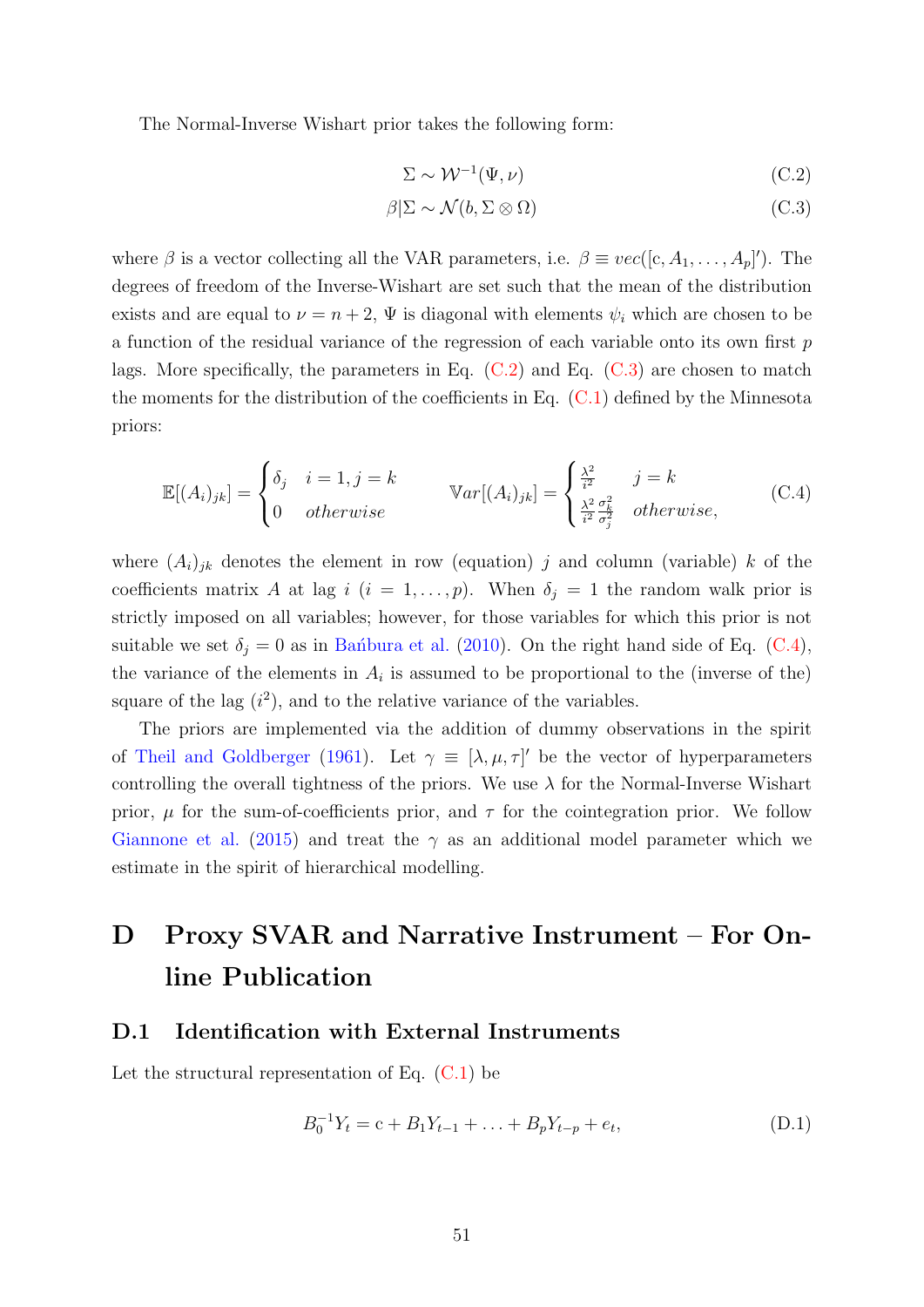<span id="page-52-0"></span>

|                 | $\theta$ | $\mathbf{1}$ | $\overline{4}$ | 8     | 12    | 16    | 20    |
|-----------------|----------|--------------|----------------|-------|-------|-------|-------|
| <b>USGDP</b>    | $\theta$ | 0.02         | 4.41           | 11.54 | 16.81 | 17.27 | 16.02 |
| <b>GDPDEF</b>   | $\theta$ | 0.02         | 0.05           | 0.33  | 1.38  | 2.55  | 3.43  |
| GDC             | $\theta$ | 0.12         | 0.58           | 0.95  | 1.91  | 3.56  | 5.62  |
| <b>FEDFUNDS</b> | 74.39    | 67.29        | 48.71          | 29.74 | 20.58 | 17.14 | 15.99 |
| GCB             | 3.03     | 4.44         | 5.06           | 5.54  | 8.90  | 12.40 | 14.01 |
| <b>GCNB</b>     | 3.49     | 3.88         | 3.20           | 1.85  | 1.38  | 1.65  | 2.47  |
| <b>BDLEV</b>    | 0.30     | 0.91         | 2.16           | 1.91  | 1.75  | 1.63  | 1.62  |
| <b>EURLEVQ</b>  | 0.24     | 1.35         | 3.31           | 2.94  | 2.65  | 2.54  | 2.69  |
| <b>GBPLEVQ</b>  | 0.00     | 0.94         | 2.36           | 3.04  | 2.72  | 2.57  | 2.58  |
| <b>GFAC</b>     | 0.55     | 1.45         | 1.01           | 1.22  | 2.14  | 2.18  | 2.08  |

Table C.1: variance decomposition: selected variables

*Note:* The table reports the forecast error variance decomposition  $(\%$  points) in the baseline BVAR(4), for the variables listed in Table [1](#page-13-0) under the recursive identification. Relevant forecast horizons in columns.

where the reduced-form autoregressive coefficients are such that  $A_i = B_0 B_i$ ,  $i = 1, ..., n$ , and the VAR innovations

<span id="page-52-2"></span><span id="page-52-1"></span>
$$
u_t = B_0 e_t. \tag{D.2}
$$

We estimate the relevant entries of  $B_0$  using an external instrument  $z_t$  that is assumed to be correlated with the structural shocks of interest but uncorrelated with all other structural shocks [\(Mertens and Ravn,](#page-36-4) [2013;](#page-36-4) [Stock and Watson,](#page-37-4) [2012\)](#page-37-4).

The identifying assumptions are

$$
\mathbb{E}(z_t e'_{1,t}) = \kappa \qquad \qquad \mathbb{E}(z_t e'_{2,t}) = 0,\tag{D.3}
$$

where  $e_{1,t}$  is the shock of interest (e.g. monetary policy shock in our case) and  $e_{2,t}$  contains all the other shocks. Let  $\mathbf{S}_{xy}$  denote  $\mathbb{E}(x_t y_t)$  and partition  $B_0$  such that:

$$
B_0 = \left[ \begin{array}{cc} b_{11} & b_{12} \\ b_{21} & b_{22} \end{array} \right],
$$

then conditions in Eq.  $(D.2)$  and  $(D.3)$  imply that

<span id="page-52-3"></span>
$$
b_{21}b_{11}^{-1} = \mathbf{S}_{zu_1'}^{-1}\mathbf{S}_{zu_2'}.
$$
 (D.4)

Eq. [\(D.4\)](#page-52-3) establishes that the ratio  $b_{21}b_{11}^{-1}$  can be estimated using only moments of observables; in particular, the estimate of  $S_{zu_1'}^{-1}S_{zu_2'}$  corresponds to the two stages least square estimator in a regression of  $u_{2,t}$  on  $u_{1,t}$ , where  $z_t$  is used as an instrument for  $u_{1,t}$ .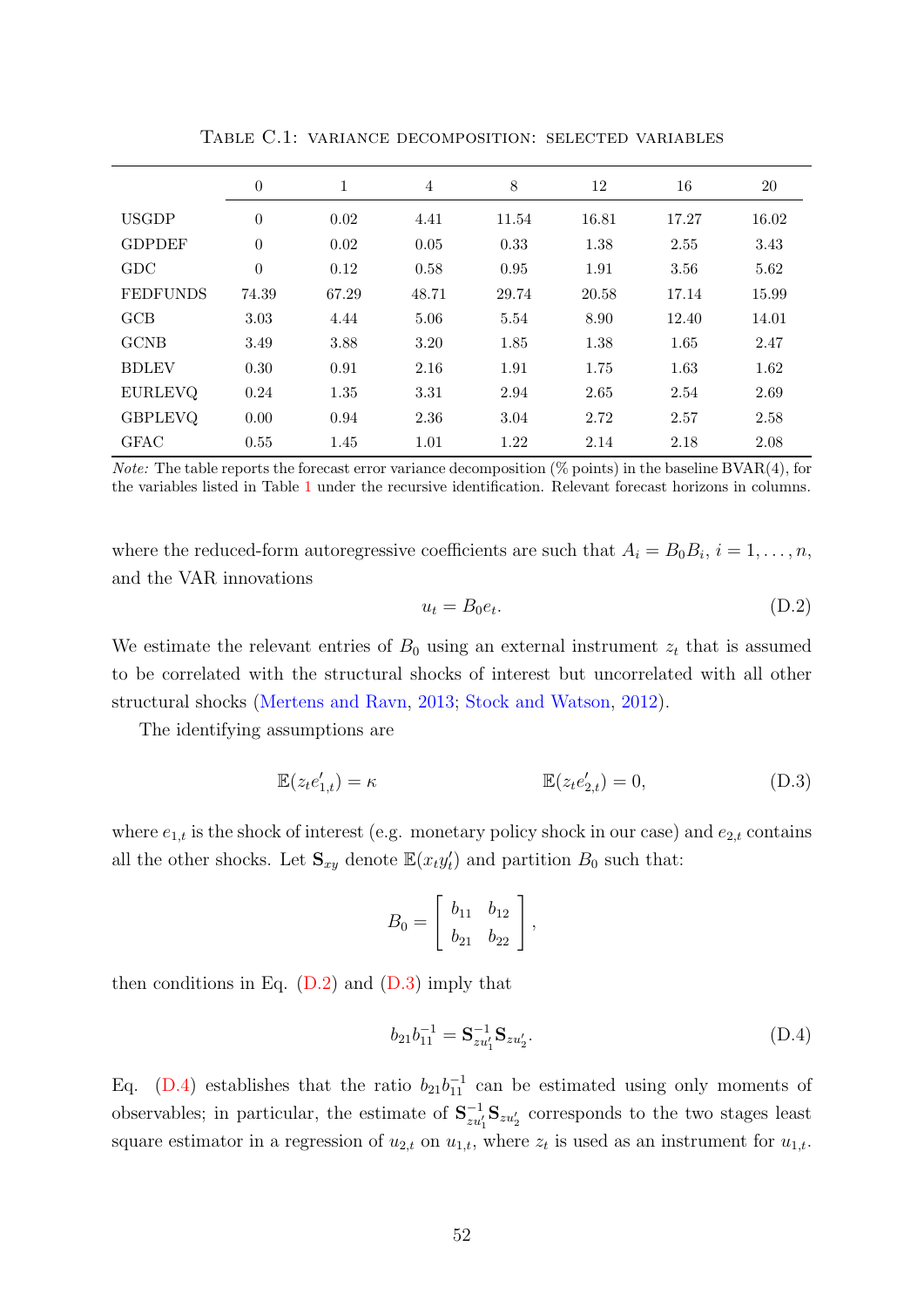<span id="page-53-1"></span>

FIGURE D.1: NARRATIVE INSTRUMENT

Note: Narrative-based instrument for monetary policy shock in the US (light blue line) versus actual changes in the Federal Fund Rates (blue dotted line) over the same sample.

## D.2 Narrative Instrument

We construct our external instrument by extending the narrative series first proposed in [Romer and Romer](#page-37-3) [\(2004\)](#page-37-3) (RR04 henceforth) until the end of 2007. The original series covered the period 1969-1996.

The narrative-based instrument for the monetary policy shock is constructed as the residual of the following regression (Eq. (1) in RR04):

<span id="page-53-0"></span>
$$
\Delta FFR_m = \alpha + \beta FFR_m + \rho u_{t+0|t}^{(m)} \n+ \sum_{j=-1}^{2} \gamma_j y_{t+j|t}^{(m)} + \sum_{j=-1}^{2} \lambda_j \left[ y_{t+j|t}^{(m)} - y_{t+j|t}^{(m-1)} \right] \n+ \sum_{j=-1}^{2} \phi_j \Delta \pi_{t+j|t}^{(m)} + \sum_{j=-1}^{2} \theta_j \left[ \Delta \pi_{t+j|t}^{(m)} - \Delta \pi_{t+j|t}^{(m-1)} \right] + \varepsilon_m.
$$
\n(D.5)

Eq. [\(D.5\)](#page-53-0) is estimated at FOMC meeting dates (indexed by m).  $\Delta FFR_m$  is the change in the intended funds rate around the FOMC meeting while  $FFR_m$  is the level of the rate before any change associated to the meeting m takes place. u, y and  $\pi$  are used to denote the unemployment rate, real output growth and inflation respectively, while the notation  $t + j/t$  denotes forecasts for quarter  $t + j$  where t is the quarter the specific FOMC meeting m belongs to, such that  $y_{t+1}^{(m)}$  $t_{t+1|t}^{(m)}$  denotes the forecast for real output growth  $(y)$ , relative to the next quarter  $(t+1|t)$ , which is available at meeting m.

At the time of the construction of the instrument (February 2014) Greenbook forecasts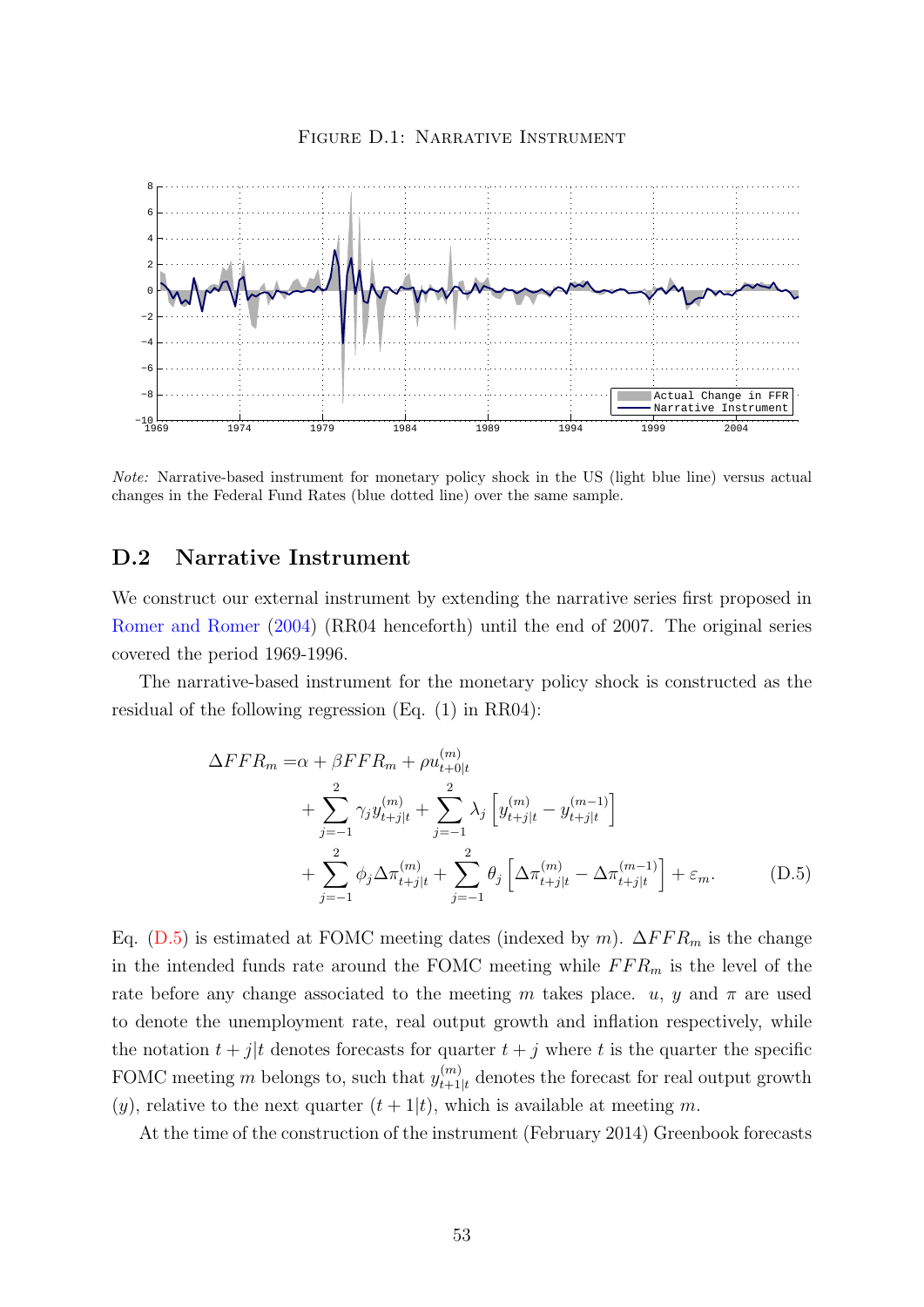were available only up to the end of 2007, hence our sample ends at this date. Data relative to the fed funds rate level at each FOMC meeting date for the subperiod 1997-2007 are from Bloomberg. Following RR04, we obtain our quarterly instrument by summing up the residuals of Eq. [\(D.5\)](#page-53-0) over the observations relative to the meeting dates belonging to each specific quarter. The variable is plotted in Figure [D.1](#page-53-1) against the actual changes in the federal funds rate.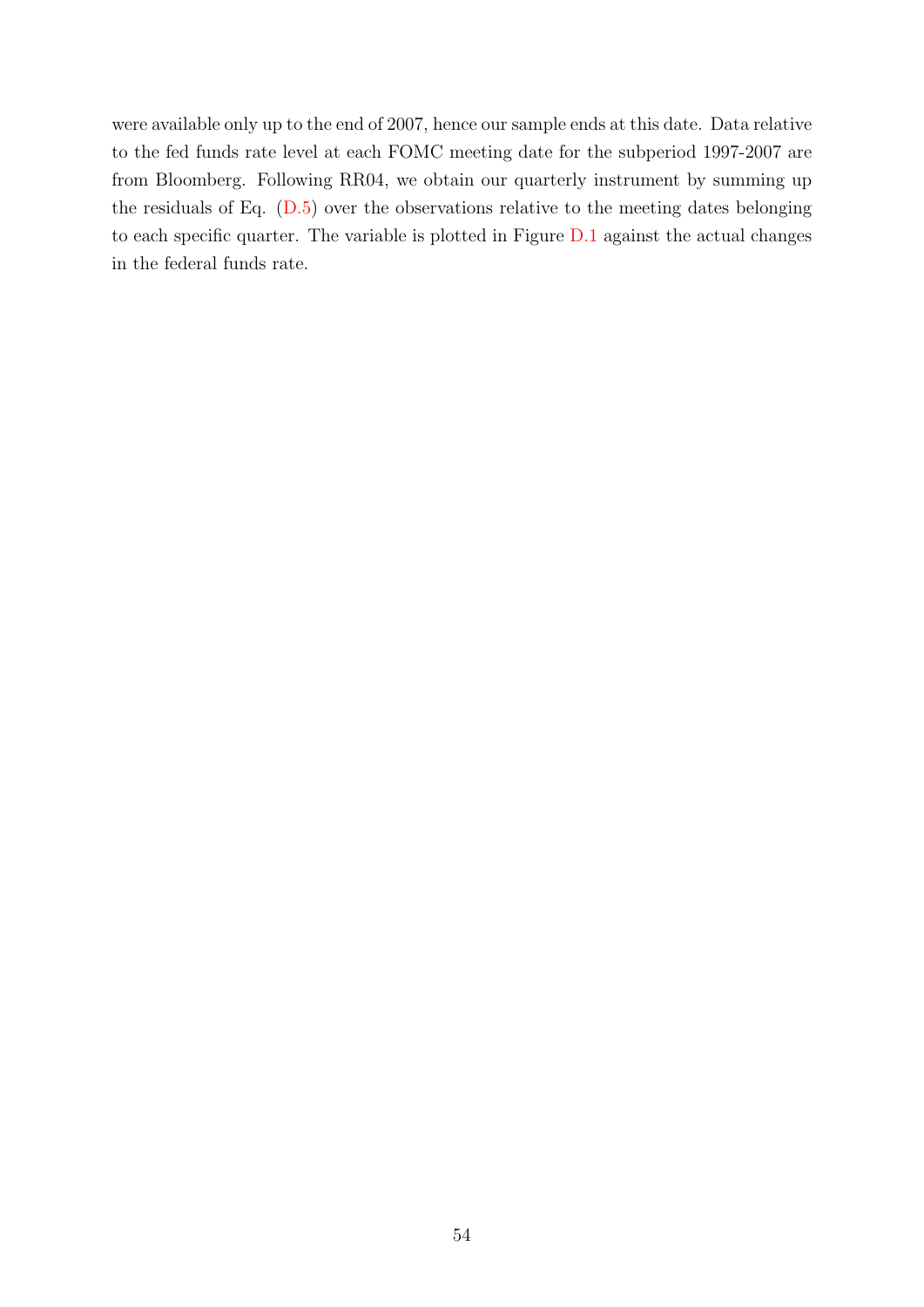# <span id="page-55-0"></span>E Other Charts – For Online Publication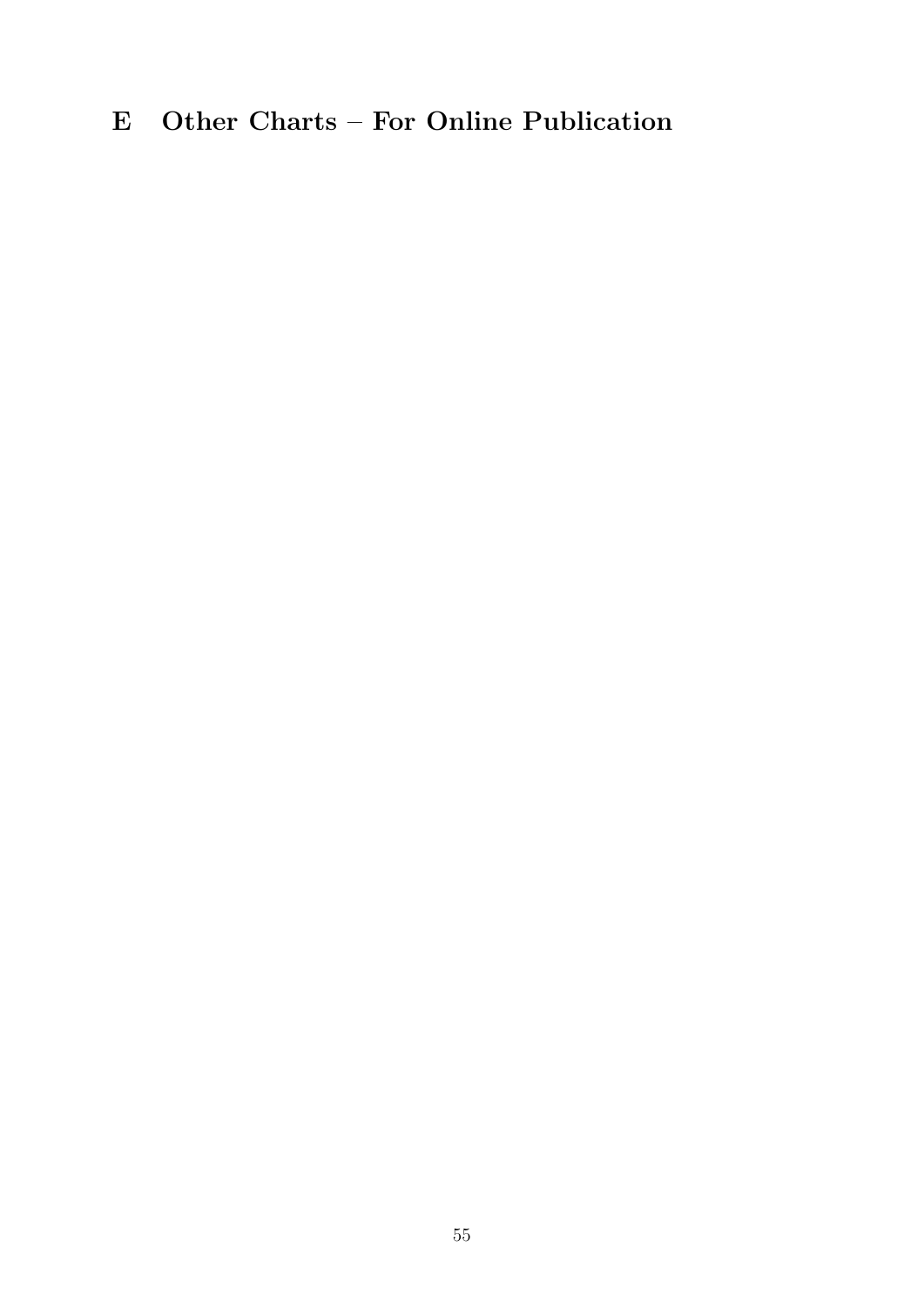<span id="page-56-0"></span>

Figure E.1: full set of responses - baseline set

Note: Responses to a US contractionary monetary policy shock that induces a 1% increase in the fed funds rate. [RED LINES AND GREY AREAS] Recursive identification with 68% and 90% posterior coverage bands. [blue lines] Identification with narrative series as external instrument and 68% intervals.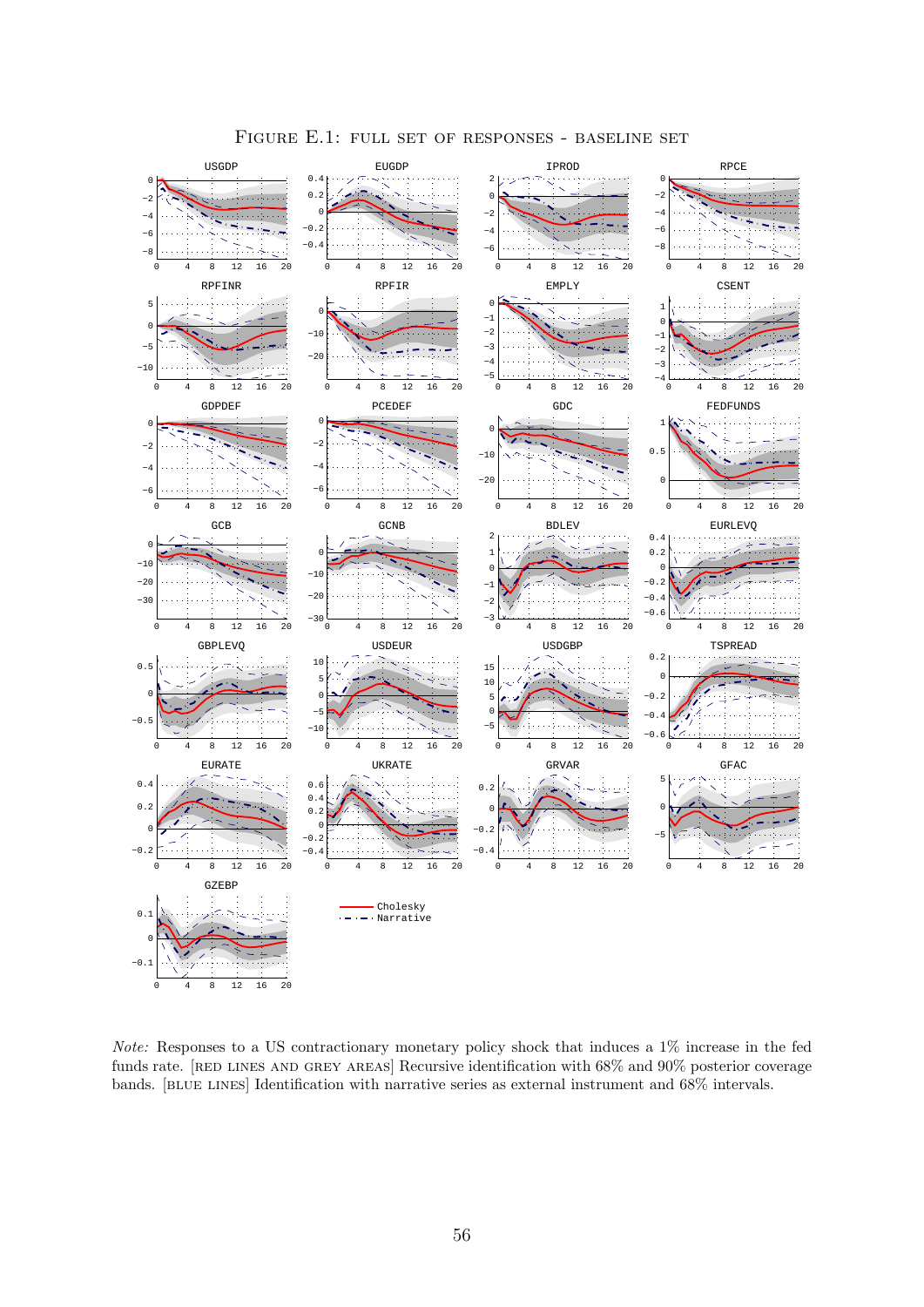<span id="page-57-0"></span>

#### Figure E.2: full set of responses - 1980-2007

Responses to MP shock inducing 100 bp increase in FFR

Note: Responses to a US contractionary monetary policy shock that induces a 1% increase in the fed funds rate. [RED LINES AND GREY AREAS] Recursive identification with 68% and 90% posterior coverage bands. [BLUE LINES] Identification with narrative series as external instrument and 68% intervals.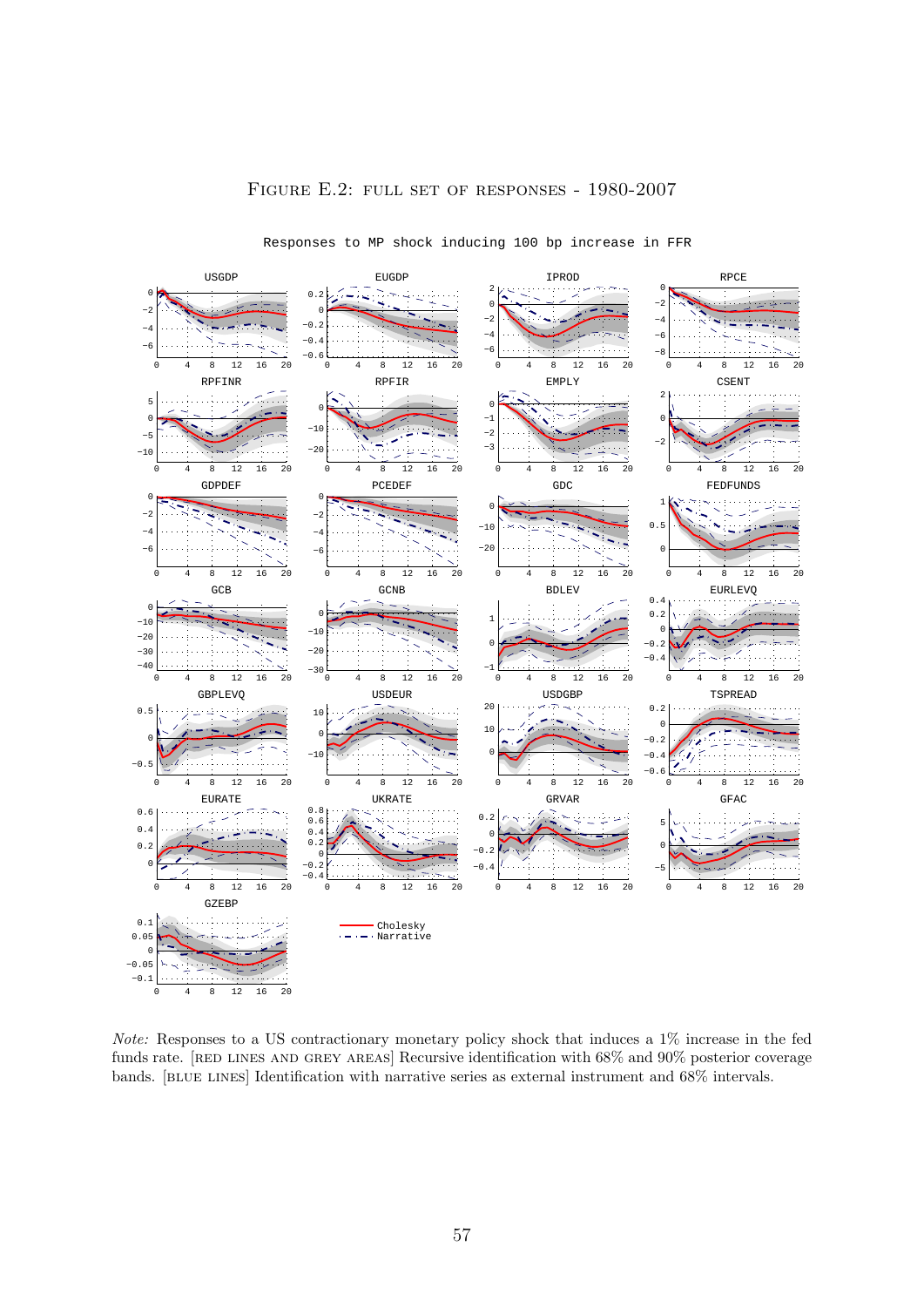

### Figure E.3: full set of responses - credit split

Note: Responses to a US contractionary monetary policy shock that induces a 1% increase in the fed funds rate. [RED LINES AND GREY AREAS] Recursive identification with 68% and 90% posterior coverage bands. [BLUE LINES] Identification with narrative series as external instrument and 68% intervals.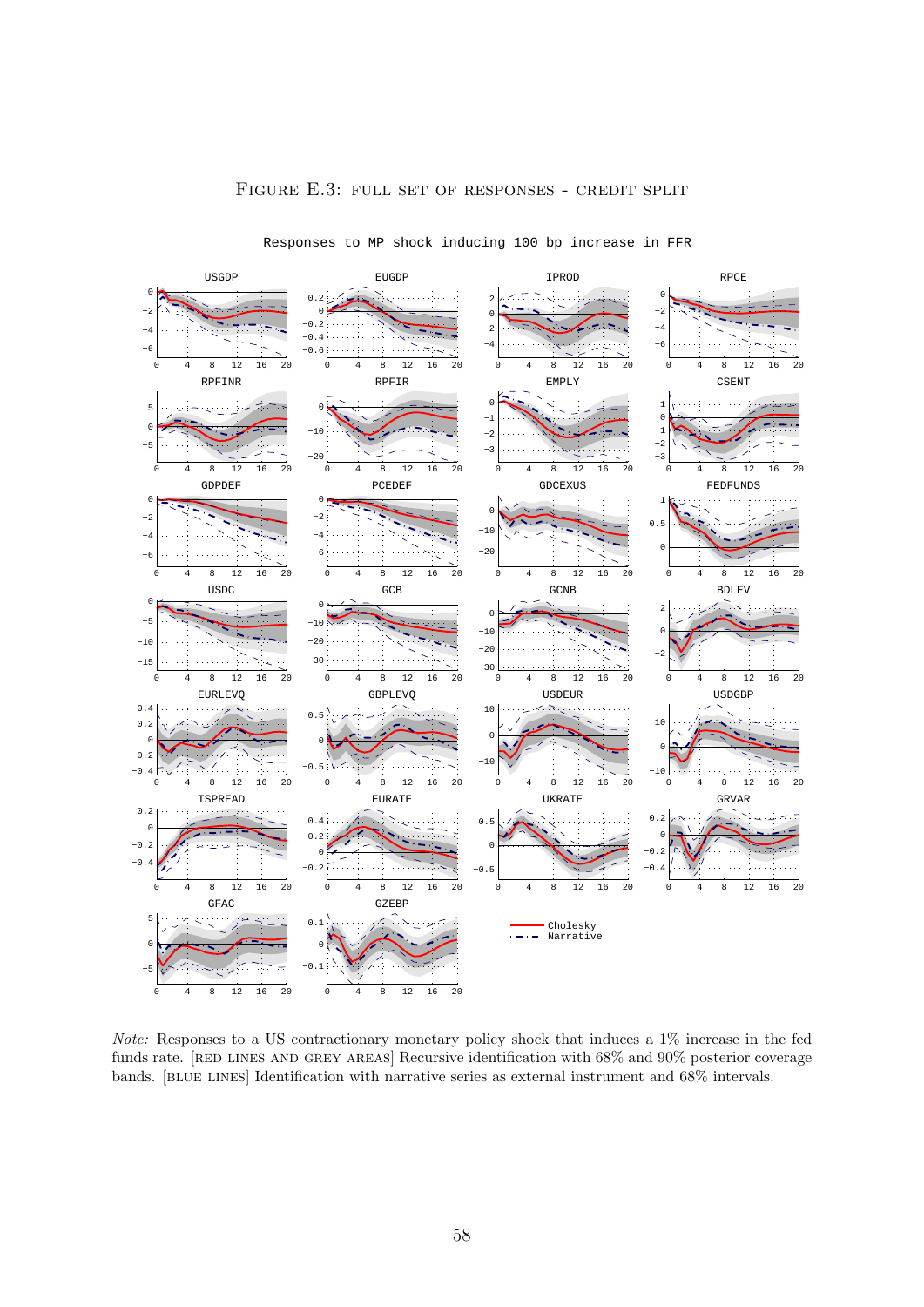<span id="page-59-0"></span>

#### Figure E.4: full set of responses - leverage split

Note: Responses to a US contractionary monetary policy shock that induces a 1% increase in the fed funds rate. [RED LINES AND GREY AREAS] Recursive identification with 68% and 90% posterior coverage bands. [BLUE LINES] Identification with narrative series as external instrument and 68% intervals.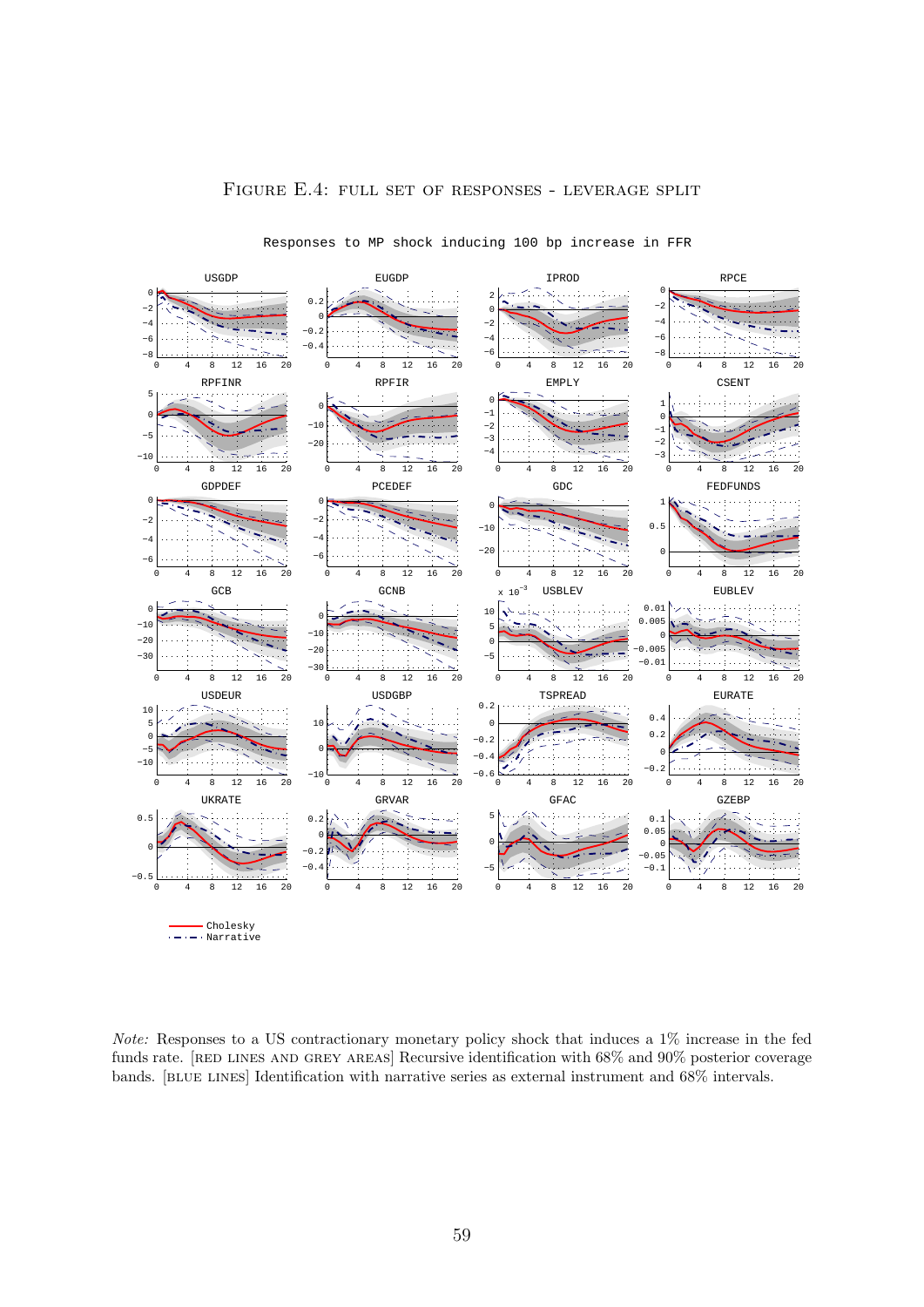<span id="page-60-0"></span>

### Figure E.5: full set of responses - mp1 instrument

Note: Responses to a US contractionary monetary policy shock that induces a 1% increase in the fed funds rate. [RED LINES AND GREY AREAS] Recursive identification with 68% and 90% posterior coverage bands. [BLUE LINES] Identification with narrative series as external instrument and 68% intervals.